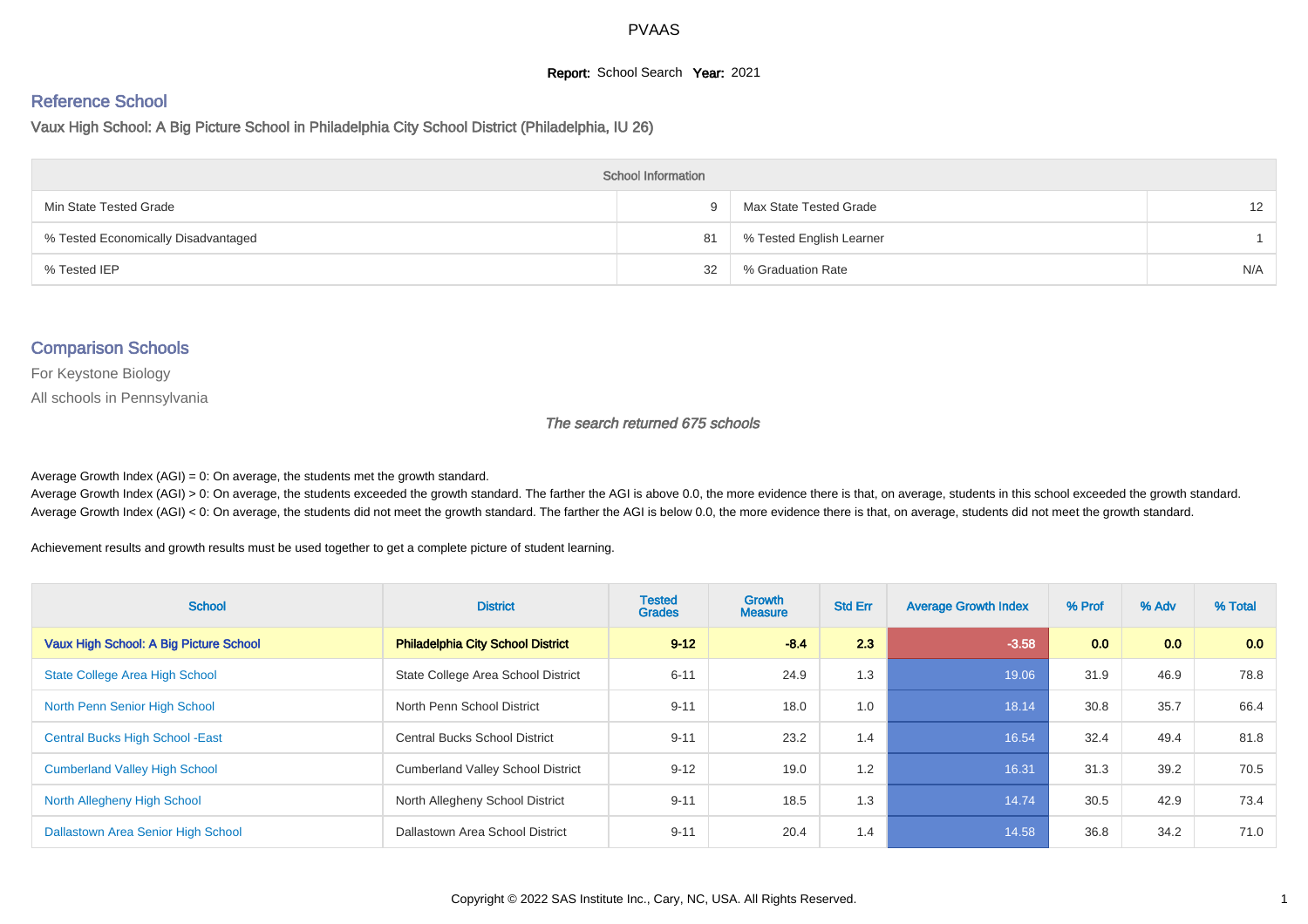| <b>School</b>                                | <b>District</b>                                  | <b>Tested</b><br><b>Grades</b> | <b>Growth</b><br><b>Measure</b> | <b>Std Err</b> | <b>Average Growth Index</b> | % Prof | % Adv | % Total |
|----------------------------------------------|--------------------------------------------------|--------------------------------|---------------------------------|----------------|-----------------------------|--------|-------|---------|
| Vaux High School: A Big Picture School       | <b>Philadelphia City School District</b>         | $9 - 12$                       | $-8.4$                          | 2.3            | $-3.58$                     | 0.0    | 0.0   | 0.0     |
| Spring-Ford Senior High School 9-12 Center   | Spring-Ford Area School District                 | $9 - 11$                       | 17.0                            | 1.2            | 14.46                       | 30.4   | 45.3  | 75.7    |
| Plymouth-Whitemarsh Senior High School       | <b>Colonial School District</b>                  | $9 - 11$                       | 22.6                            | 1.6            | 13.93                       | 27.2   | 43.5  | 70.6    |
| Souderton Area Senior High School            | Souderton Area School District                   | $9 - 11$                       | 19.0                            | 1.4            | 13.32                       | 39.2   | 31.2  | 70.4    |
| <b>Tyrone Area High School</b>               | <b>Tyrone Area School District</b>               | $9 - 12$                       | 29.8                            | 2.3            | 13.19                       | 36.6   | 29.1  | 65.7    |
| <b>Lower Merion High School</b>              | Lower Merion School District                     | $8 - 10$                       | 21.5                            | 1.7            | 12.55                       | 31.1   | 48.2  | 79.3    |
| <b>Littlestown Senior High School</b>        | Littlestown Area School District                 | $9 - 11$                       | 29.5                            | 2.4            | 12.16                       | 38.4   | 29.3  | 67.7    |
| <b>Warwick Senior High School</b>            | <b>Warwick School District</b>                   | $9 - 11$                       | 22.2                            | 1.8            | 12.11                       | 27.7   | 36.3  | 64.0    |
| <b>Hempfield Senior High School</b>          | <b>Hempfield School District</b>                 | $9 - 11$                       | 13.8                            | 1.3            | 10.94                       | 29.9   | 36.8  | 66.7    |
| Downingtown Stem Academy                     | Downingtown Area School District                 | $9 - 10$                       | 21.4                            | 2.0            | 10.84                       | 24.5   | 70.9  | 95.4    |
| <b>Hershey High School</b>                   | Derry Township School District                   | $9 - 10$                       | 20.6                            | 2.0            | 10.49                       | 32.8   | 46.9  | 79.7    |
| <b>Central Bucks High School -South</b>      | <b>Central Bucks School District</b>             | $10 - 11$                      | 13.2                            | 1.3            | 10.25                       | 38.1   | 36.3  | 74.4    |
| <b>Loyalsock Township Senior High School</b> | Loyalsock Township School District               | $8 - 12$                       | 27.3                            | 2.7            | 10.16                       | 36.8   | 35.1  | 71.9    |
| New Hope-Solebury High School                | New Hope-Solebury School District                | $9 - 11$                       | 29.4                            | 2.9            | 10.00                       | 31.6   | 50.0  | 81.6    |
| <b>Delaware Valley High School</b>           | Delaware Valley School District                  | $9 - 11$                       | 16.2                            | 1.6            | 9.99                        | 36.7   | 32.1  | 68.8    |
| Fox Chapel Area High School                  | Fox Chapel Area School District                  | $9 - 11$                       | 18.1                            | 1.9            | 9.75                        | 22.9   | 52.0  | 74.9    |
| <b>Unionville High School</b>                | Unionville-Chadds Ford School<br><b>District</b> | $8 - 11$                       | 16.3                            | 1.7            | 9.43                        | 31.2   | 48.0  | 79.2    |
| <b>Honesdale High School</b>                 | Wayne Highlands School District                  | $9 - 11$                       | 23.1                            | 2.5            | 9.41                        | 33.8   | 40.4  | 74.2    |
| <b>Council Rock High School South</b>        | <b>Council Rock School District</b>              | $9 - 11$                       | 13.3                            | 1.4            | 9.36                        | 35.2   | 29.8  | 65.0    |
| Palmyra Area Senior High School              | Palmyra Area School District                     | $9 - 11$                       | 16.6                            | 1.8            | 9.33                        | 38.8   | 34.0  | 72.8    |
| Council Rock High School - North             | <b>Council Rock School District</b>              | $9 - 11$                       | 14.3                            | 1.5            | 9.28                        | 28.3   | 41.8  | 70.1    |
| <b>Marple Newtown Senior High School</b>     | Marple Newtown School District                   | $9 - 11$                       | 21.1                            | 2.3            | 9.18                        | 31.1   | 42.7  | 73.8    |
| <b>Central York High School</b>              | Central York School District                     | $9 - 12$                       | 13.4                            | 1.5            | 9.03                        | 31.4   | 24.1  | 55.5    |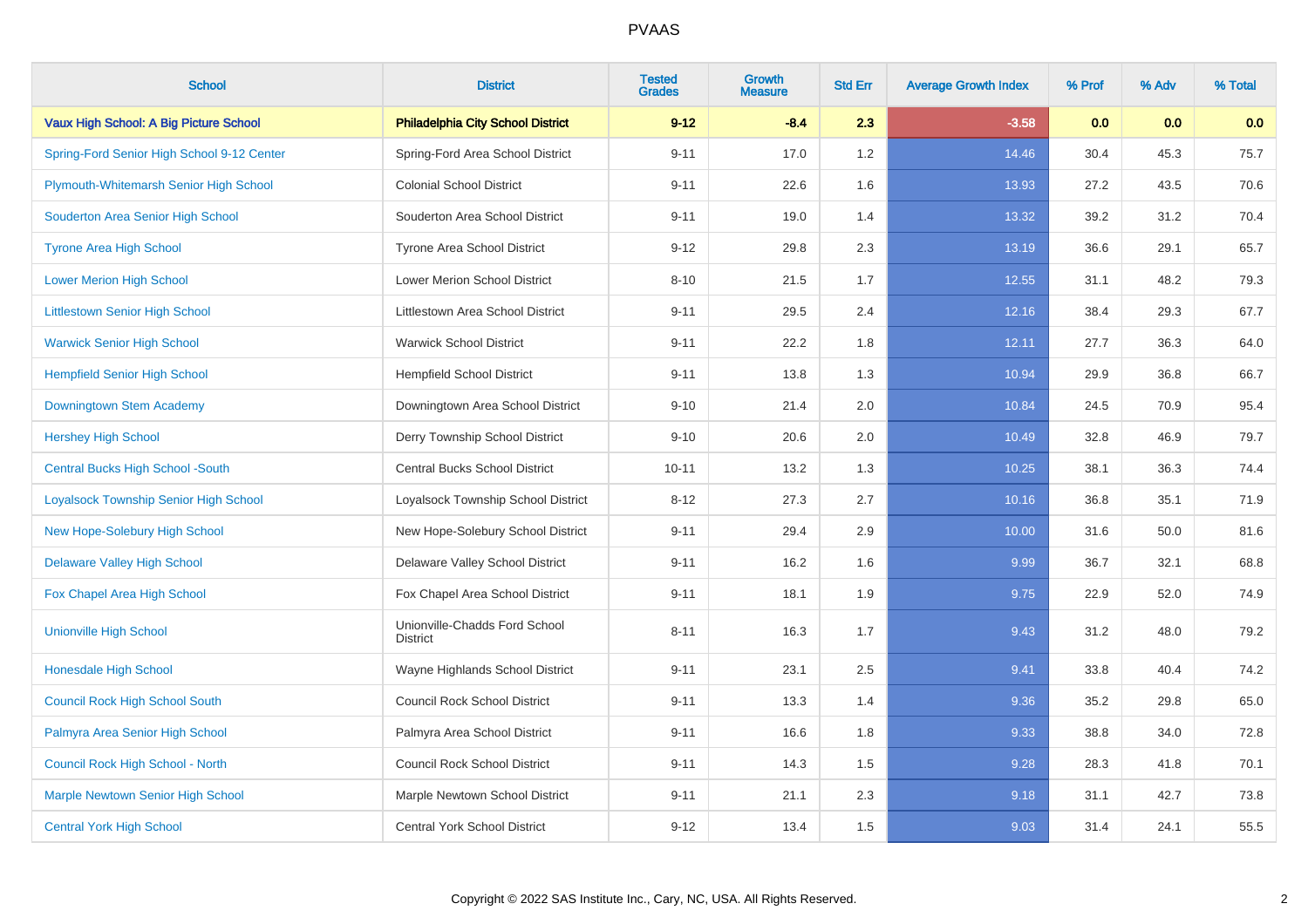| <b>School</b>                             | <b>District</b>                          | <b>Tested</b><br><b>Grades</b> | <b>Growth</b><br><b>Measure</b> | <b>Std Err</b> | <b>Average Growth Index</b> | % Prof | % Adv | % Total |
|-------------------------------------------|------------------------------------------|--------------------------------|---------------------------------|----------------|-----------------------------|--------|-------|---------|
| Vaux High School: A Big Picture School    | <b>Philadelphia City School District</b> | $9 - 12$                       | $-8.4$                          | 2.3            | $-3.58$                     | 0.0    | 0.0   | 0.0     |
| <b>Upper Darby Senior High School</b>     | <b>Upper Darby School District</b>       | $9 - 12$                       | 11.9                            | 1.3            | 8.84                        | 23.8   | 11.8  | 35.6    |
| <b>Susquehannock High School</b>          | Southern York County School<br>District  | $9 - 11$                       | 15.9                            | 1.8            | 8.77                        | 37.6   | 29.2  | 66.8    |
| Saucon Valley Senior High School          | Saucon Valley School District            | $9 - 11$                       | 19.4                            | 2.2            | 8.74                        | 26.0   | 39.6  | 65.6    |
| <b>Peters Township High School</b>        | Peters Township School District          | $8 - 11$                       | 14.4                            | 1.7            | 8.42                        | 35.2   | 41.6  | 76.8    |
| <b>Collegium Charter School</b>           | Collegium Charter School                 | $3 - 10$                       | 21.2                            | 2.6            | 8.18                        | 25.4   | 16.4  | 41.8    |
| <b>Upper Saint Clair High School</b>      | Upper Saint Clair School District        | $9 - 11$                       | 14.2                            | 1.7            | 8.14                        | 32.2   | 44.5  | 76.7    |
| <b>Emmaus High School</b>                 | East Penn School District                | $9 - 11$                       | 9.4                             | 1.2            | 8.11                        | 32.8   | 26.4  | 59.2    |
| <b>Manheim Township High School</b>       | Manheim Township School District         | $8 - 12$                       | 11.3                            | 1.4            | 7.85                        | 30.9   | 31.0  | 61.9    |
| <b>Bala-Cynwyd Middle School</b>          | Lower Merion School District             | $6 - 8$                        | 28.2                            | 3.7            | 7.68                        | 15.6   | 79.7  | 95.3    |
| <b>Central Bucks High School - West</b>   | Central Bucks School District            | $10 - 11$                      | 10.5                            | 1.4            | 7.52                        | 34.0   | 38.0  | 72.0    |
| <b>Whitehall High School</b>              | Whitehall-Coplay School District         | $9 - 11$                       | 12.4                            | 1.7            | 7.46                        | 32.3   | 21.7  | 54.0    |
| <b>Upper Merion High School</b>           | Upper Merion Area School District        | $9 - 11$                       | 14.5                            | 1.9            | 7.43                        | 34.4   | 32.6  | 67.0    |
| Danville Area Senior High School          | Danville Area School District            | $9 - 11$                       | 18.9                            | 2.6            | 7.39                        | 32.0   | 46.1  | 78.1    |
| Mountain View Junior/Senior High School   | Mountain View School District            | $7 - 11$                       | 24.8                            | 3.4            | 7.38                        | 45.8   | 37.3  | 83.0    |
| <b>Methacton High School</b>              | <b>Methacton School District</b>         | $9 - 11$                       | 11.4                            | 1.6            | 7.24                        | 36.0   | 33.6  | 69.6    |
| Camp Hill Senior High School              | Camp Hill School District                | $9 - 12$                       | 21.3                            | 2.9            | 7.22                        | 32.3   | 41.4  | 73.7    |
| Mifflin County Junior High School         | Mifflin County School District           | $8 - 9$                        | 13.5                            | 1.9            | 7.17                        | 43.6   | 21.2  | 64.8    |
| <b>Harriton Senior High School</b>        | Lower Merion School District             | $9 - 11$                       | 13.0                            | 1.8            | 7.06                        | 31.5   | 39.6  | 71.1    |
| <b>Neshaminy High School</b>              | <b>Neshaminy School District</b>         | $9 - 11$                       | 9.1                             | 1.3            | 6.99                        | 31.3   | 23.9  | 55.2    |
| <b>Mcdowell High School</b>               | Millcreek Township School District       | $9 - 11$                       | 9.5                             | 1.4            | 6.98                        | 34.5   | 30.1  | 64.6    |
| <b>Cocalico Senior High School</b>        | <b>Cocalico School District</b>          | $9 - 11$                       | 12.8                            | 1.9            | 6.79                        | 28.2   | 32.3  | 60.5    |
| <b>Manheim Central Senior High School</b> | Manheim Central School District          | $9 - 11$                       | 13.3                            | 2.0            | 6.79                        | 27.8   | 35.4  | 63.2    |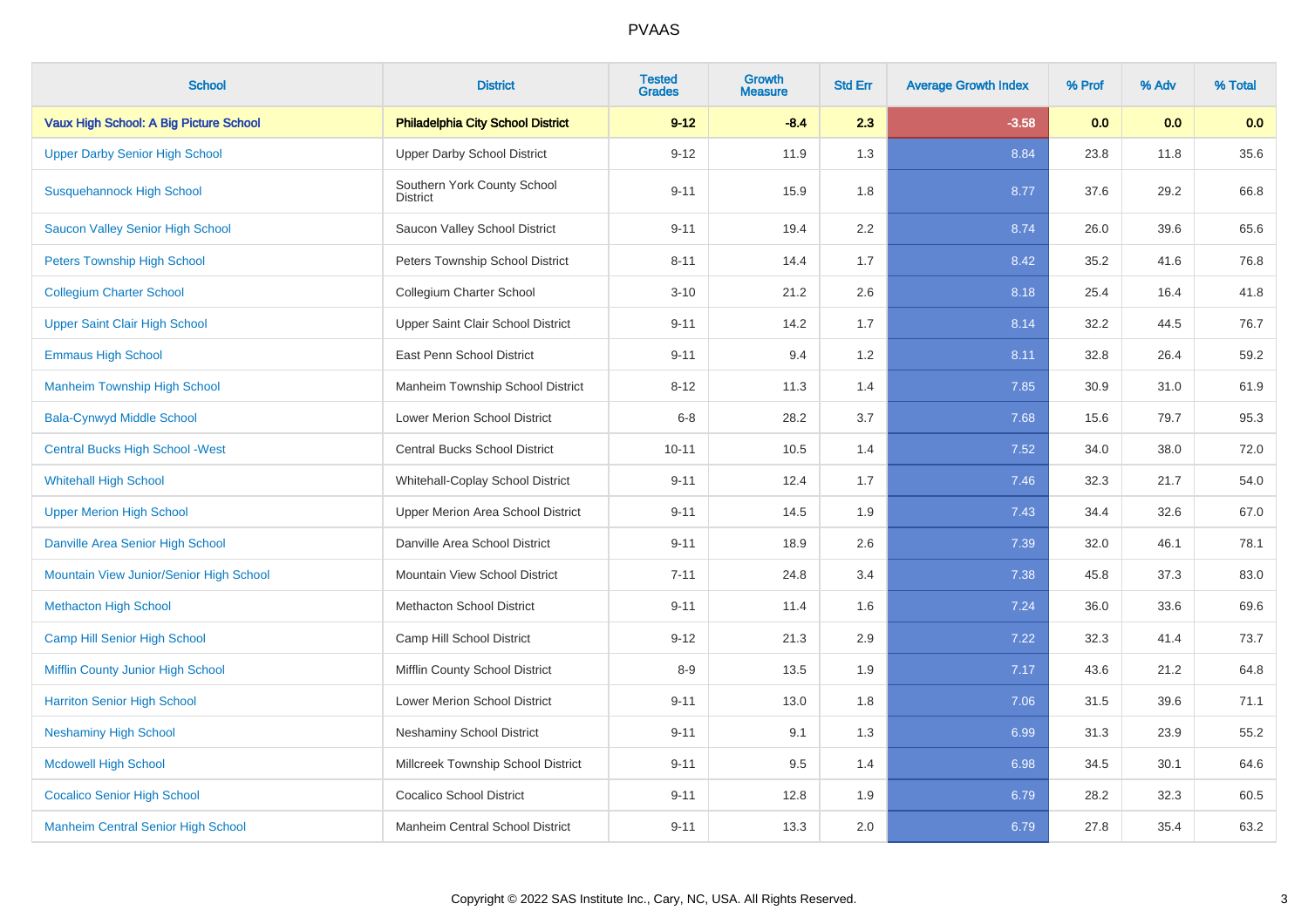| <b>School</b>                               | <b>District</b>                          | <b>Tested</b><br><b>Grades</b> | <b>Growth</b><br><b>Measure</b> | <b>Std Err</b> | <b>Average Growth Index</b> | % Prof | % Adv | % Total |
|---------------------------------------------|------------------------------------------|--------------------------------|---------------------------------|----------------|-----------------------------|--------|-------|---------|
| Vaux High School: A Big Picture School      | <b>Philadelphia City School District</b> | $9 - 12$                       | $-8.4$                          | 2.3            | $-3.58$                     | 0.0    | 0.0   | 0.0     |
| James Buchanan High School                  | <b>Tuscarora School District</b>         | $9 - 11$                       | 14.0                            | 2.1            | 6.52                        | 37.1   | 26.3  | 63.4    |
| Armstrong Junior/Senior High School         | Armstrong School District                | $6 - 11$                       | 12.0                            | 1.9            | 6.46                        | 32.6   | 27.7  | 60.3    |
| <b>Franklin Regional Senior High School</b> | Franklin Regional School District        | $9 - 11$                       | 11.7                            | 1.8            | 6.40                        | 30.0   | 35.0  | 65.0    |
| Indiana Area Senior High School             | Indiana Area School District             | $9 - 11$                       | 12.6                            | 2.0            | 6.28                        | 30.0   | 30.4  | 60.3    |
| Juniata Senior High School                  | Juniata County School District           | $8 - 11$                       | 14.9                            | 2.4            | 6.25                        | 23.5   | 22.0  | 45.4    |
| <b>Punxsutawney Area High School</b>        | Punxsutawney Area School District        | $7 - 11$                       | 16.4                            | 2.7            | 6.08                        | 18.6   | 29.0  | 47.6    |
| <b>Blue Mountain High School</b>            | <b>Blue Mountain School District</b>     | $9 - 10$                       | 12.6                            | 2.1            | 6.07                        | 30.7   | 26.1  | 56.8    |
| <b>Agora Cyber Charter School</b>           | Agora Cyber Charter School               | $3 - 11$                       | 14.6                            | 2.4            | 6.03                        | 24.7   | 19.5  | 44.2    |
| Harbor Creek Senior High School             | Harbor Creek School District             | $8 - 11$                       | 13.8                            | $2.3\,$        | 5.98                        | 34.5   | 40.7  | 75.2    |
| Lampeter-Strasburg Senior High School       | Lampeter-Strasburg School District       | $9 - 12$                       | 11.4                            | 1.9            | 5.92                        | 35.4   | 32.3  | 67.7    |
| Pequea Valley High School                   | Pequea Valley School District            | $9 - 11$                       | 18.5                            | 3.1            | 5.92                        | 29.2   | 37.5  | 66.7    |
| <b>Pine-Richland High School</b>            | <b>Pine-Richland School District</b>     | $8 - 11$                       | 9.7                             | 1.7            | 5.84                        | 42.3   | 35.8  | 78.1    |
| <b>Hickory High School</b>                  | Hermitage School District                | $7 - 12$                       | 14.6                            | 2.5            | 5.82                        | 34.0   | 27.0  | 61.0    |
| <b>Cedar Crest High School</b>              | Cornwall-Lebanon School District         | $9 - 11$                       | 8.7                             | 1.6            | 5.63                        | 28.0   | 20.5  | 48.6    |
| <b>Avon Grove High School</b>               | Avon Grove School District               | $9 - 10$                       | 8.0                             | 1.4            | 5.61                        | 33.7   | 33.2  | 67.0    |
| Lake-Lehman Junior/Senior High School       | Lake-Lehman School District              | $7 - 11$                       | 15.5                            | 2.8            | 5.57                        | 25.8   | 22.5  | 48.3    |
| Penns Valley Area Junior/Senior High School | Penns Valley Area School District        | $6 - 12$                       | 14.6                            | 2.6            | 5.55                        | 29.6   | 23.3  | 52.9    |
| <b>Pennridge High School</b>                | Pennridge School District                | $9 - 10$                       | 7.9                             | 1.4            | 5.48                        | 32.0   | 27.6  | 59.6    |
| Easton Area High School                     | Easton Area School District              | $9 - 12$                       | 7.0                             | 1.3            | 5.43                        | 24.1   | 13.0  | 37.1    |
| <b>Fleetwood Senior High School</b>         | Fleetwood Area School District           | $9 - 10$                       | 10.8                            | 2.0            | 5.43                        | 31.7   | 25.8  | 57.5    |
| <b>West Branch Area High School</b>         | West Branch Area School District         | $9 - 11$                       | 17.6                            | 3.3            | 5.39                        | 47.1   | 19.1  | 66.2    |
| Shikellamy Middle School (8372)             | Shikellamy School District               | $6 - 8$                        | 30.2                            | 5.6            | 5.38                        | 5.0    | 95.0  | 100.0   |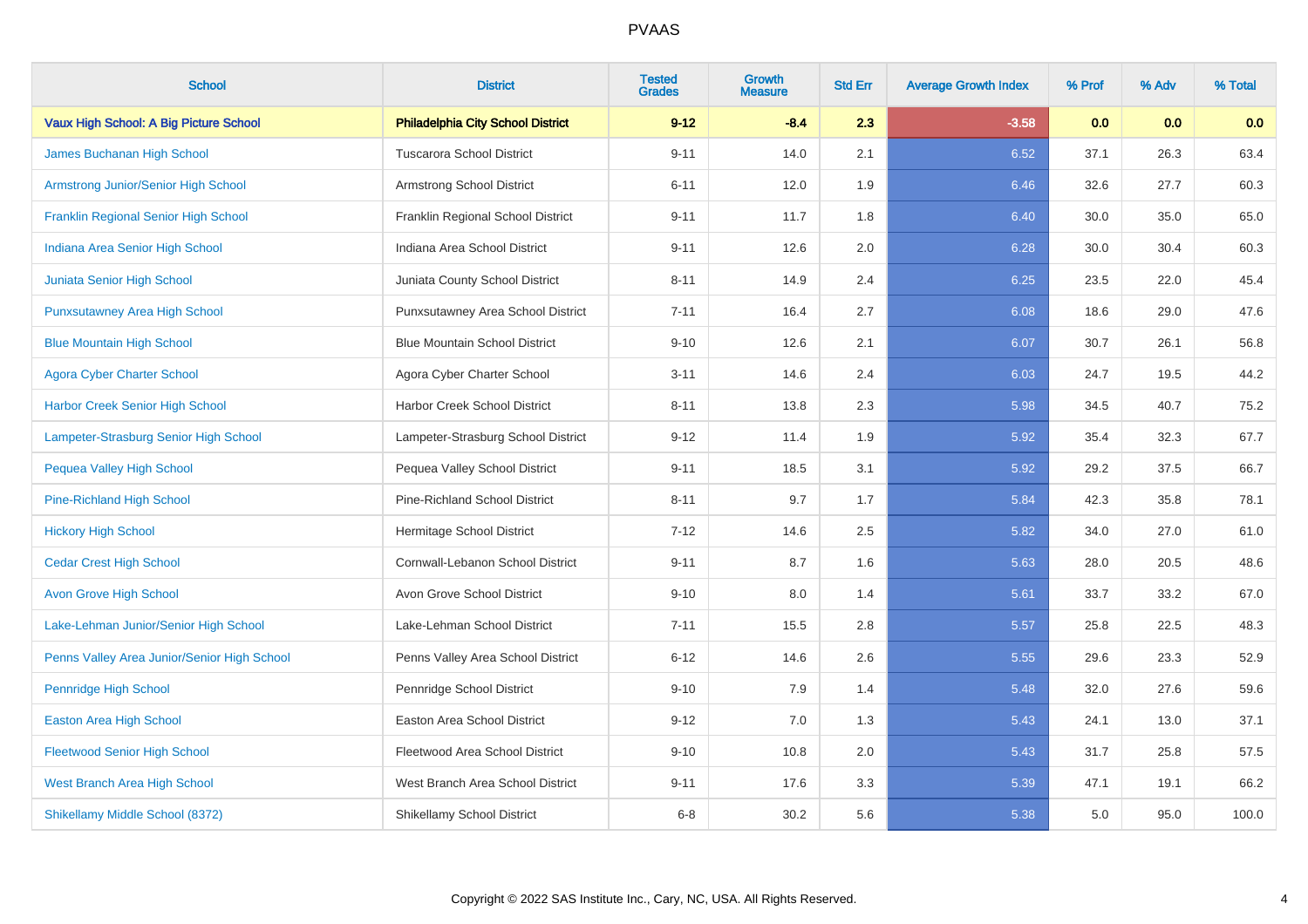| <b>School</b>                                     | <b>District</b>                                   | <b>Tested</b><br><b>Grades</b> | <b>Growth</b><br><b>Measure</b> | <b>Std Err</b> | <b>Average Growth Index</b> | % Prof | % Adv | % Total |
|---------------------------------------------------|---------------------------------------------------|--------------------------------|---------------------------------|----------------|-----------------------------|--------|-------|---------|
| Vaux High School: A Big Picture School            | <b>Philadelphia City School District</b>          | $9 - 12$                       | $-8.4$                          | 2.3            | $-3.58$                     | 0.0    | 0.0   | 0.0     |
| Pen Argyl Area High School                        | Pen Argyl Area School District                    | $8 - 12$                       | 13.4                            | 2.5            | 5.34                        | 28.5   | 23.8  | 52.3    |
| Penn Manor High School                            | Penn Manor School District                        | $7 - 11$                       | 7.5                             | 1.5            | 5.15                        | 26.7   | 20.5  | 47.2    |
| <b>Belle Vernon Area High School</b>              | Belle Vernon Area School District                 | $9 - 11$                       | 11.7                            | 2.3            | 5.14                        | 31.6   | 25.4  | 57.1    |
| <b>Quaker Valley High School</b>                  | Quaker Valley School District                     | $9 - 11$                       | 12.7                            | 2.5            | 5.13                        | 39.5   | 26.4  | 65.9    |
| Lehighton Area High School                        | Lehighton Area School District                    | $9 - 11$                       | 12.0                            | 2.3            | 5.10                        | 30.5   | 24.9  | 55.3    |
| <b>Berlin Brothersvalley Senior High School</b>   | Berlin Brothersvalley School District             | $9 - 11$                       | 20.3                            | 4.0            | 5.09                        | 28.3   | 41.3  | 69.6    |
| <b>West Perry Senior High School</b>              | West Perry School District                        | $7 - 11$                       | 11.6                            | 2.3            | 5.04                        | 26.9   | 20.5  | 47.4    |
| <b>Iroquois Junior/Senior High School</b>         | Iroquois School District                          | $7 - 11$                       | 14.1                            | 2.8            | 5.03                        | 33.3   | 16.0  | 49.4    |
| <b>Lakeland Junior/Senior High School</b>         | <b>Lakeland School District</b>                   | $7 - 11$                       | 13.9                            | 2.8            | 5.00                        | 22.2   | 21.2  | 43.4    |
| Northern High School                              | Northern York County School District              | $9 - 11$                       | 9.0                             | 1.8            | 4.95                        | 24.3   | 23.1  | 47.4    |
| <b>New Oxford Senior High School</b>              | Conewago Valley School District                   | $7 - 12$                       | 8.2                             | 1.7            | 4.79                        | 41.3   | 19.4  | 60.6    |
| <b>Pennsbury High School</b>                      | Pennsbury School District                         | $7 - 11$                       | 6.0                             | 1.3            | 4.73                        | 37.7   | 27.7  | 65.4    |
| Montrose Area Junior/Senior High School           | Montrose Area School District                     | $7 - 10$                       | 12.8                            | 2.8            | 4.62                        | 37.8   | 28.9  | 66.7    |
| West Allegheny Senior High School                 | West Allegheny School District                    | $9 - 12$                       | 9.1                             | 2.0            | 4.58                        | 37.3   | 27.2  | 64.5    |
| <b>Wallenpaupack Area High School</b>             | Wallenpaupack Area School District                | $8 - 11$                       | 9.3                             | 2.1            | 4.54                        | 28.5   | 18.9  | 47.4    |
| <b>Lower Moreland High School</b>                 | Lower Moreland Township School<br><b>District</b> | $8 - 11$                       | 9.0                             | 2.0            | 4.54                        | 38.2   | 33.2  | 71.4    |
| <b>Coudersport Area Junior/Senior High School</b> | Coudersport Area School District                  | $7 - 11$                       | 15.5                            | 3.4            | 4.53                        | 34.7   | 28.0  | 62.7    |
| <b>Stroudsburg High School</b>                    | Stroudsburg Area School District                  | $10 - 11$                      | 7.5                             | 1.7            | 4.51                        | 29.6   | 14.3  | 43.8    |
| Elizabethtown Area Senior High School             | Elizabethtown Area School District                | $9 - 12$                       | 7.4                             | 1.7            | 4.44                        | 36.4   | 27.6  | 64.0    |
| <b>Ephrata Senior High School</b>                 | Ephrata Area School District                      | $9 - 11$                       | 7.3                             | 1.7            | 4.40                        | 31.6   | 17.1  | 48.8    |
| <b>Laurel High School</b>                         | <b>Laurel School District</b>                     | $9 - 11$                       | 13.7                            | 3.1            | 4.39                        | 30.3   | 15.7  | 46.1    |
| <b>Valley View High School</b>                    | Valley View School District                       | $9 - 11$                       | 9.7                             | 2.2            | 4.39                        | 26.6   | 23.1  | 49.7    |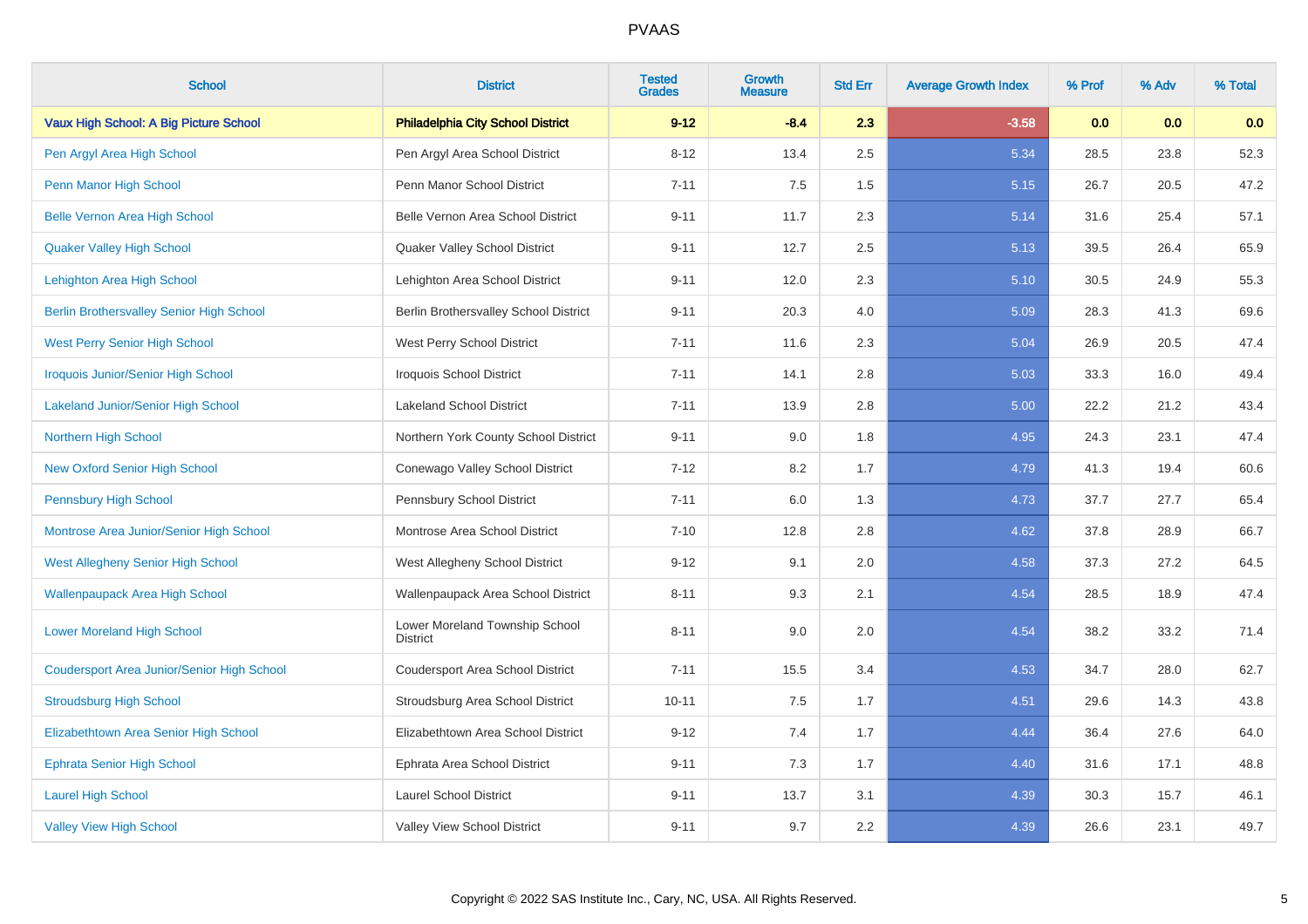| <b>School</b>                           | <b>District</b>                           | <b>Tested</b><br><b>Grades</b> | <b>Growth</b><br><b>Measure</b> | <b>Std Err</b> | <b>Average Growth Index</b> | % Prof | % Adv | % Total |
|-----------------------------------------|-------------------------------------------|--------------------------------|---------------------------------|----------------|-----------------------------|--------|-------|---------|
| Vaux High School: A Big Picture School  | <b>Philadelphia City School District</b>  | $9 - 12$                       | $-8.4$                          | 2.3            | $-3.58$                     | 0.0    | 0.0   | 0.0     |
| <b>Reading Senior High School</b>       | <b>Reading School District</b>            | $9 - 11$                       | 5.0                             | 1.2            | 4.33                        | 16.8   | 6.0   | 22.8    |
| <b>Maritime Academy Charter School</b>  | Maritime Academy Charter School           | $3 - 10$                       | 13.2                            | 3.1            | 4.29                        | 24.0   | 1.3   | 25.3    |
| <b>Radnor Senior High School</b>        | Radnor Township School District           | $8 - 12$                       | 7.9                             | 1.8            | 4.26                        | 33.0   | 38.3  | 71.3    |
| Abington Heights High School            | Abington Heights School District          | $8 - 11$                       | 7.1                             | 1.7            | 4.26                        | 33.8   | 31.7  | 65.5    |
| <b>Hazleton Area High School</b>        | Hazleton Area School District             | $9 - 11$                       | 6.6                             | 1.6            | 4.26                        | 20.5   | 9.0   | 29.5    |
| Pennsylvania Leadership Charter School  | Pennsylvania Leadership Charter<br>School | $3 - 11$                       | 8.0                             | 1.9            | 4.22                        | 33.1   | 27.8  | 60.9    |
| Phoenixville Area High School           | Phoenixville Area School District         | $9 - 11$                       | 7.6                             | 1.8            | 4.20                        | 32.3   | 27.6  | 59.8    |
| <b>Dallas Senior High School</b>        | <b>Dallas School District</b>             | $9 - 11$                       | 8.5                             | 2.1            | 4.12                        | 32.4   | 22.4  | 54.8    |
| <b>Eisenhower M/Hs</b>                  | Warren County School District             | $6 - 11$                       | 13.4                            | 3.3            | 4.12                        | 27.3   | 8.7   | 36.0    |
| Dover Area High School                  | Dover Area School District                | $9 - 12$                       | 7.7                             | 1.9            | 4.08                        | 33.0   | 18.7  | 51.7    |
| <b>Warrior Run High School</b>          | Warrior Run School District               | $8 - 11$                       | 11.0                            | 2.7            | 4.08                        | 34.1   | 16.8  | 50.9    |
| <b>Hampton High School</b>              | Hampton Township School District          | $9 - 11$                       | 7.9                             | 2.0            | 4.03                        | 37.9   | 39.2  | 77.0    |
| <b>Central High School</b>              | Spring Cove School District               | $9 - 11$                       | 9.6                             | 2.4            | 4.00                        | 31.8   | 25.4  | 57.1    |
| Penn Wood High School                   | William Penn School District              | $9 - 12$                       | 7.6                             | 1.9            | 3.97                        | 14.0   | 7.2   | 21.3    |
| <b>Mifflin County High School</b>       | Mifflin County School District            | $10 - 11$                      | 10.8                            | 2.7            | 3.95                        | 14.2   | 0.0   | 14.2    |
| <b>Welsh Valley Middle School</b>       | Lower Merion School District              | $6 - 10$                       | 18.2                            | 4.7            | 3.89                        | 19.4   | 75.0  | 94.4    |
| <b>Bucktail High School</b>             | Keystone Central School District          | $9 - 10$                       | 19.1                            | $5.0\,$        | 3.86                        | 30.4   | 17.4  | 47.8    |
| Oil City Senior High School             | Oil City Area School District             | $9 - 11$                       | 9.3                             | 2.4            | 3.83                        | 29.1   | 13.1  | 42.2    |
| <b>York Suburban Senior High School</b> | York Suburban School District             | $8 - 11$                       | 7.9                             | 2.1            | 3.80                        | 24.9   | 31.2  | 56.1    |
| <b>Conestoga Senior High School</b>     | Tredyffrin-Easttown School District       | $9 - 10$                       | 9.1                             | 2.4            | 3.77                        | 35.2   | 35.8  | 71.0    |
| Mars Area Senior High School            | Mars Area School District                 | $8 - 10$                       | 7.1                             | 1.9            | 3.69                        | 36.7   | 32.4  | 69.1    |
| North Pocono High School                | North Pocono School District              | $9 - 11$                       | 13.6                            | 3.7            | 3.68                        | 31.4   | 33.3  | 64.7    |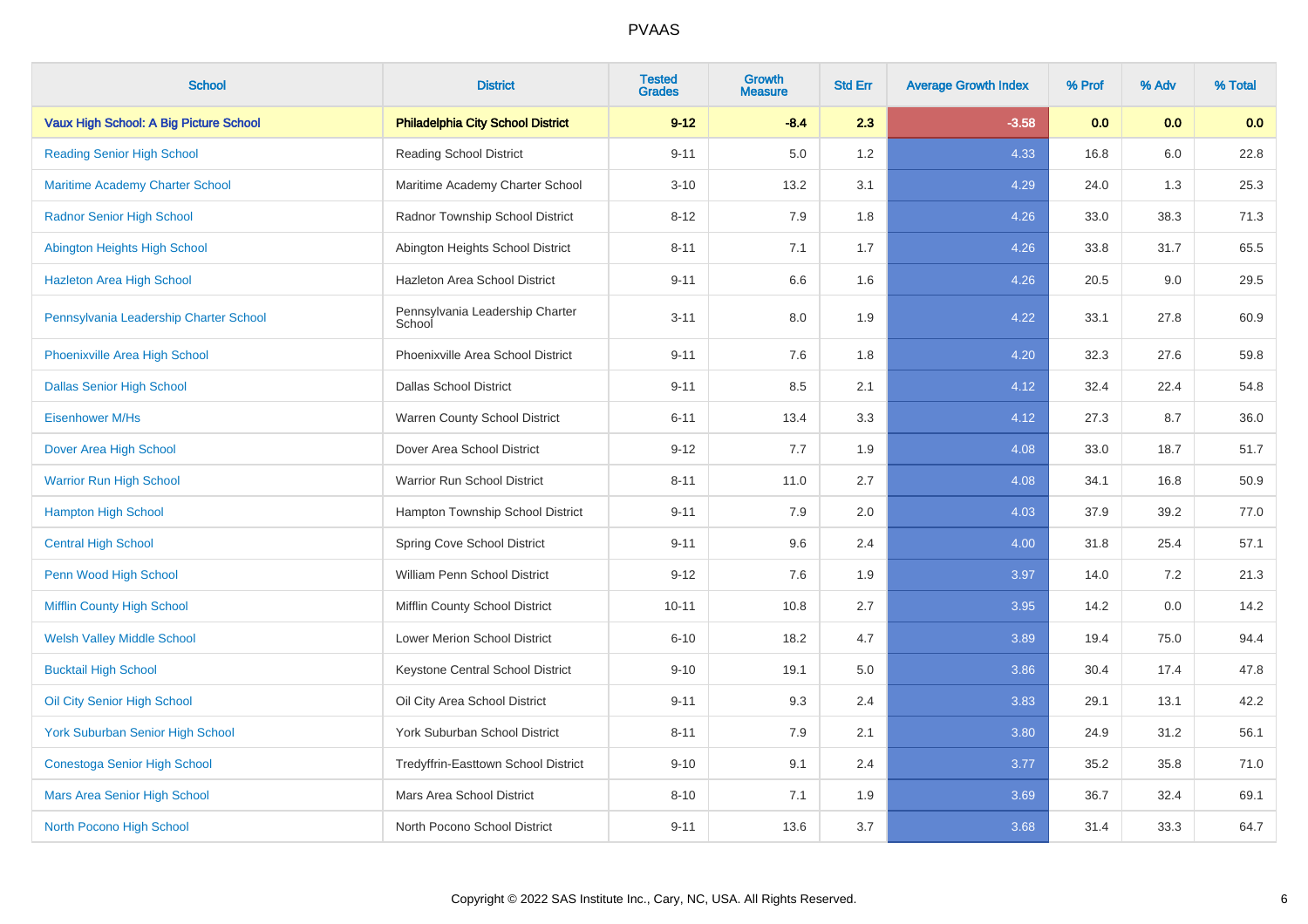| <b>School</b>                                    | <b>District</b>                                    | <b>Tested</b><br><b>Grades</b> | Growth<br><b>Measure</b> | <b>Std Err</b> | <b>Average Growth Index</b> | % Prof | % Adv | % Total |
|--------------------------------------------------|----------------------------------------------------|--------------------------------|--------------------------|----------------|-----------------------------|--------|-------|---------|
| Vaux High School: A Big Picture School           | <b>Philadelphia City School District</b>           | $9 - 12$                       | $-8.4$                   | 2.3            | $-3.58$                     | 0.0    | 0.0   | 0.0     |
| <b>Bellefonte Area High School</b>               | <b>Bellefonte Area School District</b>             | $9 - 11$                       | 7.2                      | 2.0            | 3.63                        | 28.8   | 21.5  | 50.2    |
| Cambridge Springs Junior/Senior High School      | <b>Penncrest School District</b>                   | $7 - 11$                       | 11.1                     | 3.1            | 3.61                        | 28.6   | 31.2  | 59.7    |
| <b>Conrad Weiser High School</b>                 | Conrad Weiser Area School District                 | $9 - 11$                       | 7.6                      | 2.1            | 3.60                        | 28.2   | 14.4  | 42.6    |
| <b>Fairview High School</b>                      | <b>Fairview School District</b>                    | $9 - 11$                       | 8.6                      | 2.4            | 3.58                        | 41.9   | 34.9  | 76.7    |
| South Fayette Township High School               | South Fayette Township School<br><b>District</b>   | $9 - 11$                       | 6.4                      | 1.8            | 3.55                        | 32.2   | 38.3  | 70.5    |
| <b>Steel Valley Senior High School</b>           | <b>Steel Valley School District</b>                | $9 - 11$                       | 11.8                     | 3.3            | 3.53                        | 34.8   | 10.1  | 44.9    |
| Kutztown Area Senior High School                 | Kutztown Area School District                      | $9 - 12$                       | 9.8                      | 2.8            | 3.51                        | 38.5   | 14.6  | 53.2    |
| <b>Wilmington Area High School</b>               | Wilmington Area School District                    | $8 - 11$                       | 11.4                     | 3.3            | 3.44                        | 30.1   | 25.3  | 55.4    |
| Apollo-Ridge High School                         | Apollo-Ridge School District                       | $9 - 12$                       | 10.2                     | 2.9            | 3.44                        | 34.0   | 9.4   | 43.4    |
| Upper Dauphin Area High School                   | Upper Dauphin Area School District                 | $9 - 11$                       | 17.2                     | 5.1            | 3.36                        | 37.5   | 26.8  | 64.3    |
| <b>Upper Perkiomen High School</b>               | Upper Perkiomen School District                    | $9 - 11$                       | 6.3                      | 1.9            | 3.36                        | 25.4   | 19.9  | 45.4    |
| <b>Lower Dauphin High School</b>                 | Lower Dauphin School District                      | $9 - 10$                       | 5.8                      | 1.7            | 3.31                        | 30.9   | 27.0  | 57.9    |
| <b>Greenwood High School</b>                     | Greenwood School District                          | $9 - 11$                       | 11.8                     | 3.6            | 3.29                        | 31.2   | 32.8  | 63.9    |
| Kane Area High School                            | Kane Area School District                          | $9 - 10$                       | 9.3                      | 2.9            | 3.25                        | 31.4   | 19.8  | 51.2    |
| <b>Bald Eagle Area Junior/Senior High School</b> | <b>Bald Eagle Area School District</b>             | $6 - 11$                       | 8.1                      | 2.5            | 3.23                        | 31.6   | 15.6  | 47.3    |
| <b>Red Land Senior High School</b>               | West Shore School District                         | $9 - 11$                       | 5.4                      | 1.7            | 3.18                        | 35.5   | 16.1  | 51.6    |
| <b>Avon Grove Charter School</b>                 | Avon Grove Charter School                          | $3 - 11$                       | 9.8                      | 3.1            | 3.18                        | 32.4   | 26.0  | 58.4    |
| <b>Allegheny-Clarion Valley High School</b>      | Allegheny-Clarion Valley School<br><b>District</b> | $7 - 10$                       | 12.9                     | 4.1            | 3.17                        | 33.3   | 19.0  | 52.4    |
| 21st Century Cyber Charter School                | 21st Century Cyber Charter School                  | $6 - 12$                       | 6.6                      | 2.1            | 3.16                        | 29.0   | 21.8  | 50.8    |
| <b>Line Mountain High School</b>                 | Line Mountain School District                      | $9 - 11$                       | 12.2                     | 3.9            | 3.13                        | 40.4   | 42.3  | 82.7    |
| Capital Area School for the Arts Charter School  | Capital Area School for the Arts<br>Charter School | $9 - 11$                       | 14.2                     | 4.5            | 3.13                        | 27.5   | 30.0  | 57.5    |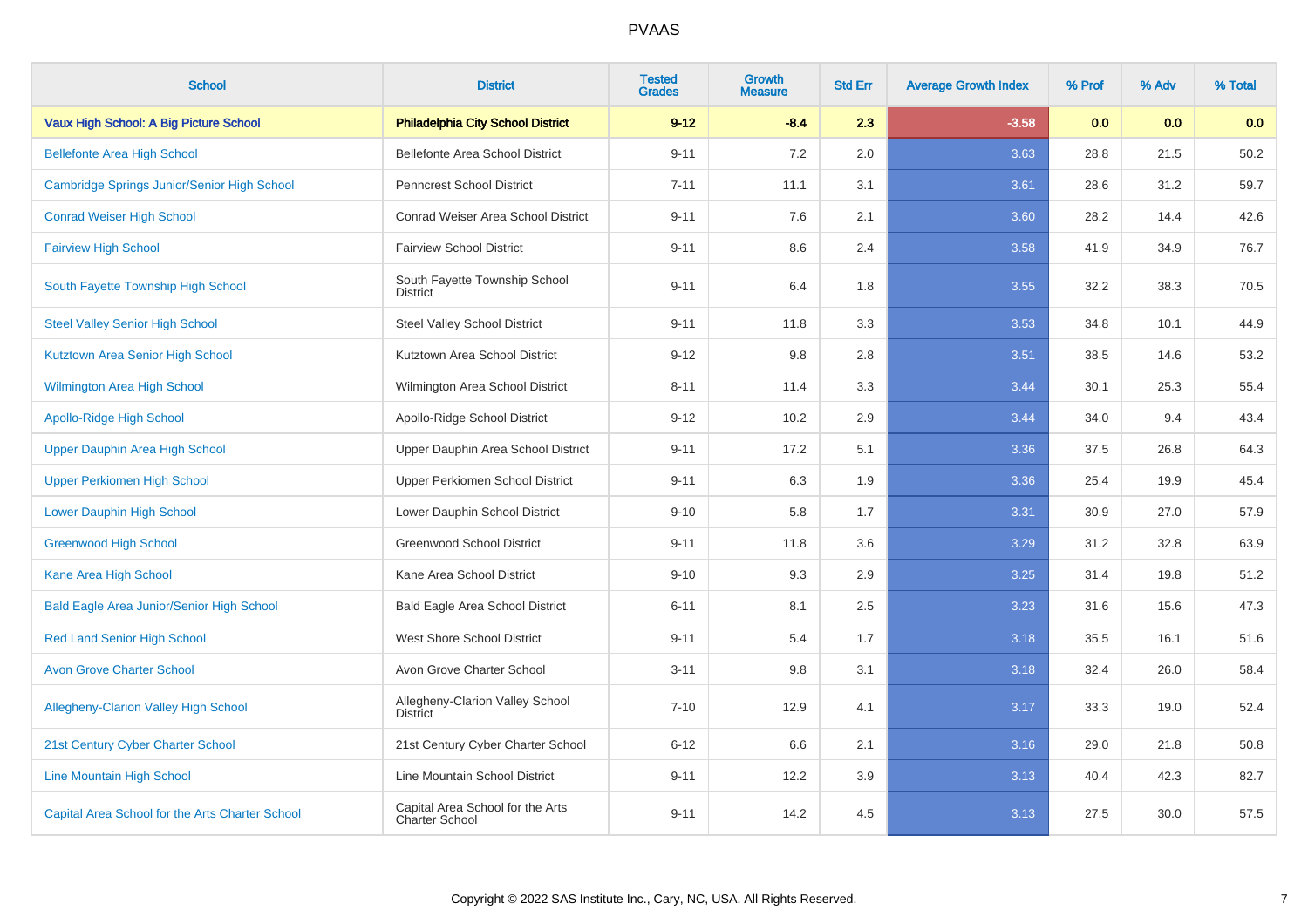| <b>School</b>                                      | <b>District</b>                                       | <b>Tested</b><br><b>Grades</b> | <b>Growth</b><br><b>Measure</b> | <b>Std Err</b> | <b>Average Growth Index</b> | % Prof | % Adv | % Total |
|----------------------------------------------------|-------------------------------------------------------|--------------------------------|---------------------------------|----------------|-----------------------------|--------|-------|---------|
| Vaux High School: A Big Picture School             | <b>Philadelphia City School District</b>              | $9 - 12$                       | $-8.4$                          | 2.3            | $-3.58$                     | 0.0    | 0.0   | 0.0     |
| <b>Canton Junior/Senior High School</b>            | Canton Area School District                           | $7 - 11$                       | 8.9                             | 2.9            | 3.11                        | 13.8   | 23.0  | 36.8    |
| <b>Knoch High School</b>                           | South Butler County School District                   | $9 - 10$                       | 6.9                             | 2.2            | 3.08                        | 37.8   | 19.2  | 57.0    |
| <b>Great Valley High School</b>                    | <b>Great Valley School District</b>                   | $9 - 11$                       | 5.9                             | 2.0            | 2.99                        | 33.8   | 33.5  | 67.3    |
| <b>Meadville Area Senior High School</b>           | <b>Crawford Central School District</b>               | $9 - 11$                       | 7.1                             | 2.4            | 2.97                        | 27.6   | 14.7  | 42.2    |
| Lankenau High School                               | Philadelphia City School District                     | $9 - 10$                       | 8.8                             | 3.0            | 2.96                        | 21.5   | 3.8   | 25.3    |
| <b>St Marys Area Senior High School</b>            | Saint Marys Area School District                      | $9 - 11$                       | 6.6                             | 2.2            | 2.96                        | 35.4   | 18.3  | 53.7    |
| <b>Donegal High School</b>                         | Donegal School District                               | $8 - 12$                       | 6.3                             | 2.1            | 2.95                        | 34.1   | 23.1  | 57.2    |
| Tamaqua Area Senior High School                    | Tamaqua Area School District                          | $9 - 12$                       | 6.9                             | 2.4            | 2.93                        | 34.3   | 17.5  | 51.8    |
| <b>Bedford Senior High School</b>                  | <b>Bedford Area School District</b>                   | $9 - 11$                       | 6.9                             | 2.4            | 2.90                        | 31.0   | 20.6  | 51.6    |
| <b>Palisades High School</b>                       | Palisades School District                             | $9 - 11$                       | 8.3                             | 2.9            | 2.87                        | 27.8   | 20.3  | 48.1    |
| <b>Commonwealth Charter Academy Charter School</b> | Commonwealth Charter Academy<br><b>Charter School</b> | $3 - 10$                       | 4.2                             | 1.6            | 2.68                        | 27.0   | 15.6  | 42.5    |
| Homer-Center Junior/Senior High School             | Homer-Center School District                          | $7 - 11$                       | 9.3                             | 3.5            | 2.68                        | 38.0   | 17.7  | 55.8    |
| Northern Lehigh Senior High School                 | Northern Lehigh School District                       | $9 - 12$                       | 6.6                             | 2.5            | 2.63                        | 21.4   | 18.0  | 39.3    |
| Red Lion Area Senior High School                   | Red Lion Area School District                         | $9 - 11$                       | 5.0                             | 1.9            | 2.59                        | 32.3   | 21.5  | 53.8    |
| <b>Bentworth Senior High School</b>                | <b>Bentworth School District</b>                      | $9 - 11$                       | 7.6                             | 3.0            | 2.57                        | 26.6   | 17.0  | 43.6    |
| Huntingdon Area Senior High School                 | Huntingdon Area School District                       | $9 - 11$                       | 6.4                             | 2.6            | 2.51                        | 27.8   | 17.4  | 45.2    |
| East Pennsboro Area Senior High School             | East Pennsboro Area School District                   | $9 - 11$                       | 5.3                             | 2.1            | 2.50                        | 36.8   | 16.9  | 53.7    |
| Mckeesport Area Senior High School                 | Mckeesport Area School District                       | $9 - 12$                       | 5.3                             | 2.2            | 2.48                        | 21.1   | 4.4   | 25.5    |
| <b>Brandywine Heights High School</b>              | Brandywine Heights Area School<br><b>District</b>     | $9 - 11$                       | 6.2                             | 2.5            | 2.44                        | 27.7   | 28.6  | 56.2    |
| <b>Strath Haven High School</b>                    | Wallingford-Swarthmore School<br><b>District</b>      | $9 - 10$                       | 5.3                             | 2.2            | 2.42                        | 33.3   | 37.1  | 70.4    |
| Northampton Area High School                       | Northampton Area School District                      | $9 - 11$                       | 3.7                             | 1.5            | 2.41                        | 29.8   | 17.9  | 47.7    |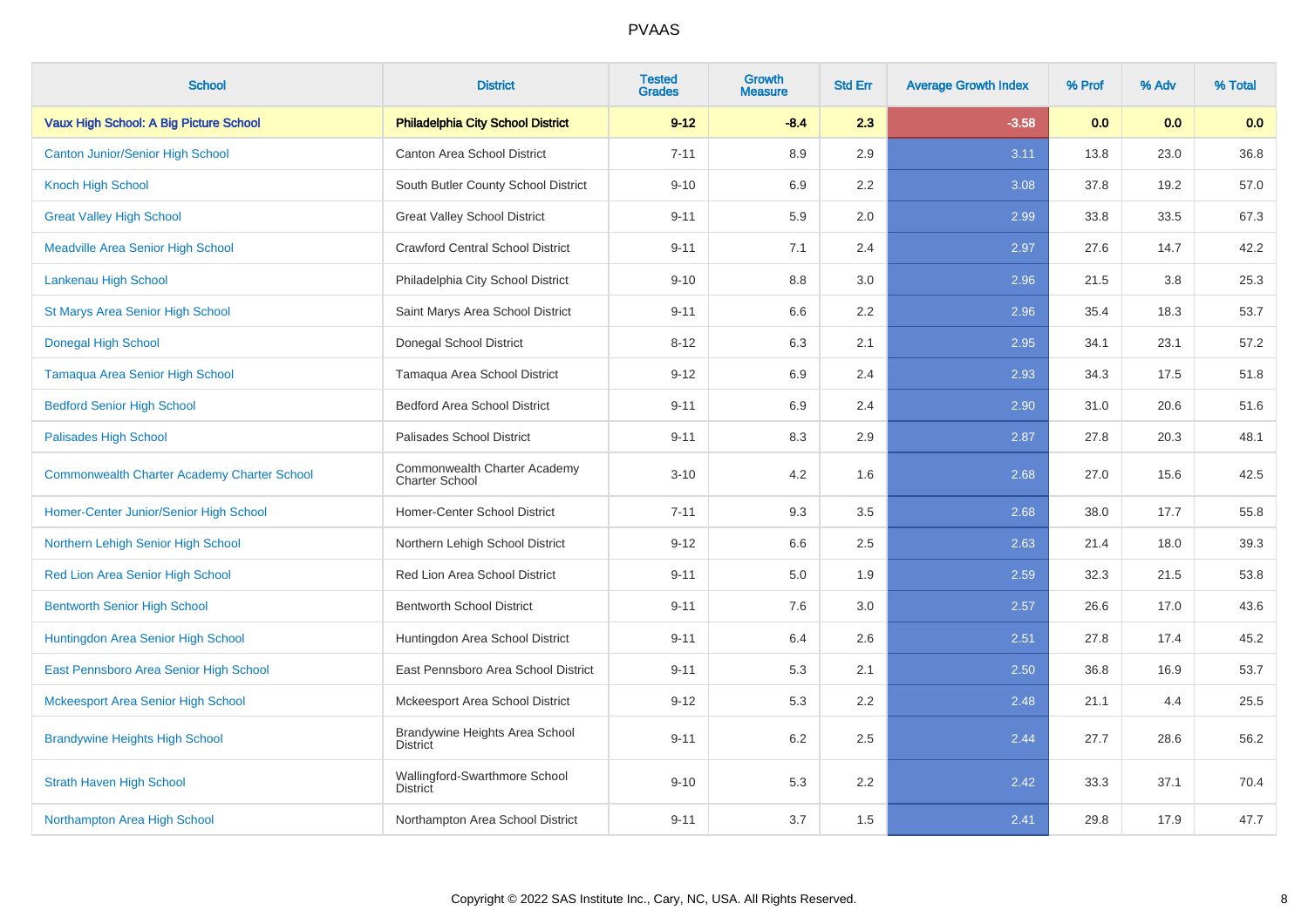| <b>School</b>                                  | <b>District</b>                                  | <b>Tested</b><br><b>Grades</b> | Growth<br>Measure | <b>Std Err</b> | <b>Average Growth Index</b> | % Prof | % Adv | % Total |
|------------------------------------------------|--------------------------------------------------|--------------------------------|-------------------|----------------|-----------------------------|--------|-------|---------|
| Vaux High School: A Big Picture School         | <b>Philadelphia City School District</b>         | $9 - 12$                       | $-8.4$            | 2.3            | $-3.58$                     | 0.0    | 0.0   | 0.0     |
| <b>Blue Ridge High School</b>                  | <b>Blue Ridge School District</b>                | $9 - 11$                       | 8.9               | 3.7            | 2.41                        | 29.6   | 9.3   | 38.9    |
| <b>Glendale Junior/Senior High School</b>      | <b>Glendale School District</b>                  | $7 - 10$                       | 8.4               | 3.5            | 2.40                        | 42.6   | 9.3   | 51.8    |
| Northeastern Senior High School                | Northeastern York School District                | $8 - 11$                       | 4.2               | 1.8            | 2.35                        | 32.7   | 21.0  | 53.7    |
| <b>Brookville Junior/Senior High School</b>    | <b>Brookville Area School District</b>           | $7 - 11$                       | 7.3               | 3.1            | 2.35                        | 46.1   | 14.6  | 60.7    |
| <b>Stroudsburg Junior High School</b>          | Stroudsburg Area School District                 | $8 - 9$                        | 10.2              | 4.4            | 2.31                        | 36.8   | 50.0  | 86.8    |
| <b>Williamson Senior High School</b>           | Northern Tioga School District                   | $7 - 10$                       | 7.2               | 3.1            | 2.30                        | 31.1   | 20.3  | 51.4    |
| <b>Muncy Junior/Senior High School</b>         | Muncy School District                            | $7 - 11$                       | 7.4               | 3.3            | 2.27                        | 37.6   | 18.8  | 56.4    |
| <b>Boiling Springs High School</b>             | South Middleton School District                  | $9 - 11$                       | 4.9               | 2.2            | 2.21                        | 31.1   | 16.4  | 47.5    |
| <b>Mastery Charter School - Hardy Williams</b> | Mastery Charter School - Hardy<br>Williams       | $3 - 11$                       | 6.6               | 3.0            | 2.21                        | 24.7   | 1.2   | 25.9    |
| West Shamokin Junior/Senior High School        | Armstrong School District                        | $7 - 10$                       | 5.9               | 2.7            | 2.20                        | 33.3   | 18.1  | 51.4    |
| Eastern Lebanon County Senior High School      | Eastern Lebanon County School<br><b>District</b> | $9 - 11$                       | 4.7               | 2.1            | 2.20                        | 23.5   | 11.5  | 35.0    |
| Benton Area High School                        | Benton Area School District                      | $9 - 10$                       | 8.6               | 4.0            | 2.14                        | 35.7   | 28.6  | 64.3    |
| <b>Spring Grove Area High School</b>           | Spring Grove Area School District                | $9 - 11$                       | 4.3               | 2.0            | 2.13                        | 30.0   | 23.0  | 53.0    |
| <b>Harrisburg High School</b>                  | Harrisburg City School District                  | $9 - 11$                       | 5.7               | 2.7            | 2.11                        | 2.1    | 0.7   | 2.8     |
| Perkiomen Valley High School                   | Perkiomen Valley School District                 | $9 - 11$                       | 3.1               | 1.5            | 2.11                        | 35.0   | 25.3  | 60.3    |
| <b>United Junior/Senior High School</b>        | <b>United School District</b>                    | $7 - 11$                       | 6.9               | 3.3            | 2.05                        | 38.8   | 16.3  | 55.0    |
| <b>Central Valley High School</b>              | <b>Central Valley School District</b>            | $9 - 10$                       | 5.3               | 2.6            | 2.05                        | 37.8   | 18.5  | 56.3    |
| <b>Oswayo Valley High School</b>               | Oswayo Valley School District                    | $9 - 12$                       | 10.4              | 5.1            | 2.02                        | 26.5   | 44.1  | 70.6    |
| Mt Lebanon Senior High School                  | Mt Lebanon School District                       | $8 - 11$                       | 2.7               | 1.3            | 2.02                        | 39.3   | 37.4  | 76.8    |
| Pennsylvania Distance Learning Charter School  | Pennsylvania Distance Learning<br>Charter School | $3 - 12$                       | 6.8               | 3.4            | 1.99                        | 19.8   | 6.2   | 25.9    |
| <b>Sayre Area High School</b>                  | Sayre Area School District                       | $7 - 11$                       | 6.3               | 3.2            | 1.99                        | 30.3   | 21.0  | 51.3    |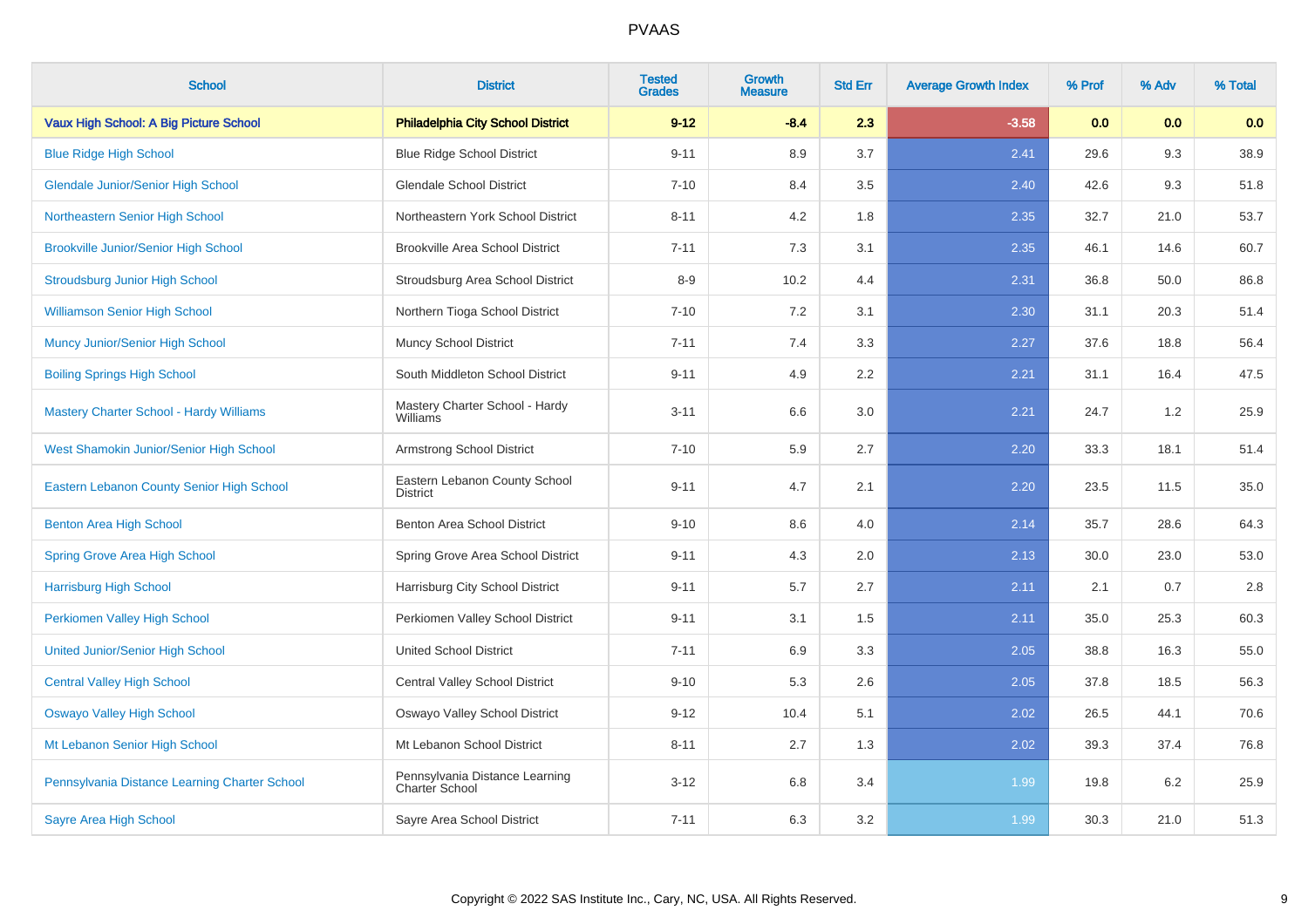| <b>School</b>                                     | <b>District</b>                                 | <b>Tested</b><br><b>Grades</b> | <b>Growth</b><br><b>Measure</b> | <b>Std Err</b> | <b>Average Growth Index</b> | % Prof | % Adv | % Total |
|---------------------------------------------------|-------------------------------------------------|--------------------------------|---------------------------------|----------------|-----------------------------|--------|-------|---------|
| Vaux High School: A Big Picture School            | <b>Philadelphia City School District</b>        | $9 - 12$                       | $-8.4$                          | 2.3            | $-3.58$                     | 0.0    | 0.0   | 0.0     |
| <b>Waynesboro Area Senior High School</b>         | Waynesboro Area School District                 | $9 - 12$                       | 3.5                             | 1.8            | 1.97                        | 26.0   | 23.5  | 49.5    |
| <b>Wyalusing Valley Junior/Senior High School</b> | <b>Wyalusing Area School District</b>           | $7 - 12$                       | 6.2                             | 3.2            | 1.95                        | 38.6   | 12.9  | 51.4    |
| Penn Trafford High School                         | Penn-Trafford School District                   | $9 - 11$                       | 3.4                             | 1.7            | 1.94                        | 46.3   | 26.2  | 72.5    |
| Leechburg Area High School                        | Leechburg Area School District                  | $8 - 11$                       | 7.6                             | 3.9            | 1.93                        | 37.7   | 4.9   | 42.6    |
| Port Allegany Junior/Senior High School           | Port Allegany School District                   | $7 - 11$                       | 7.1                             | 3.8            | 1.89                        | 26.4   | 11.3  | 37.7    |
| <b>Gateway Senior High School</b>                 | <b>Gateway School District</b>                  | $9 - 11$                       | 3.6                             | 2.0            | 1.81                        | 35.7   | 18.5  | 54.2    |
| Fort Leboeuf Senior High School                   | Fort Leboeuf School District                    | $8 - 11$                       | 4.0                             | 2.2            | 1.79                        | 32.0   | 16.8  | 48.8    |
| <b>Halifax Area High School</b>                   | Halifax Area School District                    | $9 - 11$                       | 6.3                             | 3.5            | 1.79                        | 32.1   | 18.9  | 50.9    |
| <b>Salisbury Senior High School</b>               | Salisbury Township School District              | $9 - 11$                       | 6.3                             | 3.6            | 1.77                        | 24.4   | 12.6  | 37.0    |
| Multicultural Academy Charter School              | Multicultural Academy Charter<br>School         | $9 - 11$                       | 6.0                             | 3.4            | 1.77                        | 12.3   | 0.0   | 12.3    |
| South Western Senior High School                  | South Western School District                   | $9 - 12$                       | 2.9                             | 1.7            | 1.73                        | 36.2   | 19.7  | 55.9    |
| <b>Frankford High School</b>                      | Philadelphia City School District               | $9 - 11$                       | 6.5                             | 3.8            | 1.70                        | 0.0    | 1.8   | 1.8     |
| Conestoga Valley Senior High School               | Conestoga Valley School District                | $9 - 11$                       | 2.8                             | 1.7            | 1.68                        | 35.0   | 23.5  | 58.5    |
| Susquehanna Township High School                  | Susquehanna Township School<br><b>District</b>  | $9 - 12$                       | 4.5                             | 2.7            | 1.68                        | 19.0   | 13.1  | 32.0    |
| Smethport Area Junior/Senior High School          | Smethport Area School District                  | $7 - 12$                       | 6.4                             | 3.8            | 1.67                        | 24.6   | 20.0  | 44.6    |
| Dr Robert Ketterer Charter School Inc             | Dr Robert Ketterer Charter School<br><b>Inc</b> | $6 - 12$                       | 7.1                             | 4.3            | 1.66                        | 7.3    | 1.7   | 9.0     |
| Northern Potter Junior/Senior High School         | Northern Potter School District                 | $7 - 12$                       | 7.4                             | 4.6            | 1.61                        | 30.6   | 11.1  | 41.7    |
| West Chester Henderson High School                | West Chester Area School District               | $9 - 10$                       | 3.0                             | 1.9            | 1.61                        | 39.2   | 24.2  | 63.4    |
| <b>Western Wayne High School</b>                  | Western Wayne School District                   | $9 - 11$                       | 4.1                             | 2.6            | 1.60                        | 30.8   | 16.2  | 47.0    |
| <b>Midd-West High School</b>                      | Midd-West School District                       | $7 - 11$                       | 4.0                             | 2.5            | 1.59                        | 28.6   | 25.0  | 53.6    |
| <b>Ringgold Senior High School</b>                | <b>Ringgold School District</b>                 | $9 - 11$                       | 3.4                             | 2.2            | 1.58                        | 23.8   | 13.3  | 37.1    |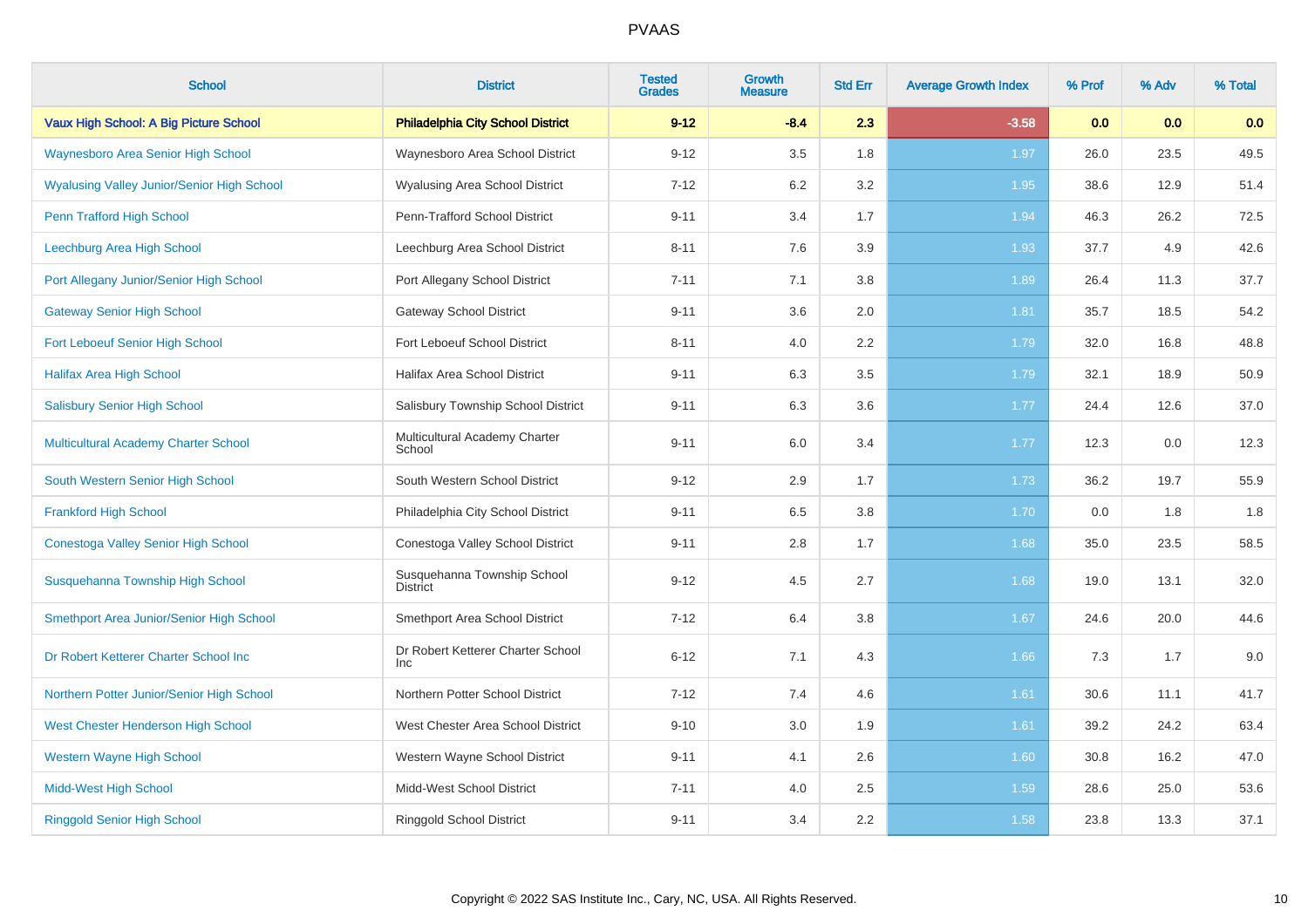| <b>School</b>                                      | <b>District</b>                                    | <b>Tested</b><br><b>Grades</b> | Growth<br>Measure | <b>Std Err</b> | <b>Average Growth Index</b> | % Prof | % Adv | % Total |
|----------------------------------------------------|----------------------------------------------------|--------------------------------|-------------------|----------------|-----------------------------|--------|-------|---------|
| Vaux High School: A Big Picture School             | <b>Philadelphia City School District</b>           | $9 - 12$                       | $-8.4$            | 2.3            | $-3.58$                     | 0.0    | 0.0   | 0.0     |
| <b>Cowanesque Valley Junior/Senior High School</b> | Northern Tioga School District                     | $7 - 12$                       | 6.3               | 4.0            | 1.56                        | 19.8   | 14.0  | 33.7    |
| Philipsburg-Osceola Area High School               | Philipsburg-Osceola Area School<br><b>District</b> | $9 - 11$                       | 4.6               | 3.0            | 1.56                        | 22.5   | 16.2  | 38.8    |
| <b>Chestnut Ridge Senior High School</b>           | Chestnut Ridge School District                     | $8 - 12$                       | 4.5               | 2.9            | 1.56                        | 33.2   | 11.0  | 44.2    |
| Conemaugh Township Area Middle/Senior High School  | Conemaugh Township Area School<br><b>District</b>  | $6 - 12$                       | 5.3               | 3.5            | 1.52                        | 30.9   | 27.8  | 58.8    |
| <b>Kensington High School</b>                      | Philadelphia City School District                  | $9 - 11$                       | 4.9               | 3.2            | 1.52                        | 0.0    | 0.0   | 0.0     |
| Saegertown Junior/Senior High School               | <b>Penncrest School District</b>                   | $7 - 11$                       | 4.4               | 2.9            | 1.50                        | 36.9   | 14.3  | 51.2    |
| Solanco High School                                | Solanco School District                            | $9 - 11$                       | 2.7               | 1.8            | 1.49                        | 27.2   | 15.0  | 42.3    |
| <b>Parkway West</b>                                | Philadelphia City School District                  | $9 - 10$                       | 5.3               | 3.6            | 1.48                        | 13.5   | 1.9   | 15.4    |
| Purchase Line Junior/Senior High School            | <b>Purchase Line School District</b>               | $7 - 12$                       | 4.8               | 3.3            | 1.44                        | 32.3   | 9.0   | 41.4    |
| Keystone Junior/Senior High School                 | Keystone School District                           | $7 - 11$                       | 8.3               | 5.8            | 1.43                        | 35.0   | 45.0  | 80.0    |
| <b>Upper Dublin High School</b>                    | Upper Dublin School District                       | $9 - 12$                       | 2.5               | 1.8            | 1.42                        | 34.7   | 30.0  | 64.7    |
| <b>Bloomsburg Area High School</b>                 | Bloomsburg Area School District                    | $8 - 10$                       | 4.9               | 3.4            | 1.41                        | 36.5   | 20.6  | 57.1    |
| <b>William Tennent High School</b>                 | <b>Centennial School District</b>                  | $6 - 10$                       | 2.1               | 1.5            | 1.40                        | 23.6   | 12.4  | 36.0    |
| <b>Bellwood-Antis High School</b>                  | Bellwood-Antis School District                     | $9 - 10$                       | 3.9               | 2.8            | 1.39                        | 40.9   | 19.4  | 60.2    |
| <b>Mastery Charter School - Thomas Campus</b>      | Mastery Charter School - Thomas<br>Campus          | $3 - 10$                       | 7.9               | 5.7            | 1.39                        | 12.5   | 0.0   | 12.5    |
| Johnsonburg Area High School                       | Johnsonburg Area School District                   | $7 - 11$                       | 5.4               | 3.9            | 1.38                        | 35.5   | 11.8  | 47.4    |
| <b>Athens Area High School</b>                     | Athens Area School District                        | $9 - 11$                       | 3.2               | 2.3            | 1.37                        | 34.9   | 12.3  | 47.3    |
| <b>Newport High School</b>                         | <b>Newport School District</b>                     | $9 - 12$                       | 4.3               | 3.3            | 1.32                        | 38.8   | 10.4  | 49.2    |
| Pennsylvania Virtual Charter School                | Pennsylvania Virtual Charter School                | $3 - 11$                       | 4.4               | 3.4            | 1.31                        | 29.8   | 21.2  | 51.0    |
| <b>Haverford Senior High School</b>                | Haverford Township School District                 | $9 - 11$                       | 1.8               | 1.4            | 1.31                        | 36.7   | 26.3  | 63.0    |
| <b>Academy Park High School</b>                    | Southeast Delco School District                    | $9 - 10$                       | 4.5               | 3.5            | 1.29                        | 18.6   | 3.4   | 22.0    |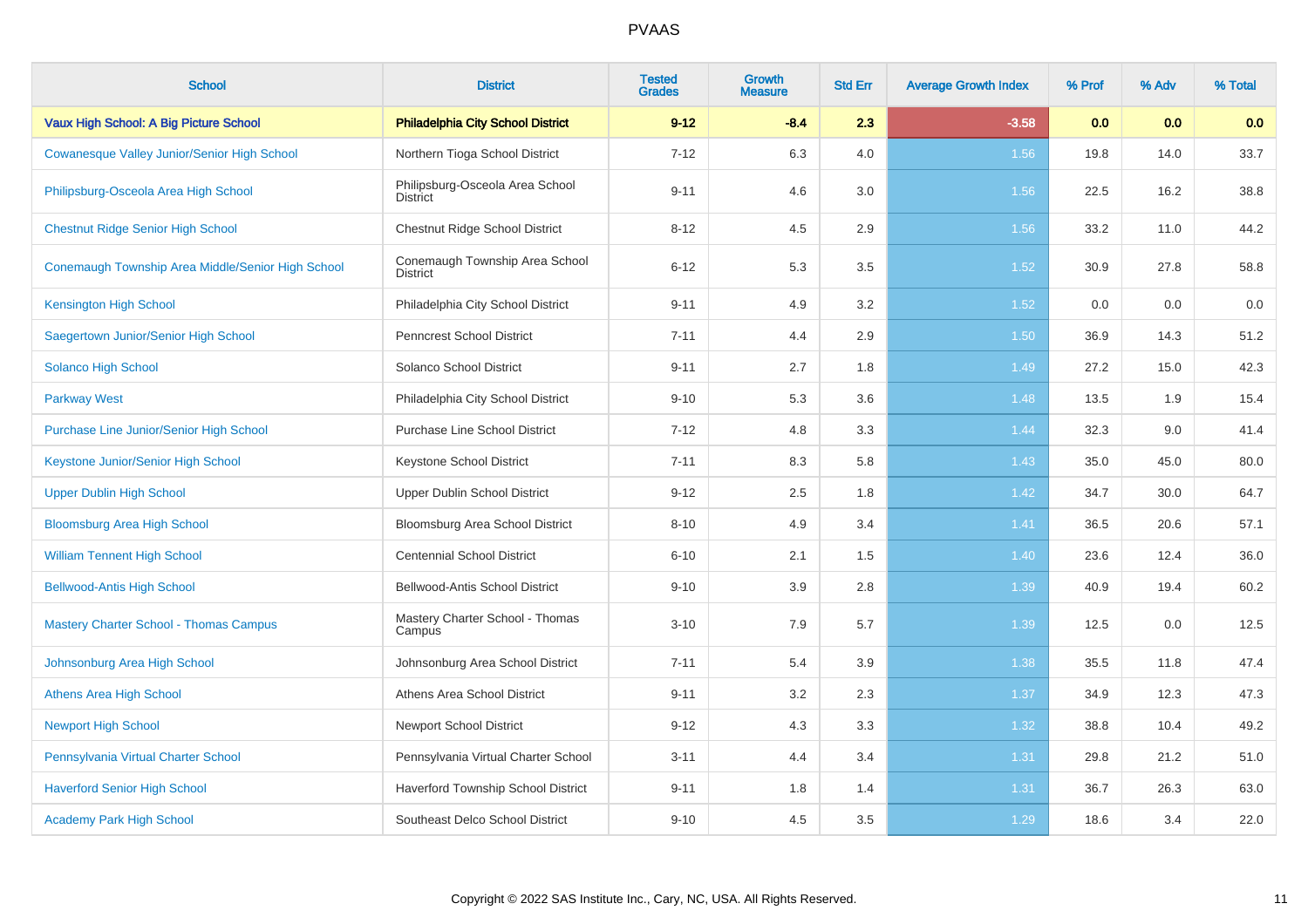| <b>School</b>                                 | <b>District</b>                             | <b>Tested</b><br><b>Grades</b> | <b>Growth</b><br><b>Measure</b> | <b>Std Err</b> | <b>Average Growth Index</b> | % Prof | % Adv | % Total |
|-----------------------------------------------|---------------------------------------------|--------------------------------|---------------------------------|----------------|-----------------------------|--------|-------|---------|
| Vaux High School: A Big Picture School        | <b>Philadelphia City School District</b>    | $9 - 12$                       | $-8.4$                          | 2.3            | $-3.58$                     | 0.0    | 0.0   | 0.0     |
| <b>Thomas Jefferson High School</b>           | West Jefferson Hills School District        | $8 - 11$                       | 2.4                             | 1.9            | 1.25                        | 34.8   | 27.3  | 62.1    |
| <b>Bermudian Springs High School</b>          | Bermudian Springs School District           | $9 - 11$                       | 3.0                             | 2.4            | 1.25                        | 31.8   | 23.5  | 55.3    |
| <b>Brownsville Area High School</b>           | <b>Brownsville Area School District</b>     | $7 - 12$                       | 4.5                             | 3.8            | 1.20                        | 22.0   | 8.5   | 30.5    |
| <b>Pottstown Senior High School</b>           | Pottstown School District                   | $9 - 12$                       | 2.6                             | 2.2            | 1.17                        | 19.4   | 6.2   | 25.6    |
| <b>Sharpsville Area Senior High School</b>    | Sharpsville Area School District            | $7 - 11$                       | 4.3                             | 3.7            | 1.16                        | 41.1   | 23.2  | 64.3    |
| Esperanza Cyber Charter School                | Esperanza Cyber Charter School              | $3 - 11$                       | 7.1                             | 6.1            | 1.15                        | 8.8    | 2.9   | 11.8    |
| <b>People For People Charter School</b>       | People For People Charter School            | $3 - 12$                       | 6.4                             | 5.6            | 1.15                        | 2.4    | 0.0   | 2.4     |
| <b>Central Mountain High School</b>           | Keystone Central School District            | $9 - 11$                       | 2.0                             | 1.8            | 1.11                        | 26.8   | 14.4  | 41.2    |
| <b>Moon Senior High School</b>                | Moon Area School District                   | $9 - 11$                       | 2.0                             | 1.8            | 1.10                        | 34.5   | 25.5  | 60.0    |
| <b>Galeton Area School</b>                    | Galeton Area School District                | $3 - 11$                       | 5.9                             | 5.4            | 1.09                        | 33.3   | 22.2  | 55.6    |
| <b>Blackhawk High School</b>                  | <b>Blackhawk School District</b>            | $8 - 11$                       | 2.5                             | 2.3            | 1.06                        | 34.6   | 20.7  | 55.3    |
| <b>Sun Valley High School</b>                 | Penn-Delco School District                  | $9 - 11$                       | 1.9                             | 1.8            | 1.05                        | 26.5   | 12.6  | 39.1    |
| <b>Clarion Area Junior/Senior High School</b> | <b>Clarion Area School District</b>         | $7 - 11$                       | 3.8                             | 3.7            | 1.04                        | 31.7   | 13.3  | 45.0    |
| <b>Bensalem Township High School</b>          | Bensalem Township School District           | $7 - 11$                       | 1.6                             | 1.6            | 1.01                        | 24.3   | 10.7  | 34.9    |
| <b>Esperanza Academy Charter School</b>       | Esperanza Academy Charter School            | $4 - 11$                       | 2.1                             | 2.1            | 1.01                        | 14.2   | 3.6   | 17.8    |
| <b>Chester High School</b>                    | Chester-Upland School District              | $9 - 11$                       | 3.9                             | 3.9            | 0.99                        | 1.9    | 0.0   | 1.9     |
| <b>Furness Horace High School</b>             | Philadelphia City School District           | $8 - 12$                       | 2.9                             | 3.0            | 0.98                        | 6.6    | 2.0   | 8.6     |
| <b>Garden Spot Senior High School</b>         | Eastern Lancaster County School<br>District | $8 - 12$                       | 3.1                             | 3.2            | 0.98                        | 35.2   | 36.4  | 71.6    |
| <b>Fels Samuel High School</b>                | Philadelphia City School District           | $9 - 11$                       | 3.0                             | 3.2            | 0.94                        | 2.8    | 0.9   | 3.7     |
| <b>Tunkhannock High School</b>                | Tunkhannock Area School District            | $8 - 11$                       | 1.9                             | 2.0            | 0.94                        | 29.8   | 18.1  | 47.9    |
| <b>Springfield High School</b>                | Springfield School District                 | $9 - 11$                       | 1.6                             | 1.7            | 0.94                        | 31.8   | 25.2  | 56.9    |
| Forest Hills Junior/Senior High School        | <b>Forest Hills School District</b>         | $7 - 11$                       | 2.4                             | 2.5            | 0.93                        | 28.8   | 10.3  | 39.1    |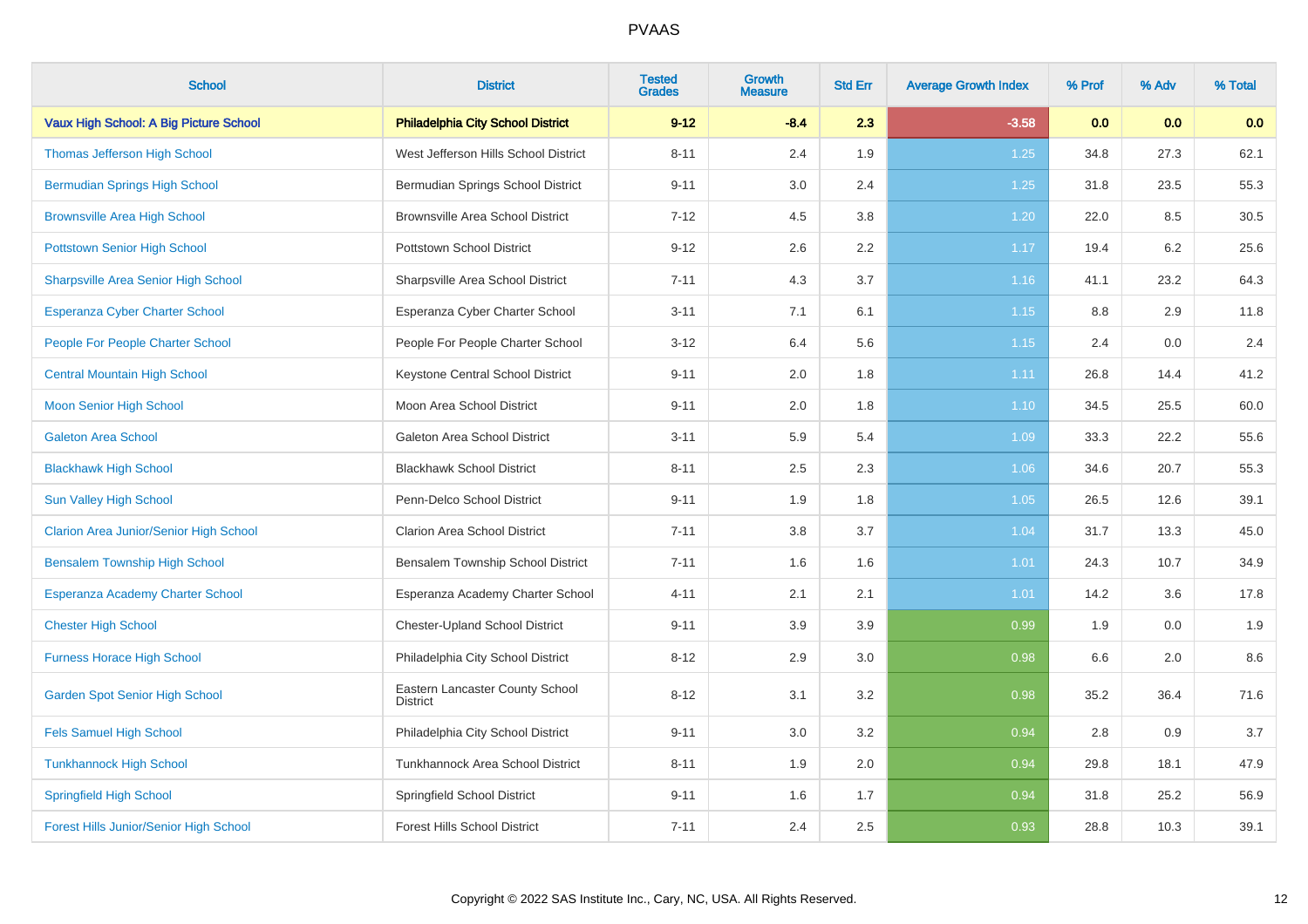| <b>School</b>                                    | <b>District</b>                                   | <b>Tested</b><br><b>Grades</b> | Growth<br><b>Measure</b> | <b>Std Err</b> | <b>Average Growth Index</b> | % Prof | % Adv | % Total |
|--------------------------------------------------|---------------------------------------------------|--------------------------------|--------------------------|----------------|-----------------------------|--------|-------|---------|
| Vaux High School: A Big Picture School           | <b>Philadelphia City School District</b>          | $9 - 12$                       | $-8.4$                   | 2.3            | $-3.58$                     | 0.0    | 0.0   | 0.0     |
| North Clarion County Junior/Senior High School   | North Clarion County School District              | $7 - 12$                       | 3.8                      | 4.1            | 0.93                        | 45.0   | 18.8  | 63.8    |
| Maplewood Junior/Senior High School              | <b>Penncrest School District</b>                  | $7 - 11$                       | 2.9                      | 3.2            | 0.90                        | 29.1   | 10.6  | 39.7    |
| <b>Cougar Academy</b>                            | Harrisburg City School District                   | $3 - 10$                       | 5.1                      | 5.7            | 0.88                        | 0.0    | 5.0   | 5.0     |
| Hope For Hyndman Charter School                  | Hope For Hyndman Charter School                   | $3 - 11$                       | 5.1                      | 5.8            | 0.88                        | 14.3   | 7.1   | 21.4    |
| Aspira Bilingual Cyber Charter School            | Aspira Bilingual Cyber Charter<br>School          | $3 - 11$                       | 5.1                      | 5.8            | 0.87                        | 4.8    | 0.0   | 4.8     |
| Williams Valley Junior/Senior High School        | <b>Williams Valley School District</b>            | $7 - 11$                       | 3.2                      | 3.7            | 0.86                        | 17.0   | 5.1   | 22.0    |
| Abington Junior High School                      | Abington School District                          | $7 - 9$                        | 1.4                      | 1.6            | 0.86                        | 29.5   | 29.0  | 58.5    |
| Mercer Area Senior High School                   | Mercer Area School District                       | $8 - 11$                       | 2.7                      | 3.1            | 0.86                        | 24.4   | 11.8  | 36.2    |
| <b>Seneca Valley High School</b>                 | Seneca Valley School District                     | $7 - 11$                       | 1.2                      | 1.4            | 0.86                        | 40.6   | 25.2  | 65.8    |
| <b>Lincoln High School</b>                       | Philadelphia City School District                 | $9 - 12$                       | 1.6                      | 1.9            | 0.85                        | 7.6    | 0.4   | 8.0     |
| <b>Lewisburg High School</b>                     | Lewisburg Area School District                    | $9 - 11$                       | 2.0                      | 2.4            | 0.84                        | 35.9   | 35.9  | 71.8    |
| <b>Union High School</b>                         | <b>Union School District</b>                      | $6 - 12$                       | 3.1                      | 3.7            | 0.83                        | 17.9   | 10.4  | 28.4    |
| <b>Cochranton Junior/Senior High School</b>      | <b>Crawford Central School District</b>           | $7 - 11$                       | 3.0                      | 3.8            | 0.80                        | 23.5   | 18.4  | 41.8    |
| <b>Upper Moreland High School</b>                | Upper Moreland Township School<br><b>District</b> | $9 - 11$                       | 1.6                      | 2.0            | 0.80                        | 24.8   | 26.6  | 51.3    |
| Bethlehem-Center Senior High School              | Bethlehem-Center School District                  | $9 - 10$                       | 2.7                      | 3.5            | 0.76                        | 32.3   | 4.6   | 36.9    |
| <b>Northeast High School</b>                     | Philadelphia City School District                 | $8 - 11$                       | 1.0                      | 1.3            | 0.76                        | 21.0   | 6.8   | 27.8    |
| <b>Oley Valley Senior High School</b>            | Oley Valley School District                       | $9 - 11$                       | 1.8                      | 2.4            | 0.72                        | 37.4   | 23.9  | 61.4    |
| <b>School Lane Charter School</b>                | School Lane Charter School                        | $3 - 11$                       | 2.6                      | 3.6            | 0.72                        | 23.1   | 18.7  | 41.8    |
| Daniel Boone Area High School                    | Daniel Boone Area School District                 | $9 - 12$                       | 1.3                      | 1.9            | 0.71                        | 28.9   | 22.0  | 51.0    |
| <b>Sullivan County Junior/Senior High School</b> | Sullivan County School District                   | $7 - 10$                       | 3.0                      | 4.3            | 0.70                        | 43.6   | 7.7   | 51.3    |
| Juniata Valley Junior/Senior High School         | Juniata Valley School District                    | $6 - 11$                       | 2.1                      | 3.2            | 0.65                        | 23.1   | 9.4   | 32.5    |
| <b>Shenango High School</b>                      | Shenango Area School District                     | $7 - 11$                       | 2.1                      | $3.2\,$        | 0.65                        | 41.4   | 13.8  | 55.3    |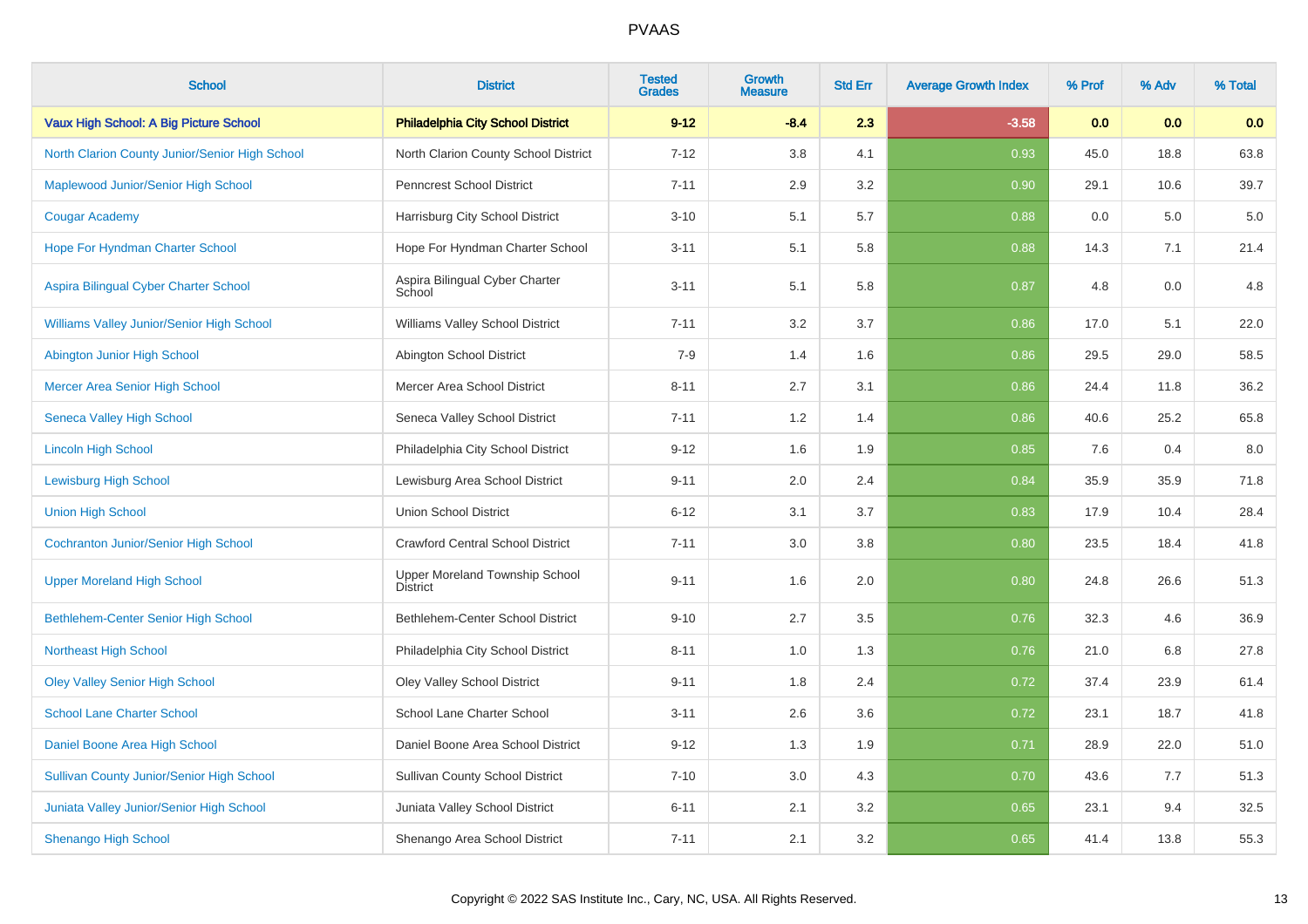| <b>School</b>                                     | <b>District</b>                                   | <b>Tested</b><br><b>Grades</b> | <b>Growth</b><br><b>Measure</b> | <b>Std Err</b> | <b>Average Growth Index</b> | % Prof | % Adv | % Total |
|---------------------------------------------------|---------------------------------------------------|--------------------------------|---------------------------------|----------------|-----------------------------|--------|-------|---------|
| Vaux High School: A Big Picture School            | <b>Philadelphia City School District</b>          | $9 - 12$                       | $-8.4$                          | 2.3            | $-3.58$                     | 0.0    | 0.0   | 0.0     |
| <b>Mastery Charter School-Pickett Campus</b>      | Mastery Charter School - Pickett<br>Campus        | $6 - 10$                       | 2.7                             | 4.2            | 0.65                        | 20.6   | 0.0   | 20.6    |
| <b>Belmont Charter School</b>                     | <b>Belmont Charter School</b>                     | $3 - 10$                       | 2.2                             | 3.4            | 0.64                        | 5.3    | 1.8   | 7.0     |
| <b>Brentwood Senior High School</b>               | Brentwood Borough School District                 | $9 - 11$                       | 1.9                             | 3.0            | 0.61                        | 20.2   | 16.0  | 36.2    |
| <b>Annville Cleona High School</b>                | Annville-Cleona School District                   | $9 - 12$                       | 1.5                             | 2.4            | 0.61                        | 34.8   | 13.6  | 48.5    |
| <b>Coatesville Area Senior High School</b>        | Coatesville Area School District                  | $10 - 11$                      | 2.4                             | 4.0            | 0.61                        | 2.6    | 0.9   | $3.5\,$ |
| <b>Wilson High School</b>                         | <b>Wilson School District</b>                     | $8 - 12$                       | 0.9                             | 1.4            | 0.60                        | 30.4   | 25.5  | 55.9    |
| Seneca High School                                | Wattsburg Area School District                    | $9 - 11$                       | 1.6                             | 2.7            | 0.57                        | 20.4   | 12.4  | 32.7    |
| Bartram John - Main                               | Philadelphia City School District                 | $8 - 11$                       | 1.7                             | 3.1            | 0.57                        | 1.0    | 0.0   | 1.0     |
| Shippensburg Area Senior High School              | Shippensburg Area School District                 | $9 - 11$                       | 1.0                             | 1.7            | 0.56                        | 23.5   | 22.8  | 46.3    |
| <b>Mastbaum Jules E AVTS</b>                      | Philadelphia City School District                 | $9 - 10$                       | 1.5                             | 2.7            | 0.53                        | 5.6    | 0.0   | 5.6     |
| <b>Ridley High School</b>                         | <b>Ridley School District</b>                     | $9 - 12$                       | 0.8                             | 1.6            | 0.52                        | 32.0   | 10.7  | 42.6    |
| <b>Biglerville High School</b>                    | Upper Adams School District                       | $9 - 11$                       | 1.3                             | 2.5            | 0.51                        | 33.0   | 17.0  | 50.0    |
| North Star High School                            | North Star School District                        | $9 - 11$                       | 1.6                             | 3.3            | 0.50                        | 26.2   | 20.0  | 46.2    |
| <b>Hopewell Senior High School</b>                | Hopewell Area School District                     | $9 - 11$                       | 1.3                             | 2.6            | 0.49                        | 34.5   | 12.4  | 46.9    |
| Dobbins Avt High School                           | Philadelphia City School District                 | $9 - 10$                       | 1.2                             | 2.6            | 0.48                        | 3.8    | 0.0   | $3.8\,$ |
| South Williamsport Area Junior/Senior High School | South Williamsport Area School<br><b>District</b> | $7 - 10$                       | 1.5                             | 3.1            | 0.48                        | 38.4   | 11.6  | 50.0    |
| Hamburg Area High School                          | Hamburg Area School District                      | $9 - 11$                       | 1.1                             | 2.4            | 0.48                        | 28.0   | 15.5  | 43.6    |
| Austin Area Junior/Senior High School             | Austin Area School District                       | $7 - 11$                       | 2.9                             | 6.1            | 0.47                        | 25.0   | 18.8  | 43.8    |
| Jersey Shore Area Senior High School              | Jersey Shore Area School District                 | $9 - 11$                       | 1.2                             | 2.5            | 0.47                        | 39.3   | 13.6  | 52.9    |
| Hollidaysburg Area Senior High School             | Hollidaysburg Area School District                | $10 - 11$                      | 0.9                             | 2.0            | 0.45                        | 22.1   | 2.6   | 24.7    |
| Marion Center Area Jr/Sr High School              | Marion Center Area School District                | $7 - 10$                       | 1.3                             | 2.9            | 0.45                        | 23.3   | 11.1  | 34.4    |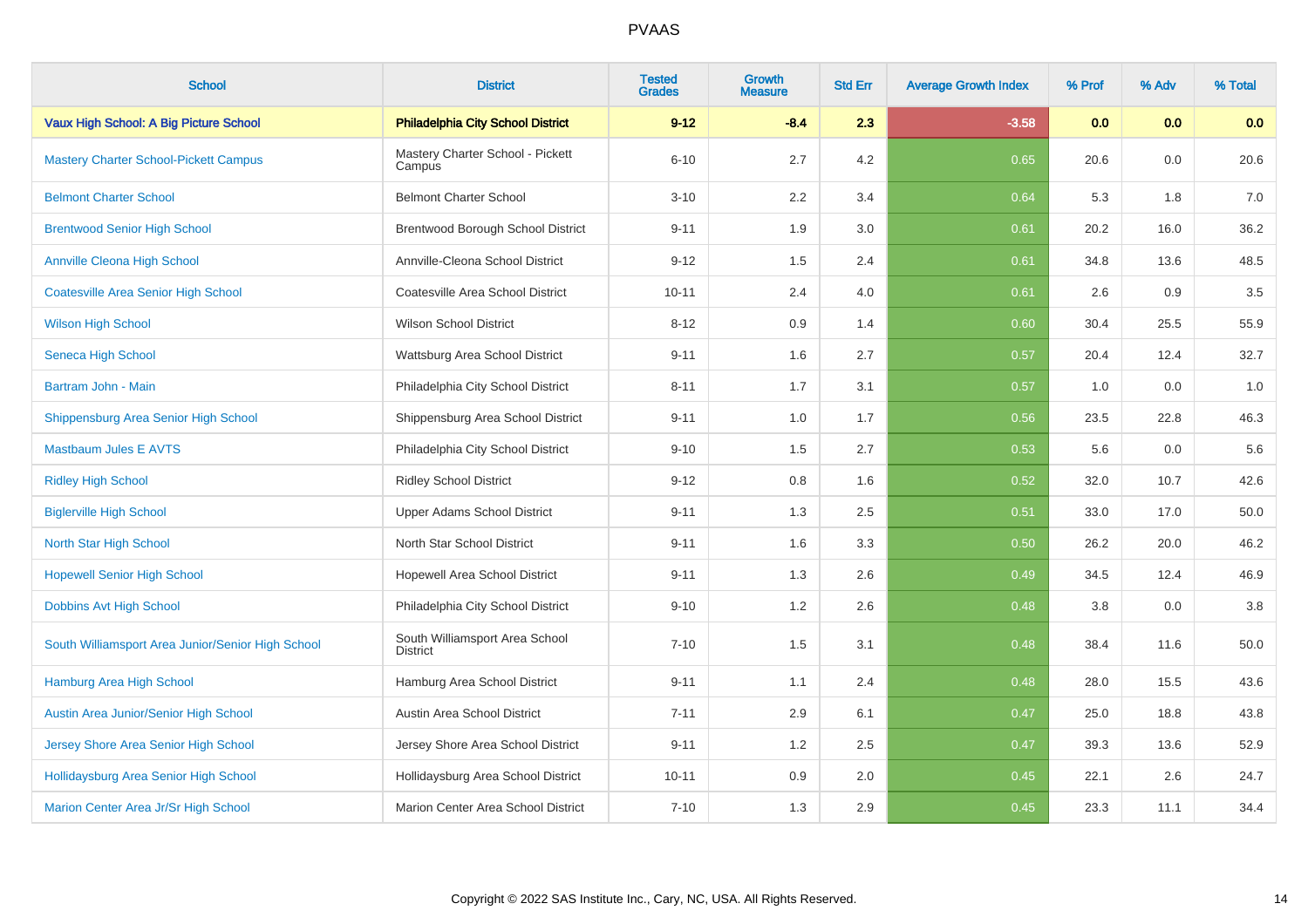| <b>School</b>                                      | <b>District</b>                                       | <b>Tested</b><br><b>Grades</b> | Growth<br><b>Measure</b> | <b>Std Err</b> | <b>Average Growth Index</b> | % Prof | % Adv | % Total |
|----------------------------------------------------|-------------------------------------------------------|--------------------------------|--------------------------|----------------|-----------------------------|--------|-------|---------|
| Vaux High School: A Big Picture School             | <b>Philadelphia City School District</b>              | $9 - 12$                       | $-8.4$                   | 2.3            | $-3.58$                     | 0.0    | 0.0   | 0.0     |
| Philadelphia Electrical & Tech Charter High School | Philadelphia Electrical & Tech<br>Charter High School | $10 - 10$                      | 1.2                      | 2.6            | 0.45                        | 0.9    | 0.0   | 0.9     |
| <b>MaST Community Charter School II</b>            | MaST Community Charter School II                      | $3 - 10$                       | 1.4                      | $3.0\,$        | 0.45                        | 16.1   | 4.6   | 20.7    |
| Warren Area High School                            | Warren County School District                         | $8 - 11$                       | 1.0                      | 2.3            | 0.44                        | 25.5   | 13.2  | 38.6    |
| Avella Area Junior/Senior High School              | Avella Area School District                           | $7 - 12$                       | 2.0                      | 4.7            | 0.44                        | 34.8   | 7.2   | 42.0    |
| <b>Garnet Valley High School</b>                   | <b>Garnet Valley School District</b>                  | $9 - 10$                       | 0.7                      | 1.7            | 0.41                        | 34.9   | 26.4  | 61.3    |
| <b>Reach Cyber Charter School</b>                  | Reach Cyber Charter School                            | $3 - 11$                       | 1.4                      | 3.6            | 0.40                        | 32.9   | 15.2  | 48.1    |
| Altoona Area High School                           | Altoona Area School District                          | $9 - 12$                       | 0.6                      | 1.5            | 0.39                        | 29.0   | 13.8  | 42.8    |
| King Martin Luther High School                     | Philadelphia City School District                     | $9 - 10$                       | 1.5                      | 4.0            | 0.38                        | 2.2    | 0.0   | 2.2     |
| Pennsylvania Cyber Charter School                  | Pennsylvania Cyber Charter School                     | $3 - 11$                       | 0.6                      | 1.5            | 0.37                        | 20.8   | 8.1   | 28.9    |
| Penn Hills Senior High School                      | Penn Hills School District                            | $9 - 11$                       | $0.7\,$                  | 2.4            | 0.31                        | 18.4   | 7.1   | 25.6    |
| Tulpehocken Junior/Senior High School              | Tulpehocken Area School District                      | $7 - 12$                       | 1.4                      | 5.0            | 0.29                        | 11.5   | 23.1  | 34.6    |
| <b>New Foundations Charter School</b>              | New Foundations Charter School                        | $3 - 11$                       | 0.6                      | 2.2            | 0.29                        | 22.4   | 4.0   | 26.4    |
| <b>Tech Freire Charter School</b>                  | <b>Tech Freire Charter School</b>                     | $9 - 11$                       | 0.7                      | 2.5            | 0.27                        | 3.6    | 0.0   | 3.6     |
| <b>Kensington Health Sciences</b>                  | Philadelphia City School District                     | $9 - 10$                       | 1.5                      | 6.1            | 0.25                        | 14.3   | 0.0   | 14.3    |
| <b>Central Columbia Senior High School</b>         | Central Columbia School District                      | $9 - 12$                       | 0.5                      | 2.3            | 0.24                        | 25.4   | 37.6  | 63.0    |
| North Penn-Liberty Junior/Senior High School       | Southern Tioga School District                        | $7 - 11$                       | 1.2                      | 5.0            | 0.24                        | 16.7   | 11.1  | 27.8    |
| <b>Wilkes-Barre Area Sd Stem Academy</b>           | Wilkes-Barre Area School District                     | $9 - 11$                       | 1.4                      | 6.4            | 0.22                        | 53.8   | 38.5  | 92.3    |
| Edison High School/Fareira Skills                  | Philadelphia City School District                     | $8 - 12$                       | 0.7                      | 3.2            | 0.22                        | 4.9    | 0.0   | 4.9     |
| Sayre William L Middle School                      | Philadelphia City School District                     | $9 - 12$                       | 0.8                      | 4.0            | 0.20                        | 2.4    | 0.0   | 2.4     |
| <b>Tidioute Community Charter School</b>           | <b>Tidioute Community Charter School</b>              | $3 - 11$                       | 0.8                      | 4.4            | 0.19                        | 18.1   | 6.9   | 25.0    |
| Northern Cambria High School                       | Northern Cambria School District                      | $9 - 11$                       | 0.6                      | 3.5            | 0.16                        | 27.6   | 1.3   | 29.0    |
| <b>Wilson Area High School</b>                     | <b>Wilson Area School District</b>                    | $9 - 11$                       | 0.2                      | 2.3            | 0.09                        | 35.4   | 14.6  | 50.0    |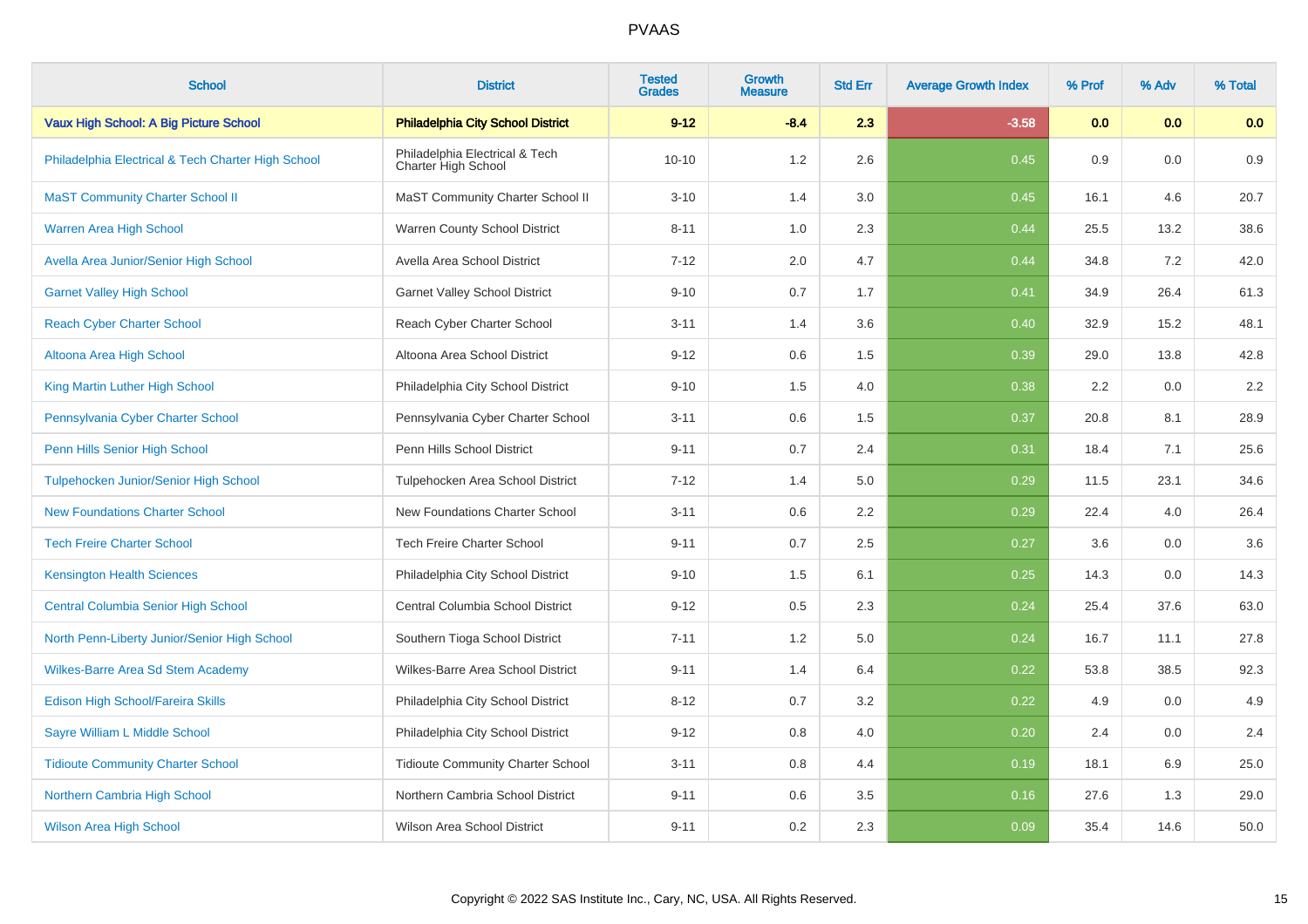| <b>School</b>                                     | <b>District</b>                                     | <b>Tested</b><br><b>Grades</b> | Growth<br>Measure | <b>Std Err</b> | <b>Average Growth Index</b> | % Prof | % Adv | % Total |
|---------------------------------------------------|-----------------------------------------------------|--------------------------------|-------------------|----------------|-----------------------------|--------|-------|---------|
| Vaux High School: A Big Picture School            | <b>Philadelphia City School District</b>            | $9 - 12$                       | $-8.4$            | 2.3            | $-3.58$                     | 0.0    | 0.0   | 0.0     |
| Sheffield M/Hs                                    | Warren County School District                       | $6 - 11$                       | 0.3               | 4.7            | 0.07                        | 26.8   | 4.2   | 31.0    |
| Downingtown High School East Campus               | Downingtown Area School District                    | $9 - 11$                       | 0.1               | 1.7            | 0.06                        | 31.7   | 24.0  | 55.8    |
| Community Academy Of Philadelphia Charter School  | Community Academy Of<br>Philadelphia Charter School | $3 - 11$                       | 0.1               | 2.6            | 0.06                        | 9.7    | 2.6   | 12.4    |
| <b>Waynesburg Central High School</b>             | <b>Central Greene School District</b>               | $9 - 11$                       | 0.1               | 2.5            | 0.05                        | 27.8   | 14.8  | 42.6    |
| <b>Freeport Area Senior High School</b>           | Freeport Area School District                       | $9 - 10$                       | 0.1               | 2.1            | 0.05                        | 37.4   | 29.8  | 67.2    |
| <b>Greencastle-Antrim Senior High School</b>      | Greencastle-Antrim School District                  | $9 - 11$                       | 0.1               | 2.0            | 0.03                        | 30.9   | 22.2  | 53.1    |
| North Penn-Mansfield Junior/Senior High School    | Southern Tioga School District                      | $7 - 10$                       | 0.1               | 3.2            | 0.02                        | 32.0   | 9.8   | 41.8    |
| <b>Fairfield Area High School</b>                 | Fairfield Area School District                      | $8 - 11$                       | $-0.0$            | 3.6            | $-0.00$                     | 43.9   | 6.1   | 50.0    |
| Otto-Eldred Junior/Senior High School             | <b>Otto-Eldred School District</b>                  | $7 - 11$                       | 0.0               | 3.5            | 0.00                        | 35.8   | 10.5  | 46.3    |
| The Science Leadership Academy At Beeber          | Philadelphia City School District                   | $5 - 12$                       | 0.0               | 2.8            | 0.00                        | 24.0   | 6.7   | 30.8    |
| Brockway Area Junior/Senior High School           | <b>Brockway Area School District</b>                | $7 - 11$                       | 0.0               | 3.5            | 0.00                        | 41.2   | 13.8  | 55.0    |
| Northern Lebanon Senior High School               | Northern Lebanon School District                    | $9 - 11$                       | $-0.1$            | 2.2            | $-0.02$                     | 18.8   | 6.8   | 25.6    |
| Portage Area Junior/Senior High School            | Portage Area School District                        | $7 - 10$                       | $-0.2$            | 3.3            | $-0.04$                     | 27.0   | 20.6  | 47.6    |
| Jeannette High School                             | Jeannette City School District                      | $7 - 11$                       | $-0.2$            | 3.4            | $-0.05$                     | 26.8   | 4.1   | 30.9    |
| Fort Cherry Junior/Senior High School             | Fort Cherry School District                         | $7 - 10$                       | $-0.2$            | 3.1            | $-0.05$                     | 30.6   | 14.1  | 44.7    |
| South Side High School                            | South Side Area School District                     | $9 - 11$                       | $-0.3$            | 3.1            | $-0.08$                     | 24.0   | 28.0  | 52.0    |
| <b>Blacklick Valley Junior/Senior High School</b> | <b>Blacklick Valley School District</b>             | $7 - 11$                       | $-0.4$            | 4.0            | $-0.09$                     | 7.7    | 7.7   | 15.4    |
| Lehigh Career & Technical Institute               | Lehigh Career & Technical Institute                 | $10 - 12$                      | $-0.7$            | 6.3            | $-0.11$                     | 36.4   | 4.6   | 40.9    |
| <b>Cranberry Area Junior/Senior High School</b>   | <b>Cranberry Area School District</b>               | $7 - 12$                       | $-0.4$            | 3.1            | $-0.12$                     | 25.5   | 9.7   | 35.2    |
| South Allegheny High School                       | South Allegheny School District                     | $8 - 11$                       | $-0.4$            | 3.1            | $-0.12$                     | 23.8   | 2.5   | 26.2    |
| <b>Claysburg-Kimmel High School</b>               | Claysburg-Kimmel School District                    | $7 - 11$                       | $-0.7$            | 5.2            | $-0.13$                     | 5.0    | 0.0   | 5.0     |
| Ferndale Area Junior/Senior High School           | Ferndale Area School District                       | $7 - 10$                       | $-0.7$            | 4.2            | $-0.15$                     | 21.0   | 7.9   | 29.0    |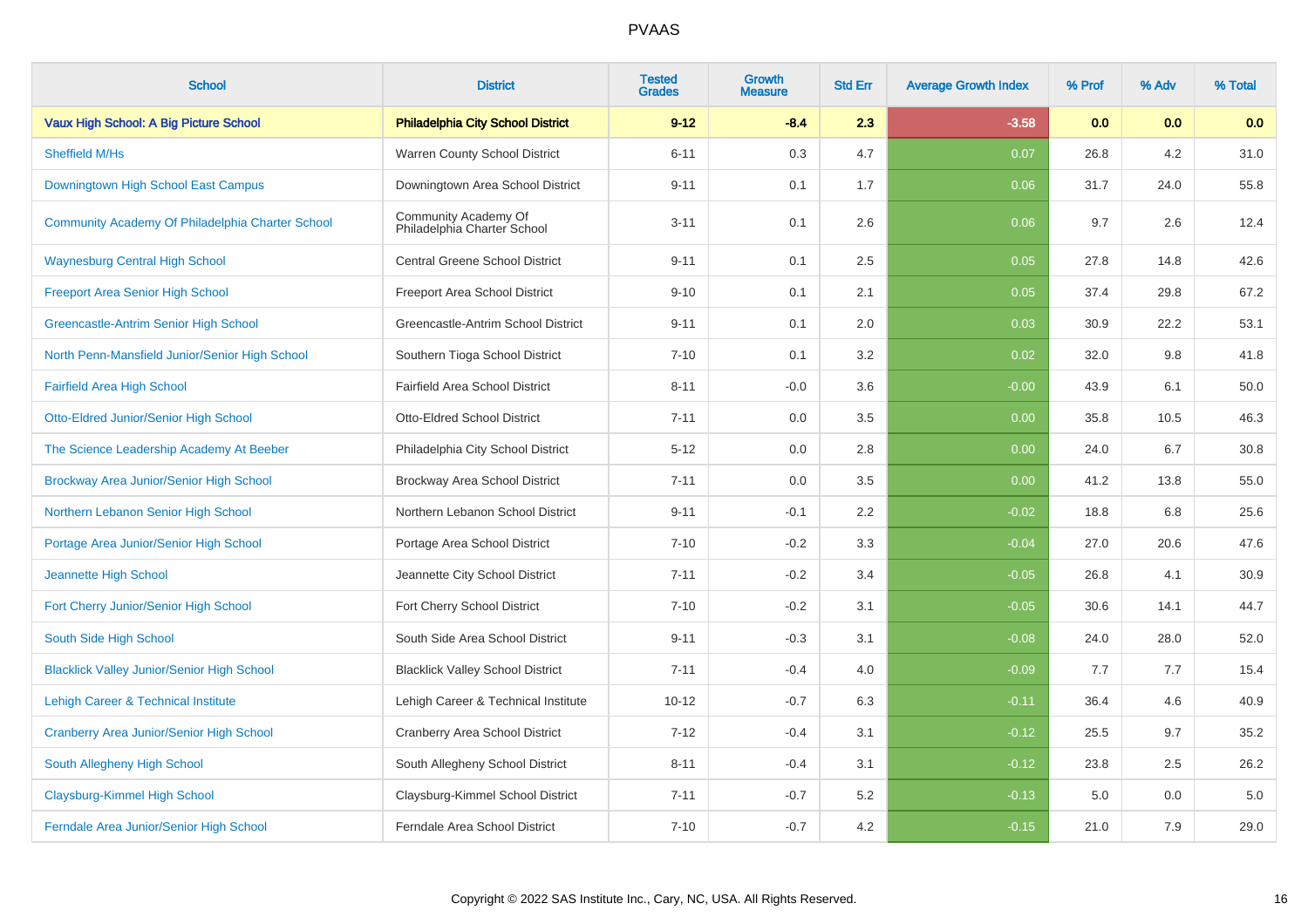| <b>School</b>                                     | <b>District</b>                                | <b>Tested</b><br><b>Grades</b> | <b>Growth</b><br><b>Measure</b> | <b>Std Err</b> | <b>Average Growth Index</b> | % Prof | % Adv | % Total |
|---------------------------------------------------|------------------------------------------------|--------------------------------|---------------------------------|----------------|-----------------------------|--------|-------|---------|
| Vaux High School: A Big Picture School            | <b>Philadelphia City School District</b>       | $9 - 12$                       | $-8.4$                          | 2.3            | $-3.58$                     | 0.0    | 0.0   | 0.0     |
| Columbia High School                              | Columbia Borough School District               | $8 - 12$                       | $-0.6$                          | 3.6            | $-0.16$                     | 17.2   | 1.7   | 19.0    |
| Westmont Hilltop Junior/Senior High School        | Westmont Hilltop School District               | $7 - 11$                       | $-0.6$                          | 2.8            | $-0.19$                     | 33.3   | 14.7  | 48.0    |
| Palmerton Area High School                        | Palmerton Area School District                 | $9 - 11$                       | $-0.5$                          | 2.7            | $-0.20$                     | 34.3   | 14.3  | 48.6    |
| <b>Clairton Middle/High School</b>                | Clairton City School District                  | $6 - 11$                       | $-1.1$                          | 5.0            | $-0.21$                     | 3.8    | 0.5   | 4.4     |
| <b>Pine Grove Area High School</b>                | Pine Grove Area School District                | $9 - 11$                       | $-0.6$                          | 3.0            | $-0.21$                     | 29.5   | 14.3  | 43.8    |
| <b>Forest City Regional High School</b>           | <b>Forest City Regional School District</b>    | $7 - 12$                       | $-0.8$                          | 3.6            | $-0.22$                     | 26.5   | 8.2   | 34.7    |
| <b>Evergreen Community Charter School</b>         | Evergreen Community Charter<br>School          | $6 - 11$                       | $-1.1$                          | 4.7            | $-0.23$                     | 34.6   | 26.9  | 61.5    |
| <b>Clearfield Area Junior/Senior High School</b>  | Clearfield Area School District                | $7 - 10$                       | $-0.9$                          | 3.7            | $-0.24$                     | 43.9   | 24.6  | 68.4    |
| <b>Building 21</b>                                | Philadelphia City School District              | $9 - 11$                       | $-0.8$                          | 3.0            | $-0.24$                     | 0.0    | 0.0   | $0.0\,$ |
| Northwest PA Collegiate Academy                   | Erie City School District                      | $6 - 11$                       | $-0.6$                          | 2.5            | $-0.25$                     | 33.3   | 22.4  | 55.8    |
| <b>Schuylkill Valley High School</b>              | Schuylkill Valley School District              | $9 - 11$                       | $-0.6$                          | 2.2            | $-0.27$                     | 29.8   | 20.2  | 50.0    |
| <b>Burrell High School</b>                        | <b>Burrell School District</b>                 | $9 - 11$                       | $-1.0$                          | 3.3            | $-0.29$                     | 27.8   | 17.7  | 45.6    |
| <b>Lebanon Senior High School</b>                 | Lebanon School District                        | $9 - 11$                       | $-0.6$                          | 1.9            | $-0.29$                     | 15.2   | 6.4   | 21.6    |
| <b>Cedar Cliff High School</b>                    | West Shore School District                     | $9 - 12$                       | $-0.6$                          | 1.9            | $-0.30$                     | 27.6   | 14.2  | 41.8    |
| Kennard-Dale High School                          | South Eastern School District                  | $9 - 11$                       | $-0.6$                          | 1.8            | $-0.30$                     | 36.4   | 17.1  | 53.5    |
| <b>Mastery Charter High School-Lenfest Campus</b> | Mastery Charter High School-<br>Lenfest Campus | $7 - 11$                       | $-1.8$                          | 5.8            | $-0.30$                     | 26.3   | 0.0   | 26.3    |
| <b>Exeter Township Senior High School</b>         | <b>Exeter Township School District</b>         | $9 - 11$                       | $-0.5$                          | 1.7            | $-0.32$                     | 27.2   | 15.6  | 42.8    |
| <b>Bangor Area High School</b>                    | Bangor Area School District                    | $9 - 12$                       | $-0.7$                          | 2.0            | $-0.33$                     | 25.8   | 12.7  | 38.5    |
| <b>Highlands Senior High School</b>               | <b>Highlands School District</b>               | $9 - 11$                       | $-0.8$                          | 2.3            | $-0.33$                     | 32.6   | 10.5  | 43.0    |
| Farrell Area High School/Upper Middle School      | Farrell Area School District                   | $7 - 11$                       | $-1.4$                          | 4.2            | $-0.33$                     | 9.3    | 11.6  | 20.9    |
| <b>MaST Community Charter School</b>              | <b>MaST Community Charter School</b>           | $3 - 10$                       | $-0.9$                          | 2.5            | $-0.34$                     | 25.0   | 21.6  | 46.6    |
| <b>Chichester Senior High School</b>              | <b>Chichester School District</b>              | $9 - 11$                       | $-1.5$                          | 4.2            | $-0.35$                     | 40.0   | 14.0  | 54.0    |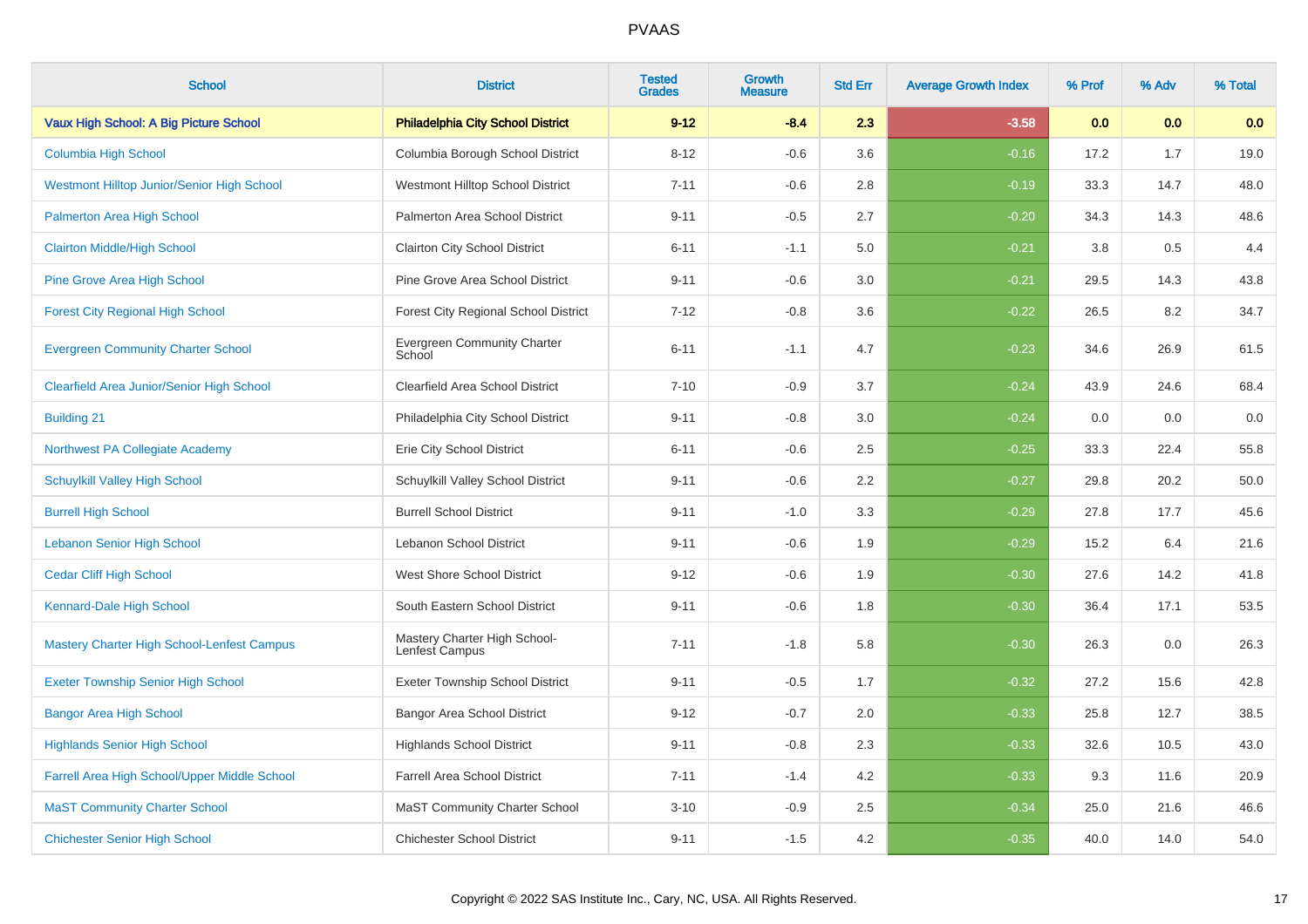| <b>School</b>                                           | <b>District</b>                                            | <b>Tested</b><br><b>Grades</b> | <b>Growth</b><br><b>Measure</b> | <b>Std Err</b> | <b>Average Growth Index</b> | % Prof | % Adv | % Total |
|---------------------------------------------------------|------------------------------------------------------------|--------------------------------|---------------------------------|----------------|-----------------------------|--------|-------|---------|
| Vaux High School: A Big Picture School                  | <b>Philadelphia City School District</b>                   | $9 - 12$                       | $-8.4$                          | 2.3            | $-3.58$                     | 0.0    | 0.0   | 0.0     |
| David E Williams Middle School                          | <b>Montour School District</b>                             | $5-8$                          | $-1.5$                          | 4.2            | $-0.35$                     | 30.6   | 63.3  | 93.9    |
| Franklin Benjamin High School                           | Philadelphia City School District                          | $9 - 11$                       | $-1.2$                          | 3.4            | $-0.36$                     | 1.4    | 0.0   | 1.4     |
| Springdale Junior/Senior High School                    | Allegheny Valley School District                           | $7 - 11$                       | $-1.5$                          | 3.9            | $-0.37$                     | 31.8   | 11.4  | 43.2    |
| <b>Everett Area High School</b>                         | <b>Everett Area School District</b>                        | $9 - 11$                       | $-1.2$                          | 3.1            | $-0.39$                     | 34.7   | 13.3  | 48.0    |
| Lakeview Middle-High School                             | <b>Lakeview School District</b>                            | $6 - 11$                       | $-1.5$                          | 3.5            | $-0.41$                     | 41.5   | 12.3  | 53.8    |
| Penns Manor Area Junior/Senior High School              | Penns Manor Area School District                           | $6 - 12$                       | $-1.5$                          | 3.5            | $-0.42$                     | 24.2   | 3.8   | 28.0    |
| <b>Overbrook High School</b>                            | Philadelphia City School District                          | $9 - 11$                       | $-1.7$                          | 3.9            | $-0.43$                     | 3.6    | 0.0   | 3.6     |
| <b>Penn Treaty School</b>                               | Philadelphia City School District                          | $6 - 11$                       | $-1.7$                          | 3.7            | $-0.44$                     | 0.0    | 0.0   | $0.0\,$ |
| Mapletown Junior/Senior High School                     | Southeastern Greene School District                        | $7 - 10$                       | $-2.0$                          | 4.4            | $-0.44$                     | 29.0   | 9.7   | 38.7    |
| Carlynton Junior/Senior High School                     | Carlynton School District                                  | $7 - 11$                       | $-1.4$                          | 3.2            | $-0.45$                     | 27.9   | 5.2   | 33.1    |
| Norwin Senior High School                               | Norwin School District                                     | $8 - 11$                       | $-0.7$                          | 1.6            | $-0.46$                     | 37.7   | 27.6  | 65.2    |
| <b>New Brighton Area High School</b>                    | New Brighton Area School District                          | $9 - 11$                       | $-1.6$                          | 3.2            | $-0.50$                     | 31.5   | 11.1  | 42.6    |
| <b>York Academy Regional Charter School</b>             | York Academy Regional Charter<br>School                    | $3 - 11$                       | $-2.3$                          | 4.4            | $-0.52$                     | 23.5   | 2.0   | 25.5    |
| Albert Gallatin Area Senior High School                 | Albert Gallatin Area School District                       | $8 - 11$                       | $-1.2$                          | 2.3            | $-0.53$                     | 31.9   | 20.7  | 52.7    |
| <b>Susq-Cyber Charter School</b>                        | Susq-Cyber Charter School                                  | $9 - 11$                       | $-3.2$                          | 5.8            | $-0.54$                     | 23.8   | 4.8   | 28.6    |
| <b>Bradford Area High School</b>                        | <b>Bradford Area School District</b>                       | $9 - 12$                       | $-1.2$                          | 2.2            | $-0.54$                     | 31.2   | 16.7  | 47.9    |
| Northern Bedford County High School                     | Northern Bedford County School<br><b>District</b>          | $9 - 11$                       | $-1.8$                          | 3.3            | $-0.55$                     | 26.2   | 16.9  | 43.1    |
| <b>Center For Student Lrng Charter School Pennsbury</b> | Center For Student Learning Charter<br>School At Pennsbury | $6 - 12$                       | $-3.3$                          | 6.0            | $-0.55$                     | 23.1   | 0.0   | 23.1    |
| <b>Strawberry Mansion High School</b>                   | Philadelphia City School District                          | $9 - 11$                       | $-3.5$                          | 6.0            | $-0.57$                     | 0.0    | 0.0   | 0.0     |
| <b>Tri-Valley Junior/Senior High School</b>             | <b>Tri-Valley School District</b>                          | $7 - 10$                       | $-2.3$                          | 3.9            | $-0.59$                     | 31.0   | 9.5   | 40.5    |
| Monessen Senior High School                             | Monessen City School District                              | $8 - 10$                       | $-3.6$                          | 5.7            | $-0.62$                     | 21.0   | 10.5  | 31.6    |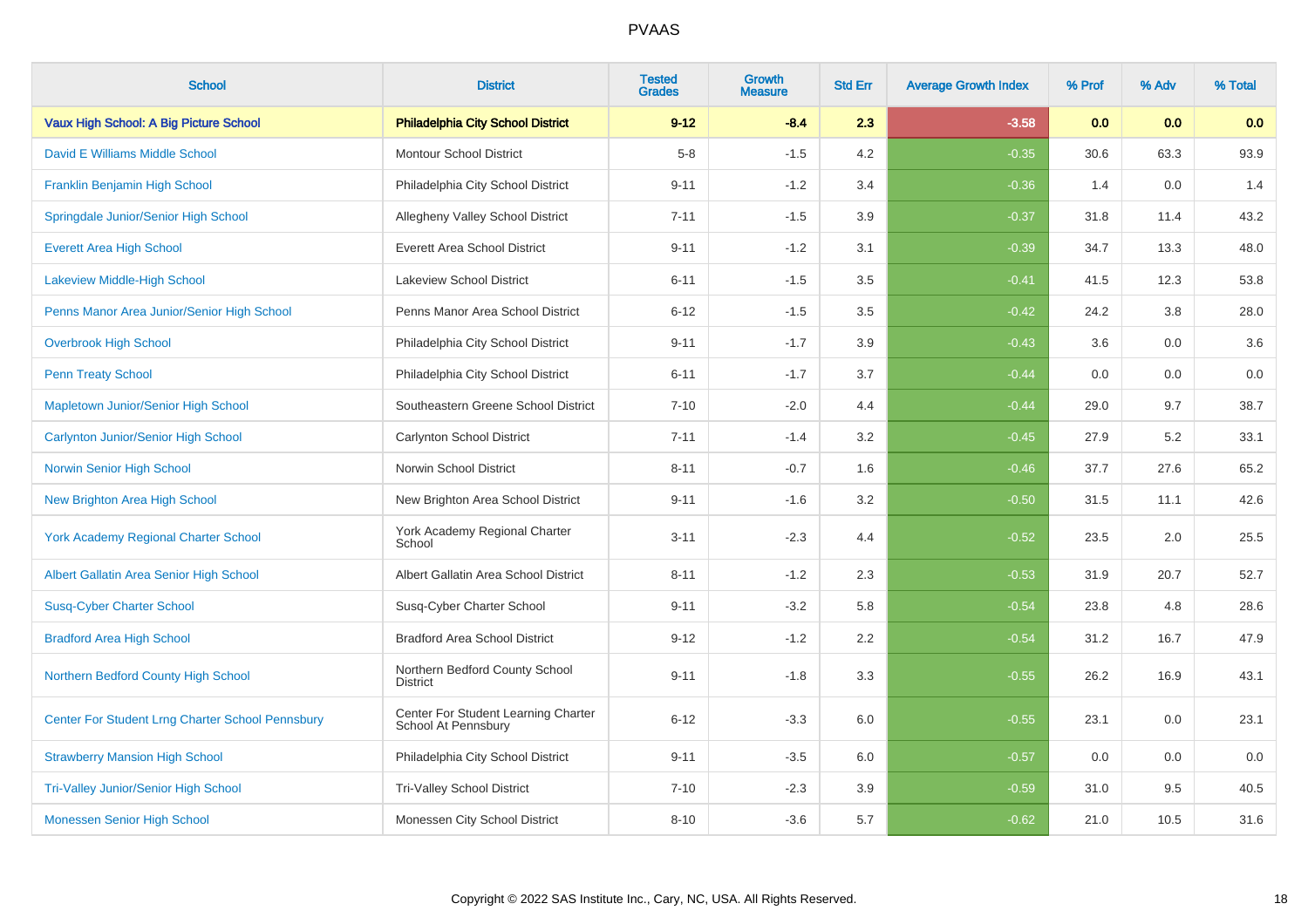| <b>School</b>                                       | <b>District</b>                                     | <b>Tested</b><br><b>Grades</b> | <b>Growth</b><br><b>Measure</b> | <b>Std Err</b> | <b>Average Growth Index</b> | % Prof | % Adv | % Total |
|-----------------------------------------------------|-----------------------------------------------------|--------------------------------|---------------------------------|----------------|-----------------------------|--------|-------|---------|
| Vaux High School: A Big Picture School              | <b>Philadelphia City School District</b>            | $9 - 12$                       | $-8.4$                          | 2.3            | $-3.58$                     | 0.0    | 0.0   | 0.0     |
| <b>Scranton High School</b>                         | <b>Scranton School District</b>                     | $9 - 11$                       | $-2.5$                          | 4.0            | $-0.62$                     | 25.5   | 14.9  | 40.4    |
| <b>Propel Charter School-Braddock Hills</b>         | Propel Charter School - Braddock<br><b>Hills</b>    | $3 - 11$                       | $-2.1$                          | 3.3            | $-0.63$                     | 4.8    | 3.2   | 8.1     |
| Rocky Grove Junior/Senior High School               | Valley Grove School District                        | $7 - 10$                       | $-3.8$                          | 5.6            | $-0.68$                     | 68.4   | 15.8  | 84.2    |
| <b>Conneaut Area Senior High</b>                    | <b>Conneaut School District</b>                     | $9 - 12$                       | $-1.8$                          | 2.5            | $-0.69$                     | 27.4   | 9.7   | 37.1    |
| Mount Union Area Senior High School                 | Mount Union Area School District                    | $9 - 10$                       | $-2.0$                          | $2.8\,$        | $-0.70$                     | 19.8   | 5.8   | 25.6    |
| Roosevelt Campus of the Norristown Area High School | Norristown Area School District                     | $9 - 12$                       | $-4.4$                          | 6.3            | $-0.70$                     | 0.0    | 0.0   | 0.0     |
| <b>Motivation High School</b>                       | Philadelphia City School District                   | $9 - 10$                       | $-2.4$                          | 3.3            | $-0.71$                     | 1.3    | 0.0   | 1.3     |
| Urban Pathways 6-12 Charter School                  | Urban Pathways 6-12 Charter<br>School               | $6 - 11$                       | $-4.1$                          | 5.7            | $-0.72$                     | 0.0    | 0.0   | 0.0     |
| Carbondale Area Junior/Senior High School           | Carbondale Area School District                     | $7 - 10$                       | $-2.3$                          | 3.2            | $-0.72$                     | 27.5   | 2.9   | 30.4    |
| Reynolds Junior/Senior High School                  | <b>Reynolds School District</b>                     | $7 - 10$                       | $-2.5$                          | 3.5            | $-0.73$                     | 27.3   | 9.1   | 36.4    |
| Northgate Middle School High School                 | Northgate School District                           | $7 - 11$                       | $-2.6$                          | 3.4            | $-0.75$                     | 35.6   | 6.8   | 42.4    |
| Uniontown Area Senior High School                   | Uniontown Area School District                      | $9 - 11$                       | $-2.3$                          | 3.0            | $-0.75$                     | 31.7   | 7.3   | 39.0    |
| Minersville Area Junior/Senior High School          | Minersville Area School District                    | $7 - 11$                       | $-2.6$                          | 3.4            | $-0.75$                     | 27.4   | 9.7   | 37.1    |
| Randolph A. Philip AVT High School                  | Philadelphia City School District                   | $9 - 10$                       | $-3.1$                          | 4.1            | $-0.76$                     | 2.7    | 0.0   | 2.7     |
| Wyomissing Area Junior/Senior High School           | Wyomissing Area School District                     | $7 - 12$                       | $-2.0$                          | 2.6            | $-0.78$                     | 25.6   | 28.1  | 53.7    |
| <b>Roberto Clemente Charter School</b>              | Roberto Clemente Charter School                     | $3 - 12$                       | $-3.3$                          | 4.1            | $-0.79$                     | 22.7   | 4.6   | 27.3    |
| <b>Mastery Charter School - Shoemaker Campus</b>    | Mastery Charter School -<br><b>Shoemaker Campus</b> | $7 - 10$                       | $-2.3$                          | 2.8            | $-0.81$                     | 10.1   | 3.7   | 13.8    |
| Northwest Area High School                          | Northwest Area School District                      | $7 - 10$                       | $-2.8$                          | 3.3            | $-0.84$                     | 30.4   | 13.0  | 43.5    |
| <b>Shamokin Area High School</b>                    | Shamokin Area School District                       | $8 - 11$                       | $-2.1$                          | 2.4            | $-0.85$                     | 19.6   | 9.8   | 29.3    |
| West Philadelphia High School                       | Philadelphia City School District                   | $9 - 11$                       | $-3.4$                          | 3.9            | $-0.87$                     | 8.5    | 0.0   | 8.5     |
| Mahanoy Area Junior/Senior High School              | Mahanoy Area School District                        | $7 - 10$                       | $-2.9$                          | 3.1            | $-0.91$                     | 21.4   | 8.6   | 30.0    |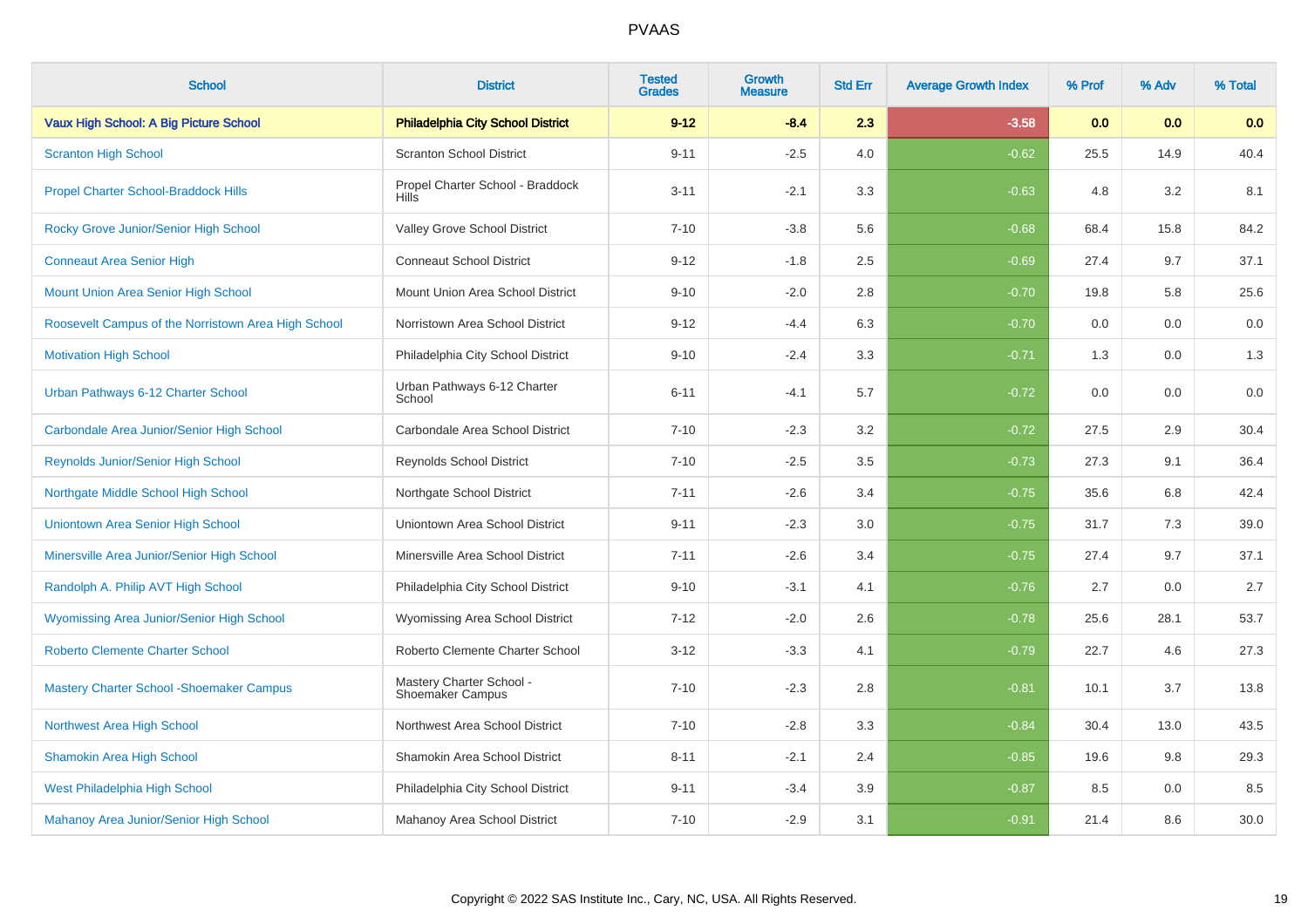| <b>School</b>                                   | <b>District</b>                                 | <b>Tested</b><br><b>Grades</b> | <b>Growth</b><br><b>Measure</b> | <b>Std Err</b> | <b>Average Growth Index</b> | % Prof | % Adv | % Total |
|-------------------------------------------------|-------------------------------------------------|--------------------------------|---------------------------------|----------------|-----------------------------|--------|-------|---------|
| Vaux High School: A Big Picture School          | <b>Philadelphia City School District</b>        | $9 - 12$                       | $-8.4$                          | 2.3            | $-3.58$                     | 0.0    | 0.0   | 0.0     |
| <b>West Chester East High School</b>            | West Chester Area School District               | $9 - 11$                       | $-1.7$                          | 1.9            | $-0.91$                     | 34.3   | 24.6  | 59.0    |
| <b>Shaler Area High School</b>                  | Shaler Area School District                     | $9 - 11$                       | $-1.6$                          | 1.7            | $-0.92$                     | 32.0   | 13.0  | 45.0    |
| <b>Propel Charter School-Montour</b>            | Propel Charter School-Montour                   | $3 - 10$                       | $-3.4$                          | 3.6            | $-0.93$                     | 7.7    | 0.0   | 7.7     |
| Northwestern Lehigh High School                 | Northwestern Lehigh School District             | $9 - 11$                       | $-2.0$                          | 2.1            | $-0.94$                     | 41.7   | 17.9  | 59.5    |
| The Linc                                        | Philadelphia City School District               | $9 - 11$                       | $-5.7$                          | 6.0            | $-0.95$                     | 7.1    | 0.0   | 7.1     |
| <b>KIPP Dubois Charter School</b>               | KIPP Dubois Charter School                      | $9 - 10$                       | $-3.0$                          | 3.1            | $-0.95$                     | 10.0   | 0.0   | 10.0    |
| <b>Sugar Valley Rural Charter School</b>        | Sugar Valley Rural Charter School               | $3 - 11$                       | $-3.6$                          | 3.7            | $-0.98$                     | 10.3   | 0.0   | 10.3    |
| <b>Beaver Area Senior High School</b>           | <b>Beaver Area School District</b>              | $9 - 10$                       | $-2.5$                          | 2.5            | $-0.99$                     | 25.8   | 27.8  | 53.6    |
| Pocono Mountain East High School                | Pocono Mountain School District                 | $9 - 12$                       | $-2.4$                          | 2.4            | $-1.01$                     | 31.2   | 20.0  | 51.2    |
| <b>Cameron County Junior/Senior High School</b> | <b>Cameron County School District</b>           | $7 - 12$                       | $-4.6$                          | 4.5            | $-1.02$                     | 34.9   | 4.8   | 39.7    |
| Moshannon Valley Junior/Senior High School      | Moshannon Valley School District                | $7 - 10$                       | $-4.9$                          | 4.6            | $-1.06$                     | 25.0   | 12.5  | 37.5    |
| Harmony Area Junior/Senior High School          | Harmony Area School District                    | $7 - 10$                       | $-5.4$                          | 5.1            | $-1.07$                     | 33.3   | 0.0   | 33.3    |
| East Stroudsburg Senior High School South       | East Stroudsburg Area School<br><b>District</b> | $9 - 11$                       | $-2.0$                          | 1.8            | $-1.07$                     | 26.0   | 12.2  | 38.2    |
| <b>Cornell High School</b>                      | <b>Cornell School District</b>                  | $7 - 11$                       | $-5.0$                          | 4.6            | $-1.09$                     | 11.3   | 3.2   | 14.5    |
| Susquehanna Community Junior/Senior High School | Susquehanna Community School<br>District        | $7 - 11$                       | $-4.2$                          | 3.8            | $-1.11$                     | 31.9   | 8.8   | 40.7    |
| Shenandoah Valley Junior/Senior High School     | Shenandoah Valley School District               | $7 - 11$                       | $-3.9$                          | 3.5            | $-1.12$                     | 14.3   | 0.0   | 14.3    |
| Philadelphia Military Acad At Elverson          | Philadelphia City School District               | $9 - 10$                       | $-4.0$                          | 3.5            | $-1.14$                     | 1.8    | 0.0   | 1.8     |
| <b>Dubois Area Senior High School</b>           | <b>Dubois Area School District</b>              | $8 - 11$                       | $-2.3$                          | $2.0\,$        | $-1.15$                     | 35.5   | 19.0  | 54.6    |
| <b>Greater Johnstown Senior High School</b>     | Greater Johnstown School District               | $8 - 11$                       | $-2.8$                          | 2.4            | $-1.16$                     | 10.3   | 1.3   | 11.5    |
| <b>Springfield Township High School</b>         | Springfield Township School District            | $9 - 11$                       | $-3.6$                          | 3.1            | $-1.17$                     | 37.2   | 30.8  | 68.1    |
| Millville Area Junior/Senior High School        | Millville Area School District                  | $7 - 12$                       | $-5.3$                          | 4.4            | $-1.19$                     | 31.4   | 11.4  | 42.9    |
| Southern Fulton Junior/Senior High School       | Southern Fulton School District                 | $7 - 11$                       | $-4.8$                          | 4.0            | $-1.19$                     | 21.7   | 13.0  | 34.8    |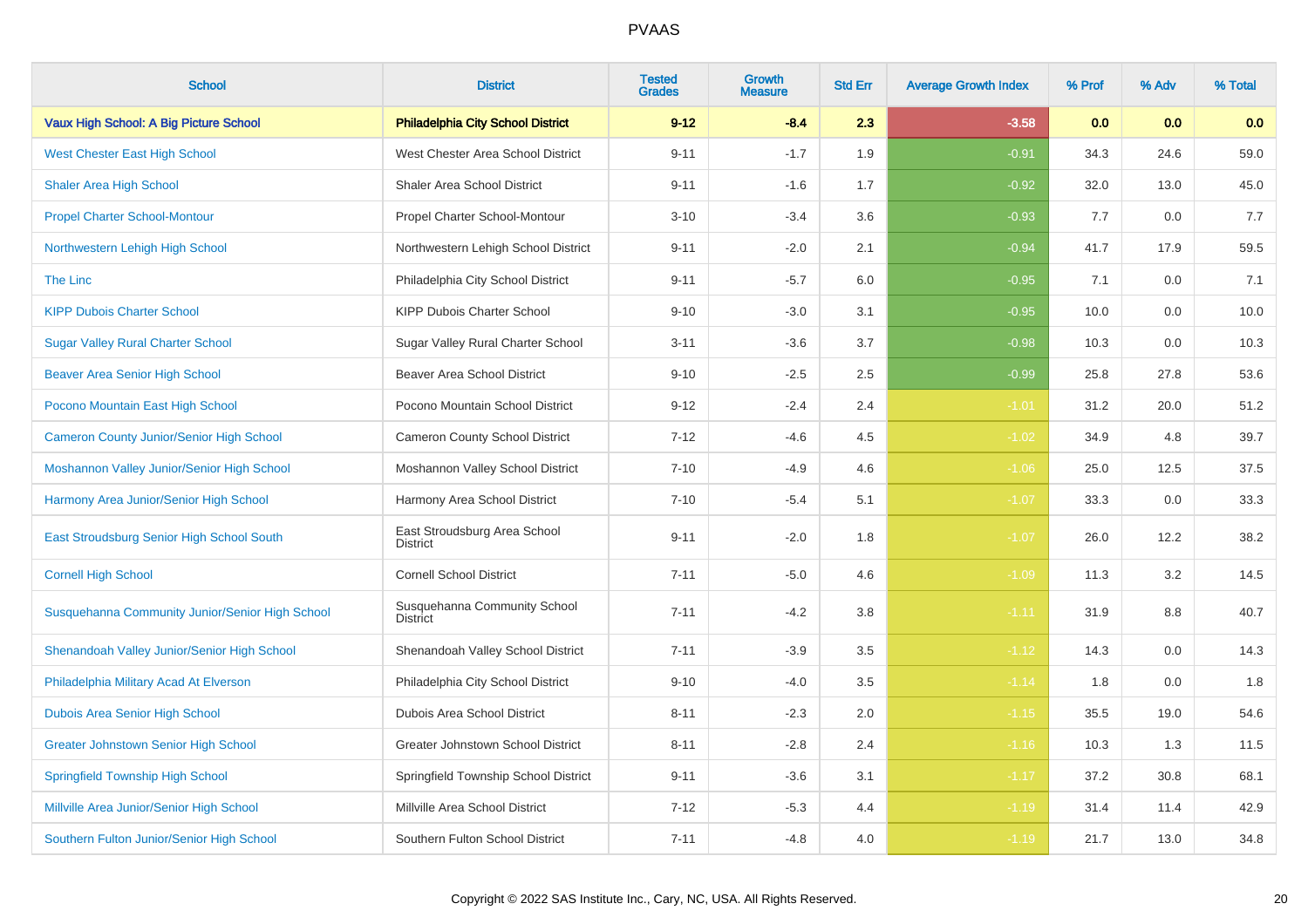| <b>School</b>                                     | <b>District</b>                              | <b>Tested</b><br><b>Grades</b> | Growth<br><b>Measure</b> | <b>Std Err</b> | <b>Average Growth Index</b> | % Prof | % Adv | % Total |
|---------------------------------------------------|----------------------------------------------|--------------------------------|--------------------------|----------------|-----------------------------|--------|-------|---------|
| Vaux High School: A Big Picture School            | <b>Philadelphia City School District</b>     | $9 - 12$                       | $-8.4$                   | 2.3            | $-3.58$                     | 0.0    | 0.0   | 0.0     |
| <b>Penncrest High School</b>                      | Rose Tree Media School District              | $9 - 10$                       | $-2.6$                   | 2.1            | $-1.20$                     | 35.2   | 29.6  | 64.8    |
| Northeast Bradford Junior/Senior High School      | Northeast Bradford School District           | $7 - 10$                       | $-4.6$                   | 3.7            | $-1.22$                     | 30.6   | 4.8   | 35.5    |
| Franklin Area Junior/Senior High School           | Franklin Area School District                | $7 - 11$                       | $-3.2$                   | 2.6            | $-1.23$                     | 30.5   | 5.9   | 36.4    |
| Saltsburg Middle/High School                      | Blairsville-Saltsburg School District        | $6 - 11$                       | $-4.9$                   | 3.9            | $-1.25$                     | 19.1   | 8.1   | 27.2    |
| Middletown Area High School                       | Middletown Area School District              | $9 - 11$                       | $-3.0$                   | 2.4            | $-1.26$                     | 34.3   | 15.2  | 49.4    |
| <b>Propel Charter School-Homestead</b>            | Propel Charter School-Homestead              | $3 - 11$                       | $-5.0$                   | 3.9            | $-1.27$                     | 7.3    | 0.0   | 7.3     |
| <b>Keystone Education Center Charter School</b>   | Keystone Education Center Charter<br>School  | $3 - 12$                       | $-6.5$                   | 5.1            | $-1.28$                     | 0.0    | 0.0   | 0.0     |
| Nazareth Area High School                         | Nazareth Area School District                | $9 - 11$                       | $-2.1$                   | 1.6            | $-1.28$                     | 29.2   | 24.6  | 53.8    |
| <b>Bucks County Technical High School</b>         | <b>Bucks County Technical High</b><br>School | $9 - 10$                       | $-2.9$                   | 2.2            | $-1.29$                     | 27.7   | 10.4  | 38.2    |
| <b>Troy Area Junior/Senior High School</b>        | Troy Area School District                    | $7 - 10$                       | $-4.2$                   | 3.2            | $-1.31$                     | 22.8   | 16.5  | 39.2    |
| Towanda Area Junior/Senior High School            | Towanda Area School District                 | $7 - 11$                       | $-3.5$                   | 2.6            | $-1.33$                     | 24.8   | 9.9   | 34.8    |
| <b>Rochester High School</b>                      | Rochester Area School District               | $9 - 11$                       | $-5.3$                   | 4.0            | $-1.33$                     | 14.9   | 2.1   | 17.0    |
| <b>Weatherly Area Senior High School</b>          | Weatherly Area School District               | $9 - 11$                       | $-5.4$                   | 4.0            | $-1.34$                     | 32.1   | 8.9   | 41.1    |
| <b>Crestwood Secondary Campus</b>                 | <b>Crestwood School District</b>             | $7 - 11$                       | $-3.0$                   | 2.2            | $-1.35$                     | 33.1   | 21.7  | 54.9    |
| Charleroi Area High School                        | Charleroi School District                    | $8 - 11$                       | $-3.7$                   | 2.7            | $-1.35$                     | 22.2   | 15.9  | 38.1    |
| Hatboro-Horsham Senior High School                | Hatboro-Horsham School District              | $9 - 11$                       | $-2.2$                   | 1.6            | $-1.37$                     | 27.9   | 17.9  | 45.8    |
| Downingtown High School West Campus               | Downingtown Area School District             | $9 - 11$                       | $-2.2$                   | 1.6            | $-1.38$                     | 31.7   | 18.8  | 50.5    |
| <b>Slippery Rock Area High School</b>             | Slippery Rock Area School District           | $9 - 11$                       | $-3.4$                   | 2.4            | $-1.39$                     | 30.8   | 21.9  | 52.7    |
| <b>Woodland Hills High School</b>                 | Woodland Hills School District               | $8 - 12$                       | $-3.5$                   | 2.5            | $-1.39$                     | 10.1   | 1.4   | 11.5    |
| Salisbury-Elk Lick Junior/Senior High School      | Salisbury-Elk Lick School District           | $7 - 11$                       | $-8.3$                   | 5.8            | $-1.42$                     | 33.3   | 5.6   | 38.9    |
| <b>Laurel Highlands Senior High School</b>        | Laurel Highlands School District             | $9 - 11$                       | $-3.3$                   | 2.3            | $-1.43$                     | 20.9   | 14.6  | 35.4    |
| Kensington Creative & Performing Arts High School | Philadelphia City School District            | $8 - 11$                       | $-4.2$                   | 2.9            | $-1.43$                     | 2.2    | 0.0   | 2.2     |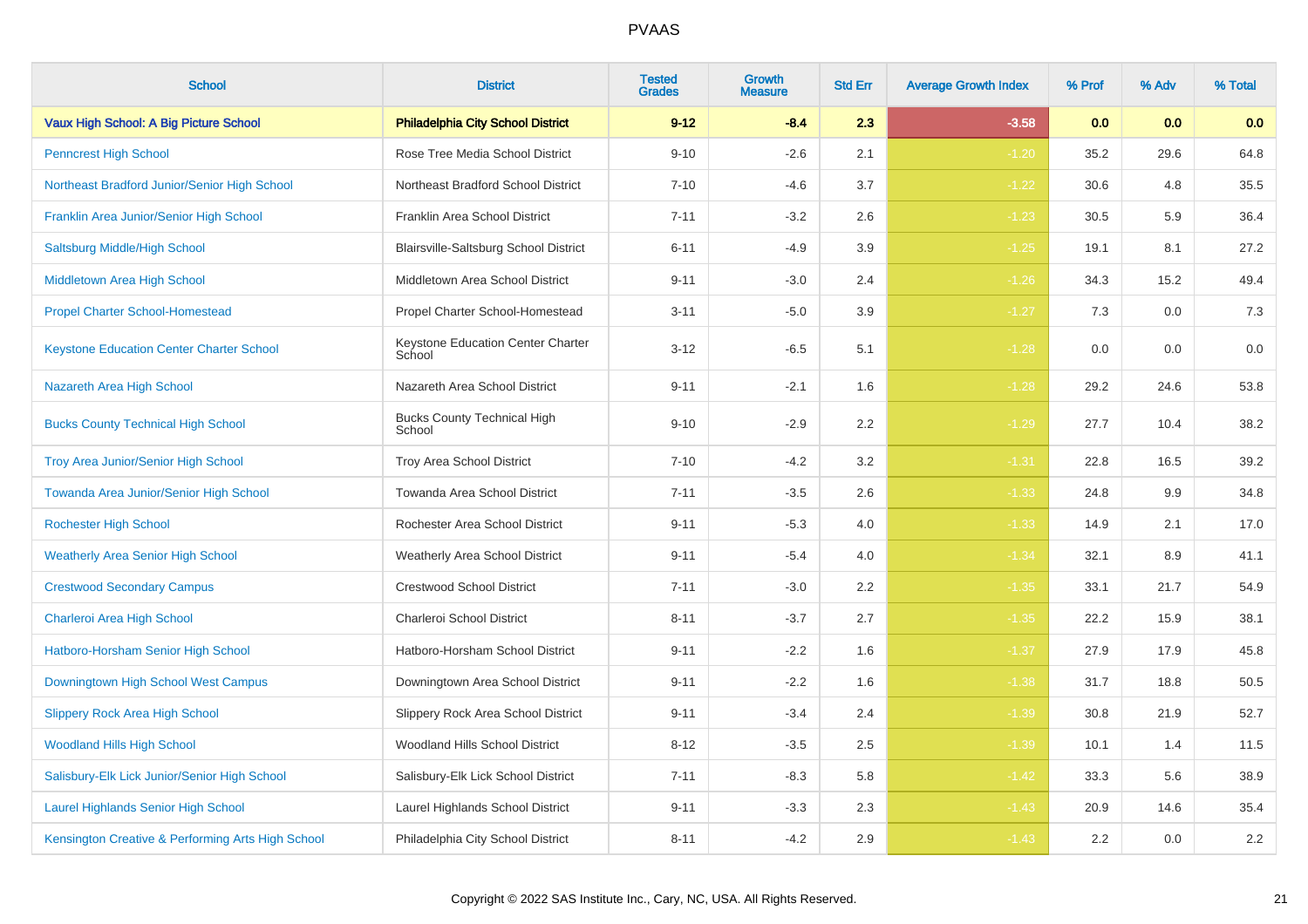| <b>School</b>                                     | <b>District</b>                                      | <b>Tested</b><br><b>Grades</b> | Growth<br><b>Measure</b> | <b>Std Err</b> | <b>Average Growth Index</b> | % Prof | % Adv | % Total |
|---------------------------------------------------|------------------------------------------------------|--------------------------------|--------------------------|----------------|-----------------------------|--------|-------|---------|
| Vaux High School: A Big Picture School            | <b>Philadelphia City School District</b>             | $9 - 12$                       | $-8.4$                   | 2.3            | $-3.58$                     | 0.0    | 0.0   | 0.0     |
| <b>Steelton-Highspire High School</b>             | Steelton-Highspire School District                   | $7 - 11$                       | $-4.7$                   | 3.2            | $-1.45$                     | 13.9   | 0.0   | 13.9    |
| Ridgway Area High School                          | Ridgway Area School District                         | $9 - 11$                       | $-5.9$                   | 4.0            | $-1.46$                     | 42.2   | 15.6  | 57.8    |
| Conemaugh Valley Junior/Senior High School        | Conemaugh Valley School District                     | $7 - 12$                       | $-6.0$                   | 4.1            | $-1.46$                     | 23.7   | 5.1   | 28.8    |
| <b>Oxford Area High School</b>                    | <b>Oxford Area School District</b>                   | $9 - 11$                       | $-2.6$                   | 1.7            | $-1.49$                     | 27.5   | 14.5  | 42.0    |
| <b>Twin Valley High School</b>                    | Twin Valley School District                          | $9 - 12$                       | $-2.9$                   | 1.9            | $-1.50$                     | 38.8   | 19.8  | 58.6    |
| <b>Shanksville-Stonycreek High School</b>         | Shanksville-Stonycreek School<br>District            | $9 - 10$                       | $-8.6$                   | 5.6            | $-1.53$                     | 17.6   | 23.5  | 41.2    |
| <b>Universal Audenried Charter School</b>         | Universal Audenried Charter School                   | $9 - 11$                       | $-3.8$                   | 2.5            | $-1.53$                     | 3.0    | 0.5   | 3.5     |
| Masterman Julia R Sec School                      | Philadelphia City School District                    | $5 - 10$                       | $-4.1$                   | 2.6            | $-1.55$                     | 25.2   | 73.1  | 98.3    |
| <b>Freedom High School</b>                        | Bethlehem Area School District                       | $9 - 11$                       | $-2.6$                   | 1.7            | $-1.56$                     | 21.7   | 9.1   | 30.9    |
| <b>Pleasant Valley High School</b>                | Pleasant Valley School District                      | $9 - 11$                       | $-2.8$                   | 1.8            | $-1.57$                     | 28.5   | 10.4  | 39.0    |
| <b>Valley Junior/Senior High School</b>           | New Kensington-Arnold School<br><b>District</b>      | $7 - 11$                       | $-5.2$                   | 3.2            | $-1.61$                     | 10.8   | 1.2   | 12.0    |
| <b>Union Area High School</b>                     | Union Area School District                           | $9 - 11$                       | $-6.1$                   | 3.8            | $-1.61$                     | 30.6   | 12.2  | 42.9    |
| Southern Huntingdon County HS/MS                  | Southern Huntingdon County School<br><b>District</b> | $6 - 11$                       | $-5.5$                   | 3.4            | $-1.62$                     | 32.8   | 4.9   | 37.7    |
| Insight PA Cyber Charter School                   | Insight PA Cyber Charter School                      | $3 - 11$                       | $-9.4$                   | 5.8            | $-1.62$                     | 25.6   | 4.6   | 30.2    |
| West Forest Junior/Senior High School             | <b>Forest Area School District</b>                   | $7 - 11$                       | $-9.4$                   | 5.7            | $-1.65$                     | 16.7   | 6.7   | 23.3    |
| South Philadelphia High School                    | Philadelphia City School District                    | $9 - 10$                       | $-6.3$                   | 3.8            | $-1.66$                     | 1.7    | 0.0   | 1.7     |
| <b>Dauphin County Technical School</b>            | Dauphin County Technical School                      | $9 - 11$                       | $-3.9$                   | 2.3            | $-1.67$                     | 18.3   | 11.1  | 29.3    |
| <b>Environmental Charter School At Frick Park</b> | Environmental Charter School At<br><b>Frick Park</b> | $3-9$                          | $-6.2$                   | 3.7            | $-1.67$                     | 25.9   | 3.4   | 29.3    |
| <b>Washington George High School</b>              | Philadelphia City School District                    | $9 - 11$                       | $-3.8$                   | $2.3\,$        | $-1.68$                     | 8.6    | 2.2   | 10.8    |
| Montgomery Junior/Senior High School              | Montgomery Area School District                      | $7 - 11$                       | $-5.4$                   | $3.2\,$        | $-1.70$                     | 25.0   | 11.5  | 36.5    |
| Penn Cambria High School                          | Penn Cambria School District                         | $9 - 11$                       | $-4.1$                   | 2.4            | $-1.70$                     | 27.3   | 15.8  | 43.2    |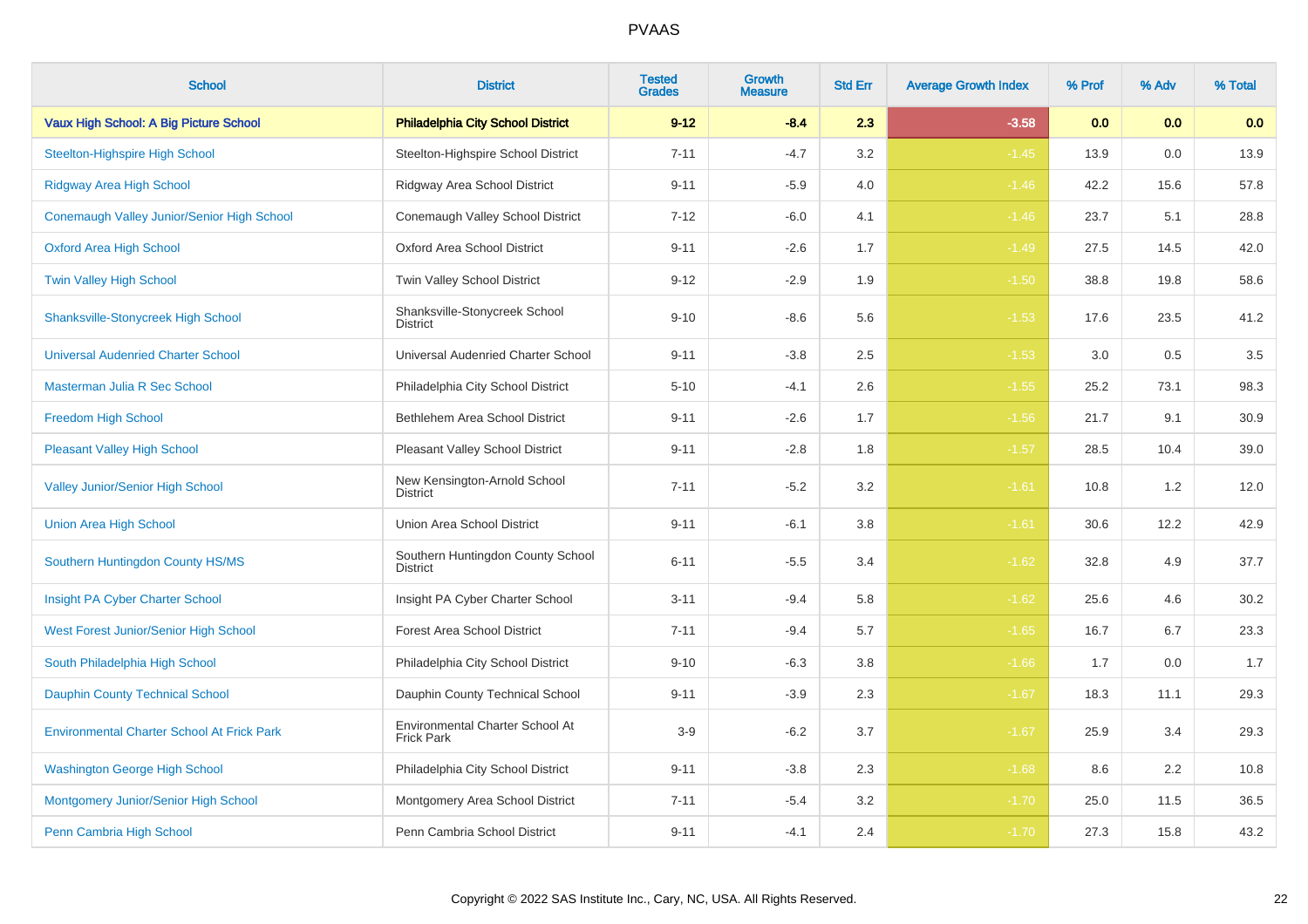| <b>School</b>                                          | <b>District</b>                                                  | <b>Tested</b><br><b>Grades</b> | <b>Growth</b><br><b>Measure</b> | <b>Std Err</b> | <b>Average Growth Index</b> | % Prof | % Adv | % Total |
|--------------------------------------------------------|------------------------------------------------------------------|--------------------------------|---------------------------------|----------------|-----------------------------|--------|-------|---------|
| Vaux High School: A Big Picture School                 | <b>Philadelphia City School District</b>                         | $9 - 12$                       | $-8.4$                          | 2.3            | $-3.58$                     | 0.0    | 0.0   | 0.0     |
| Millersburg Area Senior High School                    | Millersburg Area School District                                 | $8 - 11$                       | $-5.9$                          | 3.4            | $-1.71$                     | 24.6   | 10.5  | 35.1    |
| <b>Titusville Senior High School</b>                   | <b>Titusville Area School District</b>                           | $9 - 11$                       | $-4.3$                          | 2.5            | $-1.72$                     | 26.2   | 6.9   | 33.0    |
| East Juniata Junior/Senior High School                 | Juniata County School District                                   | $7 - 12$                       | $-5.8$                          | 3.3            | $-1.73$                     | 21.7   | 13.0  | 34.8    |
| Kiski Area High School                                 | Kiski Area School District                                       | $8 - 11$                       | $-3.5$                          | 2.0            | $-1.74$                     | 23.1   | 18.2  | 41.3    |
| <b>Phoenix Academy</b>                                 | Lancaster School District                                        | $7 - 12$                       | $-6.3$                          | 3.6            | $-1.74$                     | 0.0    | 0.0   | 0.0     |
| The U School: Innovative Lab                           | Philadelphia City School District                                | $9 - 11$                       | $-9.0$                          | 5.2            | $-1.74$                     | 8.3    | 0.0   | 8.3     |
| <b>Boyertown Area Senior High School</b>               | Boyertown Area School District                                   | $9 - 11$                       | $-2.4$                          | 1.4            | $-1.76$                     | 30.8   | 22.6  | 53.4    |
| Southern Lehigh Senior High School                     | Southern Lehigh School District                                  | $9 - 11$                       | $-3.7$                          | 2.1            | $-1.76$                     | 39.3   | 28.0  | 67.2    |
| Schuylkill Haven Senior High School                    | Schuylkill Haven Area School<br><b>District</b>                  | $8 - 11$                       | $-4.8$                          | 2.7            | $-1.78$                     | 22.2   | 11.6  | 33.8    |
| Renaissance Academy Charter School                     | Renaissance Academy Charter<br>School                            | $3 - 11$                       | $-5.6$                          | 3.1            | $-1.79$                     | 28.4   | 18.5  | 46.9    |
| <b>Central Dauphin East Senior High School</b>         | Central Dauphin School District                                  | $9 - 11$                       | $-3.4$                          | 1.9            | $-1.79$                     | 20.6   | 4.2   | 24.8    |
| Sto-Rox Junior/Senior High School                      | <b>Sto-Rox School District</b>                                   | $7 - 10$                       | $-6.3$                          | 3.5            | $-1.81$                     | 3.2    | 0.0   | 3.2     |
| <b>Westinghouse Arts Academy Charter School</b>        | Westinghouse Arts Academy<br>Charter School                      | $9 - 10$                       | $-6.0$                          | 3.3            | $-1.81$                     | 20.2   | 8.9   | 29.1    |
| Pittsburgh Milliones 6-12                              | Pittsburgh School District                                       | $6 - 11$                       | $-8.3$                          | 4.5            | $-1.84$                     | 2.3    | 0.0   | 2.3     |
| <b>Bristol High School</b>                             | <b>Bristol Borough School District</b>                           | $9 - 12$                       | $-5.4$                          | 2.9            | $-1.84$                     | 27.8   | 3.3   | 31.1    |
| Jenkintown Middle/High School                          | Jenkintown School District                                       | $6 - 11$                       | $-7.6$                          | 4.1            | $-1.85$                     | 34.1   | 27.3  | 61.4    |
| North East High School                                 | North East School District                                       | $9 - 11$                       | $-5.1$                          | 2.7            | $-1.88$                     | 31.7   | 24.8  | 56.4    |
| <b>Chester Charter Scholars Academy Charter School</b> | <b>Chester Charter Scholars Academy</b><br><b>Charter School</b> | $3 - 12$                       | $-6.2$                          | 3.3            | $-1.88$                     | 2.2    | 0.0   | 2.2     |
| Freedom Area Senior High School                        | Freedom Area School District                                     | $9 - 11$                       | $-5.8$                          | 3.1            | $-1.90$                     | 22.9   | 8.4   | 31.3    |
| <b>Chambersburg Area Career Magnet School</b>          | Chambersburg Area School District                                | $9 - 11$                       | $-3.9$                          | 2.1            | $-1.90$                     | 26.8   | 16.8  | 43.6    |
| <b>Riverside High School</b>                           | Riverside Beaver County School<br><b>District</b>                | $9 - 11$                       | $-5.2$                          | 2.7            | $-1.92$                     | 35.8   | 23.2  | 59.0    |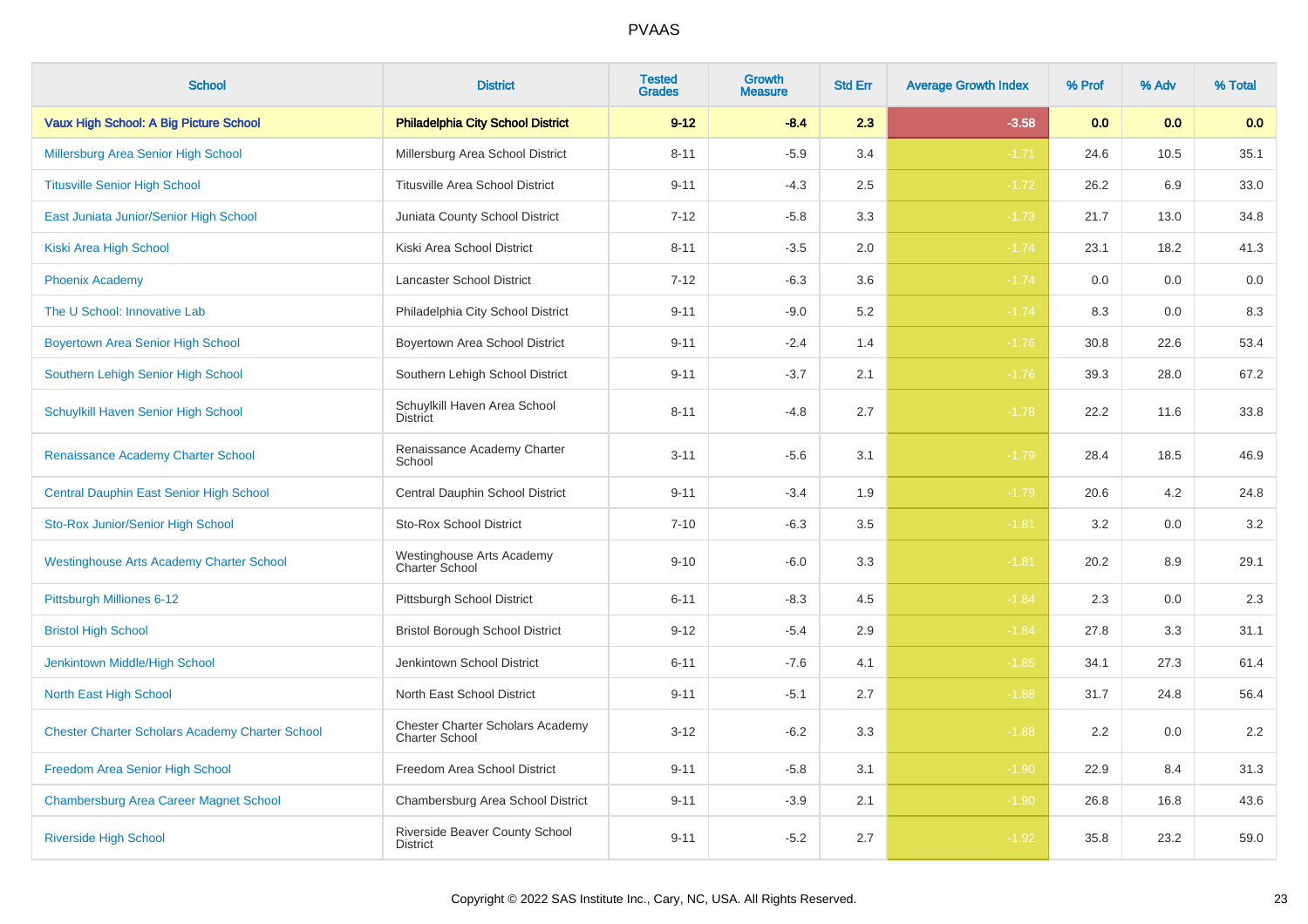| <b>School</b>                                                                   | <b>District</b>                                                             | <b>Tested</b><br><b>Grades</b> | <b>Growth</b><br><b>Measure</b> | <b>Std Err</b> | <b>Average Growth Index</b> | % Prof | % Adv | % Total |
|---------------------------------------------------------------------------------|-----------------------------------------------------------------------------|--------------------------------|---------------------------------|----------------|-----------------------------|--------|-------|---------|
| Vaux High School: A Big Picture School                                          | <b>Philadelphia City School District</b>                                    | $9 - 12$                       | $-8.4$                          | 2.3            | $-3.58$                     | 0.0    | 0.0   | 0.0     |
| East Allegheny Junior/Senior High School                                        | East Allegheny School District                                              | $7 - 11$                       | $-5.9$                          | 3.0            | $-1.93$                     | 21.0   | 7.4   | 28.4    |
| <b>Wellsboro Area High School</b>                                               | Wellsboro Area School District                                              | $8 - 11$                       | $-5.9$                          | 3.0            | $-1.95$                     | 24.4   | 13.4  | 37.8    |
| <b>Cambria Heights Senior High School</b>                                       | Cambria Heights School District                                             | $9 - 10$                       | $-5.7$                          | 2.9            | $-1.95$                     | 25.0   | 13.0  | 38.0    |
| North Schuylkill Junior/Senior High School                                      | North Schuylkill School District                                            | $7 - 11$                       | $-4.2$                          | 2.2            | $-1.95$                     | 20.2   | 11.7  | 31.9    |
| <b>Pottsgrove Middle School</b>                                                 | Pottsgrove School District                                                  | $6 - 8$                        | $-10.7$                         | 5.4            | $-1.96$                     | 68.2   | 13.6  | 81.8    |
| <b>Coatesville Area School District Cyber Academy</b>                           | Coatesville Area School District                                            | $3 - 11$                       | $-12.5$                         | 6.3            | $-1.97$                     | 8.0    | 0.0   | 8.0     |
| <b>Pottsgrove Senior High School</b>                                            | Pottsgrove School District                                                  | $9 - 11$                       | $-4.0$                          | 2.0            | $-1.97$                     | 24.3   | 9.9   | 34.2    |
| Elk Lake Junior/Senior High School                                              | <b>Elk Lake School District</b>                                             | $7 - 11$                       | $-5.6$                          | 2.8            | $-1.97$                     | 26.3   | 11.6  | 37.9    |
| Lehigh Valley Academy Regional Charter School                                   | Lehigh Valley Academy Regional<br>Charter School                            | $3 - 11$                       | $-5.9$                          | 3.0            | $-1.98$                     | 20.0   | 7.7   | 27.7    |
| West Middlesex Area Junior/Senior High School                                   | West Middlesex Area School District                                         | $7 - 10$                       | $-7.0$                          | 3.5            | $-1.99$                     | 32.0   | 9.6   | 41.6    |
| <b>Lincoln Leadership Academy Charter School</b>                                | Lincoln Leadership Academy<br><b>Charter School</b>                         | $3 - 12$                       | $-7.4$                          | 3.7            | $-1.99$                     | 6.4    | 2.1   | 8.5     |
| West Greene Junior/Senior High School                                           | West Greene School District                                                 | $7 - 11$                       | $-7.8$                          | 3.9            | $-2.00$                     | 31.0   | 11.9  | 42.9    |
| Elmer L Meyers Junior/Senior High School                                        | Wilkes-Barre Area School District                                           | $7 - 11$                       | $-11.1$                         | 5.5            | $-2.03$                     | 10.0   | 0.0   | 10.0    |
| Preparatory Charter School Of Mathematics, Science,<br><b>Tech. And Careers</b> | Preparatory Charter School Of<br>Mathematics, Science, Tech, And<br>Careers | $9 - 10$                       | $-5.1$                          | 2.5            | $-2.03$                     | 6.3    | 1.4   | 7.7     |
| <b>Wyoming Area Sec Center</b>                                                  | Wyoming Area School District                                                | $7 - 10$                       | $-5.1$                          | 2.5            | $-2.04$                     | 32.0   | 9.6   | 41.6    |
| <b>Elizabeth Forward Senior High School</b>                                     | Elizabeth Forward School District                                           | $9 - 11$                       | $-5.1$                          | 2.4            | $-2.07$                     | 32.2   | 12.8  | 45.0    |
| Gamp                                                                            | Philadelphia City School District                                           | $5 - 10$                       | $-12.8$                         | 6.1            | $-2.08$                     | 53.3   | 26.7  | 80.0    |
| Owen J Roberts High School                                                      | Owen J Roberts School District                                              | $9 - 11$                       | $-3.2$                          | 1.5            | $-2.08$                     | 36.8   | 24.4  | 61.2    |
| <b>Mastery Charter School-Gratz Campus</b>                                      | Mastery Charter School - Gratz<br>Campus                                    | $7 - 10$                       | $-9.5$                          | 4.6            | $-2.09$                     | 0.0    | 3.4   | 3.4     |
| Pocono Mountain West High School                                                | Pocono Mountain School District                                             | $9 - 11$                       | $-5.2$                          | 2.5            | $-2.09$                     | 40.1   | 14.0  | 54.1    |
| <b>Yough Senior High School</b>                                                 | Yough School District                                                       | $9 - 10$                       | $-5.7$                          | 2.7            | $-2.09$                     | 28.9   | 8.8   | 37.7    |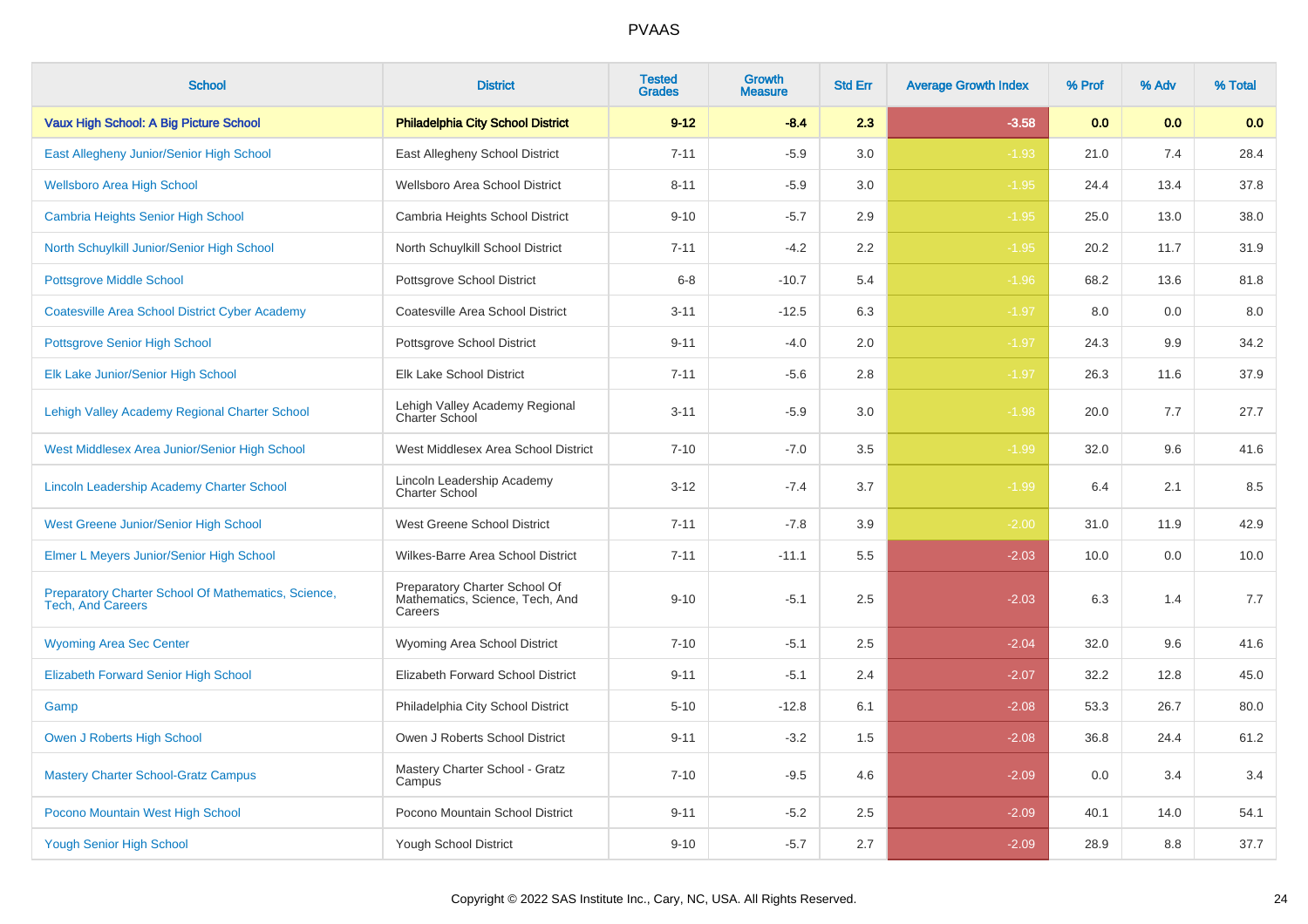| <b>School</b>                                    | <b>District</b>                                  | <b>Tested</b><br><b>Grades</b> | <b>Growth</b><br><b>Measure</b> | <b>Std Err</b> | <b>Average Growth Index</b> | % Prof | % Adv | % Total |
|--------------------------------------------------|--------------------------------------------------|--------------------------------|---------------------------------|----------------|-----------------------------|--------|-------|---------|
| Vaux High School: A Big Picture School           | <b>Philadelphia City School District</b>         | $9 - 12$                       | $-8.4$                          | 2.3            | $-3.58$                     | 0.0    | 0.0   | 0.0     |
| Susquenita High School                           | Susquenita School District                       | $9 - 11$                       | $-5.4$                          | 2.6            | $-2.10$                     | 30.6   | 13.9  | 44.4    |
| <b>Pottsville Area High School</b>               | Pottsville Area School District                  | $9 - 12$                       | $-4.4$                          | 2.1            | $-2.13$                     | 21.8   | 7.9   | 29.6    |
| <b>Blairsville Senior High School</b>            | Blairsville-Saltsburg School District            | $9 - 11$                       | $-8.0$                          | 3.7            | $-2.14$                     | 21.3   | 8.3   | 29.6    |
| <b>Carmichaels Area High School</b>              | Carmichaels Area School District                 | $9 - 10$                       | $-6.6$                          | 3.0            | $-2.15$                     | 17.8   | 9.6   | 27.4    |
| Western Beaver County Junior/Senior High School  | Western Beaver County School<br><b>District</b>  | $6 - 11$                       | $-9.1$                          | 4.2            | $-2.15$                     | 45.1   | 3.9   | 49.0    |
| Mount Pleasant Area High School                  | Mount Pleasant Area School District              | $9 - 11$                       | $-4.9$                          | 2.3            | $-2.17$                     | 33.3   | 8.7   | 42.0    |
| <b>Wyoming Valley West Senior High School</b>    | Wyoming Valley West School<br><b>District</b>    | $9 - 11$                       | $-5.0$                          | 2.3            | $-2.17$                     | 22.2   | 9.2   | 31.4    |
| Riverside Junior/Senior High School              | <b>Riverside School District</b>                 | $7 - 11$                       | $-5.8$                          | 2.7            | $-2.19$                     | 20.8   | 17.0  | 37.7    |
| <b>Stem At Showalter</b>                         | <b>Chester-Upland School District</b>            | $7 - 10$                       | $-7.1$                          | 3.3            | $-2.19$                     | 1.3    | 0.0   | 1.3     |
| Octorara Area Junior/Senior High School          | Octorara Area School District                    | $7 - 11$                       | $-7.2$                          | 3.2            | $-2.24$                     | 26.1   | 17.0  | 43.2    |
| <b>Commodore Perry Junior/Senior High School</b> | Commodore Perry School District                  | $7 - 11$                       | $-10.1$                         | 4.5            | $-2.24$                     | 29.4   | 5.9   | 35.3    |
| Jamestown Area Junior/Senior High School         | Jamestown Area School District                   | $7 - 11$                       | $-9.2$                          | 4.1            | $-2.25$                     | 41.5   | 4.9   | 46.3    |
| <b>Redbank Valley High School</b>                | Redbank Valley School District                   | $6 - 11$                       | $-7.1$                          | 3.1            | $-2.27$                     | 12.4   | 10.6  | 23.1    |
| <b>Achievement House Charter School</b>          | Achievement House Charter School                 | $7 - 11$                       | $-8.2$                          | 3.6            | $-2.28$                     | 16.7   | 2.8   | 19.4    |
| <b>Union City High School</b>                    | Union City Area School District                  | $9 - 12$                       | $-7.7$                          | 3.4            | $-2.29$                     | 30.2   | 11.1  | 41.3    |
| Harrisburg High School - SciTech Cmp             | Harrisburg City School District                  | $9 - 11$                       | $-6.6$                          | 2.9            | $-2.29$                     | 14.0   | 3.5   | 17.4    |
| <b>City Charter High School</b>                  | City CHS                                         | $10 - 11$                      | $-5.6$                          | 2.4            | $-2.34$                     | 15.9   | 1.5   | 17.4    |
| <b>Connellsville Area Senior High School</b>     | Connellsville Area School District               | $9 - 11$                       | $-4.7$                          | 2.0            | $-2.37$                     | 24.2   | 5.0   | 29.1    |
| Governor Mifflin Senior High School              | Governor Mifflin School District                 | $9 - 11$                       | $-3.8$                          | 1.6            | $-2.37$                     | 30.3   | 7.7   | 38.0    |
| Forbes Road Junior/Senior High School            | Forbes Road School District                      | $7 - 11$                       | $-11.3$                         | 4.7            | $-2.38$                     | 23.1   | 10.3  | 33.3    |
| <b>Greater Nanticoke Area Senior High School</b> | Greater Nanticoke Area School<br><b>District</b> | $9 - 12$                       | $-6.3$                          | 2.6            | $-2.42$                     | 15.2   | 8.9   | 24.1    |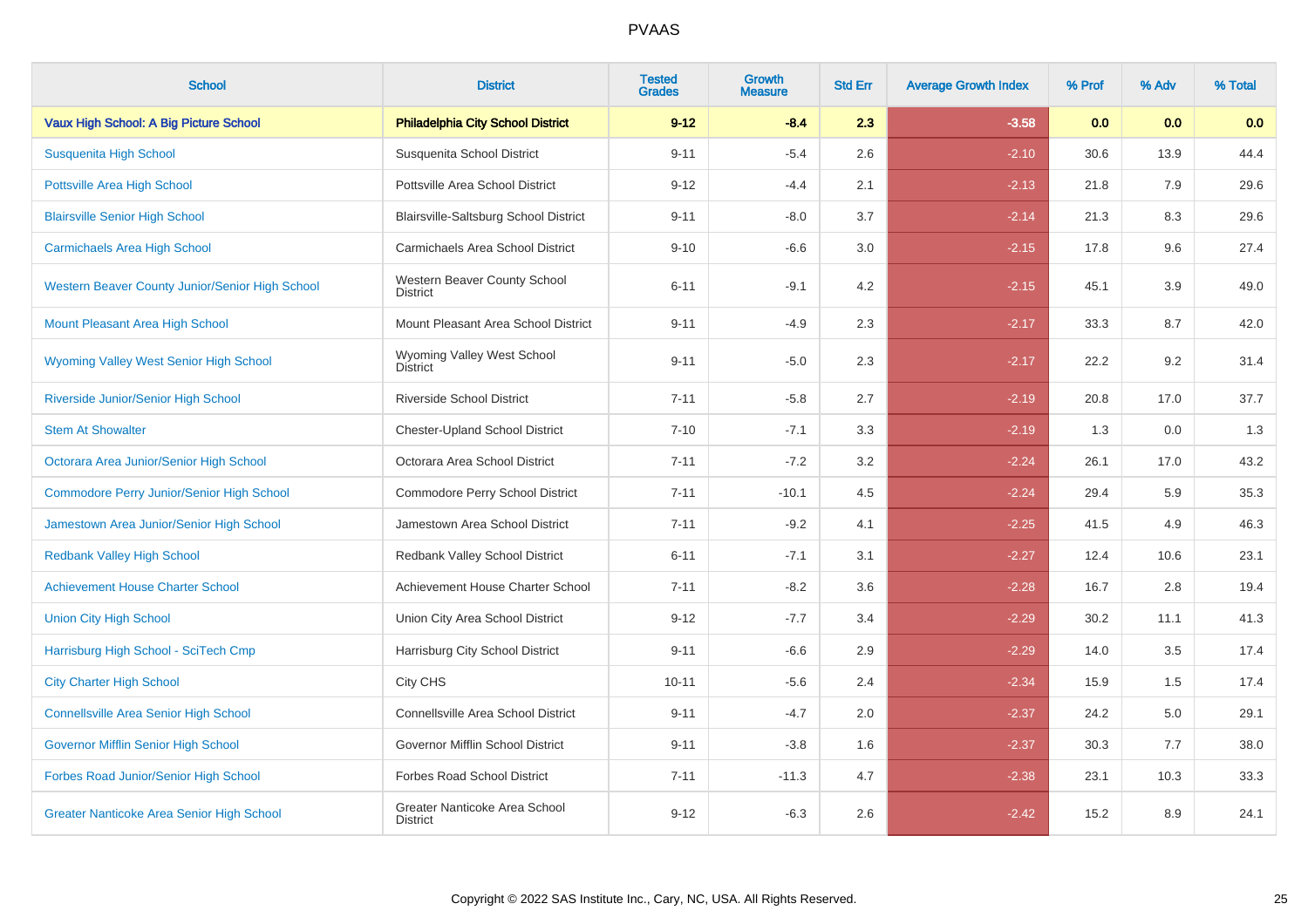| <b>School</b>                                    | <b>District</b>                                  | <b>Tested</b><br><b>Grades</b> | <b>Growth</b><br><b>Measure</b> | <b>Std Err</b> | <b>Average Growth Index</b> | % Prof | % Adv | % Total |
|--------------------------------------------------|--------------------------------------------------|--------------------------------|---------------------------------|----------------|-----------------------------|--------|-------|---------|
| Vaux High School: A Big Picture School           | <b>Philadelphia City School District</b>         | $9 - 12$                       | $-8.4$                          | 2.3            | $-3.58$                     | 0.0    | 0.0   | 0.0     |
| Catasauqua Senior High School                    | Catasauqua Area School District                  | $9 - 12$                       | $-6.9$                          | 2.8            | $-2.45$                     | 27.1   | 11.2  | 38.3    |
| Antietam Middle/High School                      | Antietam School District                         | $7 - 10$                       | $-9.1$                          | 3.7            | $-2.45$                     | 20.9   | 1.5   | 22.4    |
| <b>Bethel Park High School</b>                   | <b>Bethel Park School District</b>               | $8 - 11$                       | $-4.1$                          | 1.7            | $-2.46$                     | 40.1   | 27.3  | 67.4    |
| <b>Quakertown Community High School</b>          | Quakertown Community School<br><b>District</b>   | $9 - 12$                       | $-3.8$                          | 1.5            | $-2.48$                     | 33.8   | 20.1  | 53.8    |
| <b>Richland High School</b>                      | <b>Richland School District</b>                  | $7 - 11$                       | $-6.5$                          | 2.6            | $-2.50$                     | 40.1   | 20.9  | 61.0    |
| Perseus House Charter School Of Excellence       | Perseus House Charter School Of<br>Excellence    | $6 - 11$                       | $-6.4$                          | 2.6            | $-2.50$                     | 0.9    | 0.0   | 0.9     |
| <b>Avonworth High School</b>                     | Avonworth School District                        | $9 - 10$                       | $-5.8$                          | 2.3            | $-2.50$                     | 35.9   | 14.1  | 50.0    |
| <b>Columbia-Montour AVTS</b>                     | Columbia-Montour AVTS                            | $9 - 10$                       | $-7.1$                          | 2.8            | $-2.52$                     | 19.5   | 3.2   | 22.7    |
| <b>Eastern York High School</b>                  | Eastern York School District                     | $9 - 11$                       | $-5.8$                          | 2.3            | $-2.54$                     | 27.8   | 18.5  | 46.4    |
| Selinsgrove Area High School                     | Selinsgrove Area School District                 | $8 - 12$                       | $-5.4$                          | 2.1            | $-2.58$                     | 25.4   | 13.9  | 39.2    |
| <b>Sharon High School</b>                        | <b>Sharon City School District</b>               | $8 - 11$                       | $-6.0$                          | 2.3            | $-2.58$                     | 13.1   | 5.0   | 18.1    |
| Karns City High School                           | Karns City Area School District                  | $7 - 11$                       | $-6.9$                          | 2.6            | $-2.59$                     | 26.4   | 20.8  | 47.2    |
| <b>Berwick Area High School</b>                  | <b>Berwick Area School District</b>              | $9 - 11$                       | $-6.4$                          | 2.4            | $-2.63$                     | 22.3   | 11.5  | 33.8    |
| Mifflinburg Area Senior High School              | Mifflinburg Area School District                 | $9 - 11$                       | $-5.5$                          | 2.1            | $-2.64$                     | 32.7   | 13.3  | 46.0    |
| Turkeyfoot Valley Area Junior/Senior High School | Turkeyfoot Valley Area School<br><b>District</b> | $7 - 12$                       | $-15.4$                         | 5.8            | $-2.64$                     | 3.9    | 3.9   | 7.8     |
| <b>Lawrence County CTC</b>                       | Lawrence County CTC                              | $10 - 11$                      | $-9.8$                          | 3.7            | $-2.68$                     | 7.3    | 0.0   | 7.3     |
| Clarion-Limestone Area Junior/Senior High School | Clarion-Limestone Area School<br><b>District</b> | $7 - 12$                       | $-9.8$                          | 3.6            | $-2.68$                     | 28.3   | 20.0  | 48.3    |
| <b>Baldwin Senior High School</b>                | <b>Baldwin-Whitehall School District</b>         | $7 - 11$                       | $-5.0$                          | 1.9            | $-2.68$                     | 32.0   | 14.7  | 46.7    |
| La Academia Partnership Charter School           | La Academia Partnership Charter<br>School        | $6 - 11$                       | $-15.5$                         | 5.7            | $-2.70$                     | 2.3    | 0.0   | 2.3     |
| <b>Carlisle Area High School</b>                 | Carlisle Area School District                    | $9 - 11$                       | $-4.7$                          | 1.7            | $-2.72$                     | 28.0   | 19.3  | 47.3    |
| <b>Corry Area High School</b>                    | Corry Area School District                       | $9 - 11$                       | $-6.2$                          | 2.3            | $-2.74$                     | 24.1   | 7.8   | 31.9    |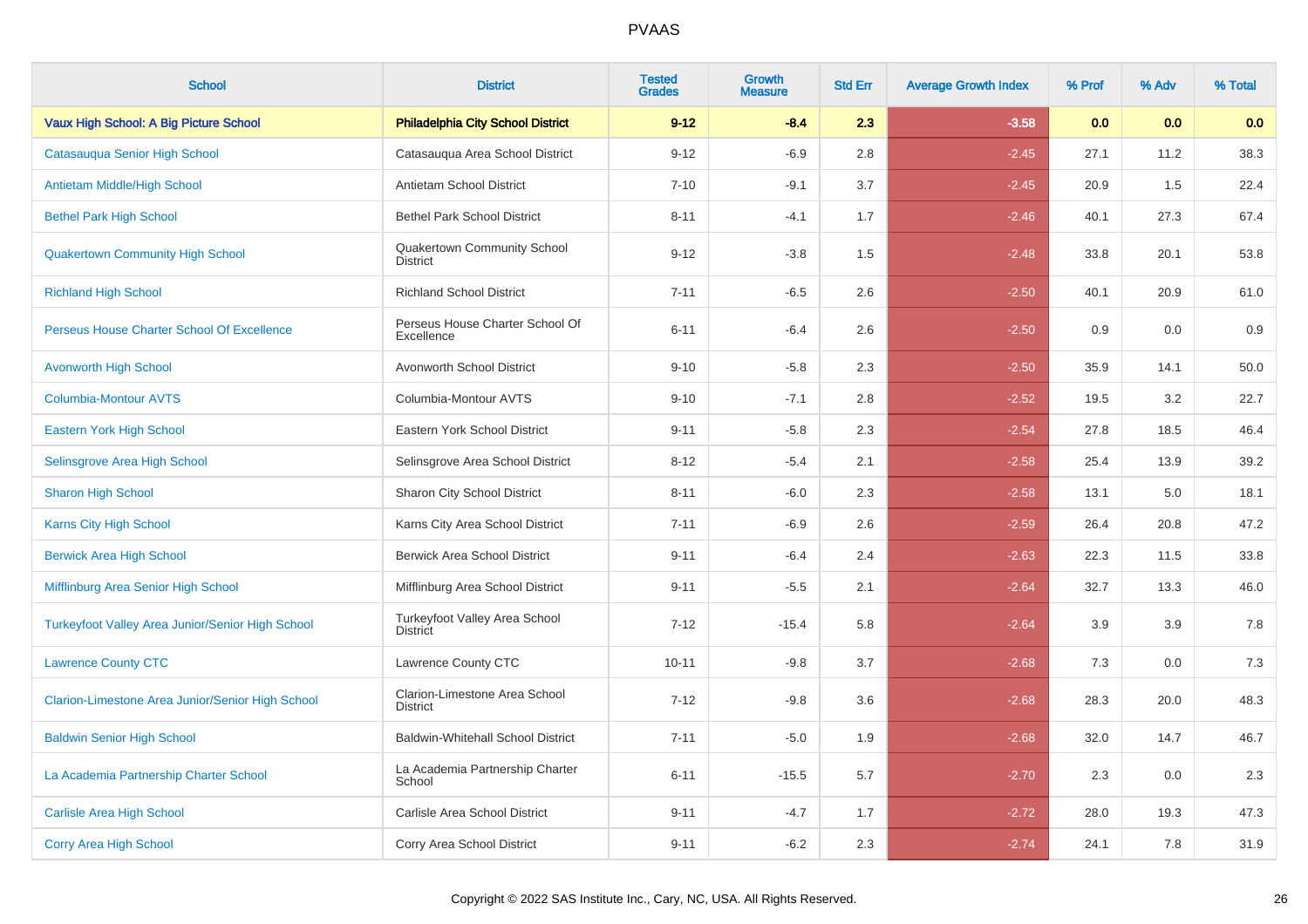| <b>School</b>                                  | <b>District</b>                                  | <b>Tested</b><br><b>Grades</b> | Growth<br><b>Measure</b> | <b>Std Err</b> | <b>Average Growth Index</b> | % Prof | % Adv | % Total |
|------------------------------------------------|--------------------------------------------------|--------------------------------|--------------------------|----------------|-----------------------------|--------|-------|---------|
| Vaux High School: A Big Picture School         | <b>Philadelphia City School District</b>         | $9 - 12$                       | $-8.4$                   | 2.3            | $-3.58$                     | 0.0    | 0.0   | 0.0     |
| <b>Hill Freedman World Academy</b>             | Philadelphia City School District                | $6 - 10$                       | $-9.2$                   | 3.4            | $-2.74$                     | 16.5   | 0.0   | 16.5    |
| Southern Columbia High School                  | Southern Columbia Area School<br><b>District</b> | $9 - 11$                       | $-8.2$                   | 3.0            | $-2.75$                     | 30.5   | 12.8  | 43.3    |
| <b>Academy at Westinghouse</b>                 | Pittsburgh School District                       | $5 - 11$                       | $-8.4$                   | 3.0            | $-2.76$                     | 2.8    | 0.0   | 2.8     |
| Pittsburgh Science And Technology Academy 6-12 | Pittsburgh School District                       | $6 - 11$                       | $-8.4$                   | 3.0            | $-2.81$                     | 34.7   | 6.6   | 41.3    |
| <b>Parkland High School</b>                    | <b>Parkland School District</b>                  | $9 - 11$                       | $-3.3$                   | 1.1            | $-2.83$                     | 31.4   | 30.6  | 62.0    |
| Greensburg-Salem High School                   | Greensburg Salem School District                 | $9 - 11$                       | $-6.3$                   | 2.2            | $-2.83$                     | 30.3   | 13.3  | 43.6    |
| <b>Innovative Arts Academy Charter School</b>  | Innovative Arts Academy Charter<br>School        | $6 - 11$                       | $-7.2$                   | 2.5            | $-2.83$                     | 2.0    | 0.0   | 2.0     |
| Gettysburg Area High School                    | Gettysburg Area School District                  | $9 - 11$                       | $-5.6$                   | 2.0            | $-2.85$                     | 28.8   | 19.6  | 48.5    |
| Hollidaysburg Area Junior High School          | Hollidaysburg Area School District               | $7 - 9$                        | $-7.4$                   | 2.6            | $-2.88$                     | 47.7   | 33.3  | 81.1    |
| <b>Mount Carmel Area High School</b>           | Mount Carmel Area School District                | $6 - 11$                       | $-6.8$                   | 2.4            | $-2.88$                     | 18.3   | 3.9   | 22.2    |
| <b>Wissahickon Senior High School</b>          | Wissahickon School District                      | $9 - 10$                       | $-4.9$                   | 1.7            | $-2.89$                     | 27.5   | 29.0  | 56.6    |
| <b>Montour High School</b>                     | <b>Montour School District</b>                   | $9 - 11$                       | $-6.6$                   | 2.3            | $-2.91$                     | 31.9   | 18.1  | 50.0    |
| <b>Carbon Career &amp; Technical Institute</b> | Carbon Career & Technical Institute              | $9 - 11$                       | $-9.3$                   | 3.2            | $-2.92$                     | 19.6   | 2.2   | 21.7    |
| <b>Keystone Oaks High School</b>               | Keystone Oaks School District                    | $9 - 11$                       | $-6.7$                   | 2.3            | $-2.94$                     | 30.0   | 11.1  | 41.0    |
| <b>Franklin LC</b>                             | Philadelphia City School District                | $9 - 11$                       | $-7.4$                   | 2.5            | $-3.00$                     | 23.3   | 1.2   | 24.5    |
| <b>Erie High School</b>                        | Erie City School District                        | $9 - 12$                       | $-5.1$                   | 1.7            | $-3.01$                     | 5.5    | 0.5   | 6.0     |
| Somerset Area Jr-Sr High School                | Somerset Area School District                    | $6 - 11$                       | $-7.1$                   | 2.4            | $-3.01$                     | 21.0   | 14.5  | 35.5    |
| Montoursville Area Senior High School          | Montoursville Area School District               | $9 - 12$                       | $-8.0$                   | 2.6            | $-3.02$                     | 38.8   | 18.2  | 57.0    |
| Jefferson-Morgan Middle/High School            | Jefferson-Morgan School District                 | $7 - 10$                       | $-11.7$                  | 3.9            | $-3.02$                     | 28.6   | 6.1   | 34.7    |
| Boys Latin Of Philadelphia Charter School      | Boys Latin Of Philadelphia Charter<br>School     | $6 - 12$                       | $-8.0$                   | 2.7            | $-3.02$                     | 1.4    | 0.0   | 1.4     |
| Imhotep Institute Charter High School          | Imhotep Institute Charter High<br>School         | $9 - 11$                       | $-17.6$                  | 5.8            | $-3.03$                     | 15.4   | 0.0   | 15.4    |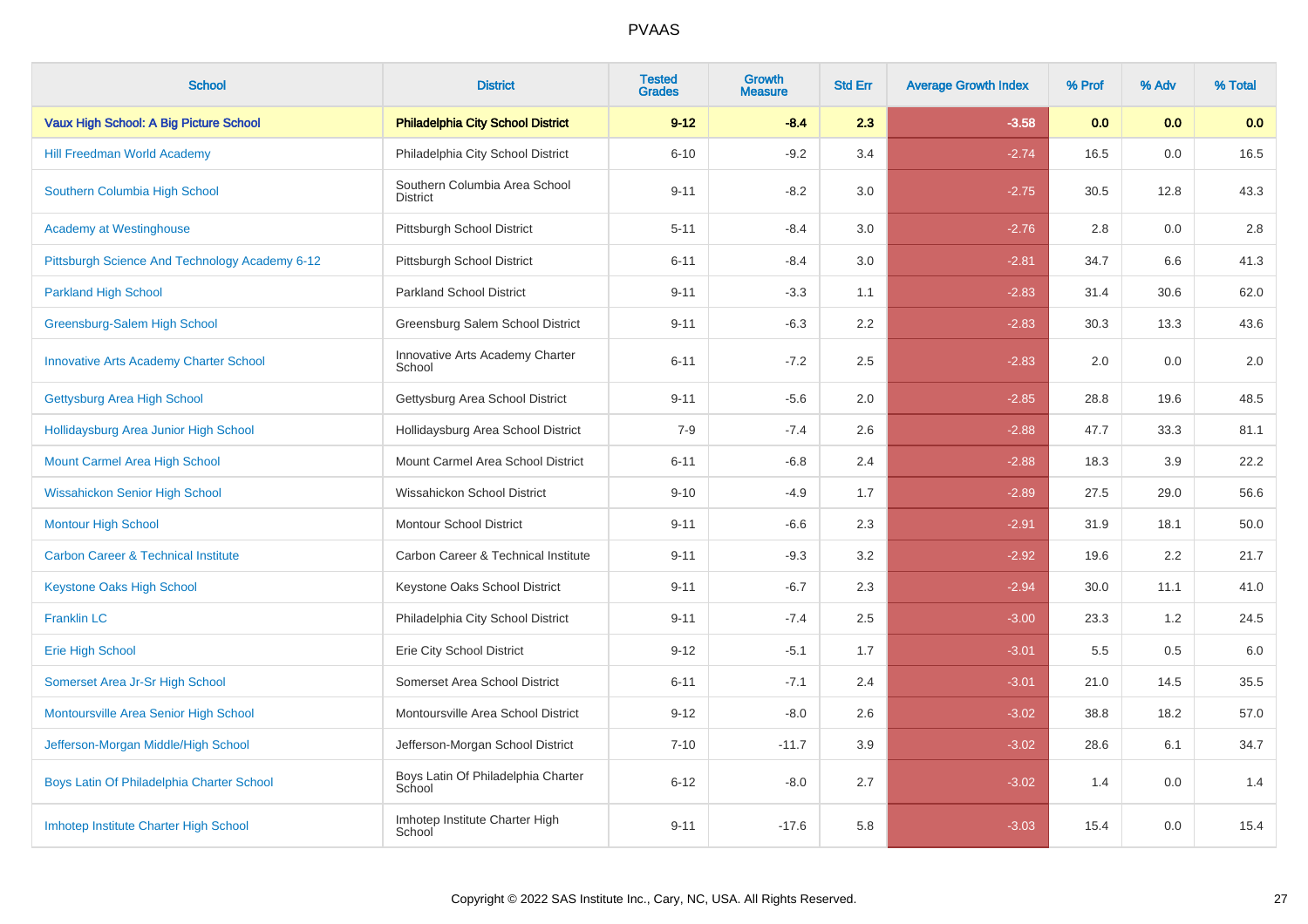| <b>School</b>                              | <b>District</b>                                 | <b>Tested</b><br><b>Grades</b> | <b>Growth</b><br><b>Measure</b> | <b>Std Err</b> | <b>Average Growth Index</b> | % Prof | % Adv | % Total |
|--------------------------------------------|-------------------------------------------------|--------------------------------|---------------------------------|----------------|-----------------------------|--------|-------|---------|
| Vaux High School: A Big Picture School     | <b>Philadelphia City School District</b>        | $9 - 12$                       | $-8.4$                          | 2.3            | $-3.58$                     | 0.0    | 0.0   | 0.0     |
| California Area Senior High School         | California Area School District                 | $9 - 10$                       | $-13.7$                         | 4.5            | $-3.03$                     | 41.7   | 16.7  | 58.3    |
| <b>Roxborough High School</b>              | Philadelphia City School District               | $9 - 10$                       | $-9.4$                          | 3.1            | $-3.04$                     | 2.3    | 0.0   | 2.3     |
| Canon-Mcmillan Senior High School          | Canon-Mcmillan School District                  | $9 - 11$                       | $-4.7$                          | 1.5            | $-3.07$                     | 30.8   | 28.5  | 59.3    |
| Hanover Area Junior/Senior High School     | Hanover Area School District                    | $7 - 11$                       | $-14.5$                         | 4.7            | $-3.07$                     | 12.1   | 3.0   | 15.2    |
| <b>G A R Middle School</b>                 | Wilkes-Barre Area School District               | $7 - 11$                       | $-11.8$                         | 3.8            | $-3.08$                     | 8.8    | 0.0   | 8.8     |
| Pittsburgh Capa 6-12                       | Pittsburgh School District                      | $6 - 11$                       | $-8.7$                          | 2.8            | $-3.13$                     | 33.3   | 20.0  | 53.3    |
| <b>Building 21 Allentown</b>               | Allentown City School District                  | $9 - 11$                       | $-13.0$                         | 4.1            | $-3.14$                     | 0.0    | 0.0   | 0.0     |
| <b>Riverview Junior/Senior High School</b> | <b>Riverview School District</b>                | $7 - 11$                       | $-12.7$                         | 4.0            | $-3.22$                     | 43.1   | 7.8   | 51.0    |
| <b>Liberty High School</b>                 | Bethlehem Area School District                  | $9 - 11$                       | $-4.6$                          | 1.4            | $-3.23$                     | 19.4   | 12.9  | 32.3    |
| Pittsburgh Perry High School               | Pittsburgh School District                      | $8 - 11$                       | $-11.3$                         | 3.5            | $-3.24$                     | 0.0    | 0.0   | 0.0     |
| Lackawanna Trail Junior/Senior High School | Lackawanna Trail School District                | $7 - 10$                       | $-10.6$                         | 3.3            | $-3.25$                     | 13.1   | 18.0  | 31.2    |
| Mechanicsburg Area Senior High School      | Mechanicsburg Area School District              | $9 - 11$                       | $-5.3$                          | 1.6            | $-3.26$                     | 35.1   | 16.0  | 51.2    |
| <b>Burgettstown Middle/High School</b>     | <b>Burgettstown Area School District</b>        | $6 - 11$                       | $-10.7$                         | 3.2            | $-3.31$                     | 16.0   | 2.7   | 18.7    |
| <b>Ligonier Valley High School</b>         | <b>Ligonier Valley School District</b>          | $9 - 11$                       | $-10.4$                         | 3.1            | $-3.32$                     | 34.1   | 5.8   | 39.9    |
| South Park Senior High School              | South Park School District                      | $7 - 11$                       | $-8.5$                          | 2.5            | $-3.35$                     | 28.1   | 17.0  | 45.2    |
| James M Coughlin Junior/Senior High School | Wilkes-Barre Area School District               | $9 - 11$                       | $-11.7$                         | 3.5            | $-3.36$                     | 12.9   | 1.6   | 14.5    |
| Morrisville High School (8381)             | Morrisville Borough School District             | $6 - 11$                       | $-12.5$                         | 3.7            | $-3.36$                     | 4.9    | 1.6   | 6.6     |
| West Chester Bayard Rustin High School     | West Chester Area School District               | $9 - 10$                       | $-6.6$                          | 1.9            | $-3.38$                     | 35.6   | 20.6  | 56.2    |
| <b>West York Area High School</b>          | West York Area School District                  | $8 - 12$                       | $-9.3$                          | 2.7            | $-3.40$                     | 21.9   | 10.9  | 32.8    |
| <b>Parkway Northwest</b>                   | Philadelphia City School District               | $9 - 10$                       | $-13.0$                         | 3.8            | $-3.42$                     | 4.3    | 0.0   | 4.3     |
| <b>Butler Area Senior High School</b>      | <b>Butler Area School District</b>              | $10 - 11$                      | $-7.4$                          | $2.2\,$        | $-3.45$                     | 13.3   | 2.8   | 16.1    |
| East Stroudsburg Senior High School North  | East Stroudsburg Area School<br><b>District</b> | $9 - 11$                       | $-7.4$                          | 2.1            | $-3.45$                     | 18.2   | 12.8  | 31.0    |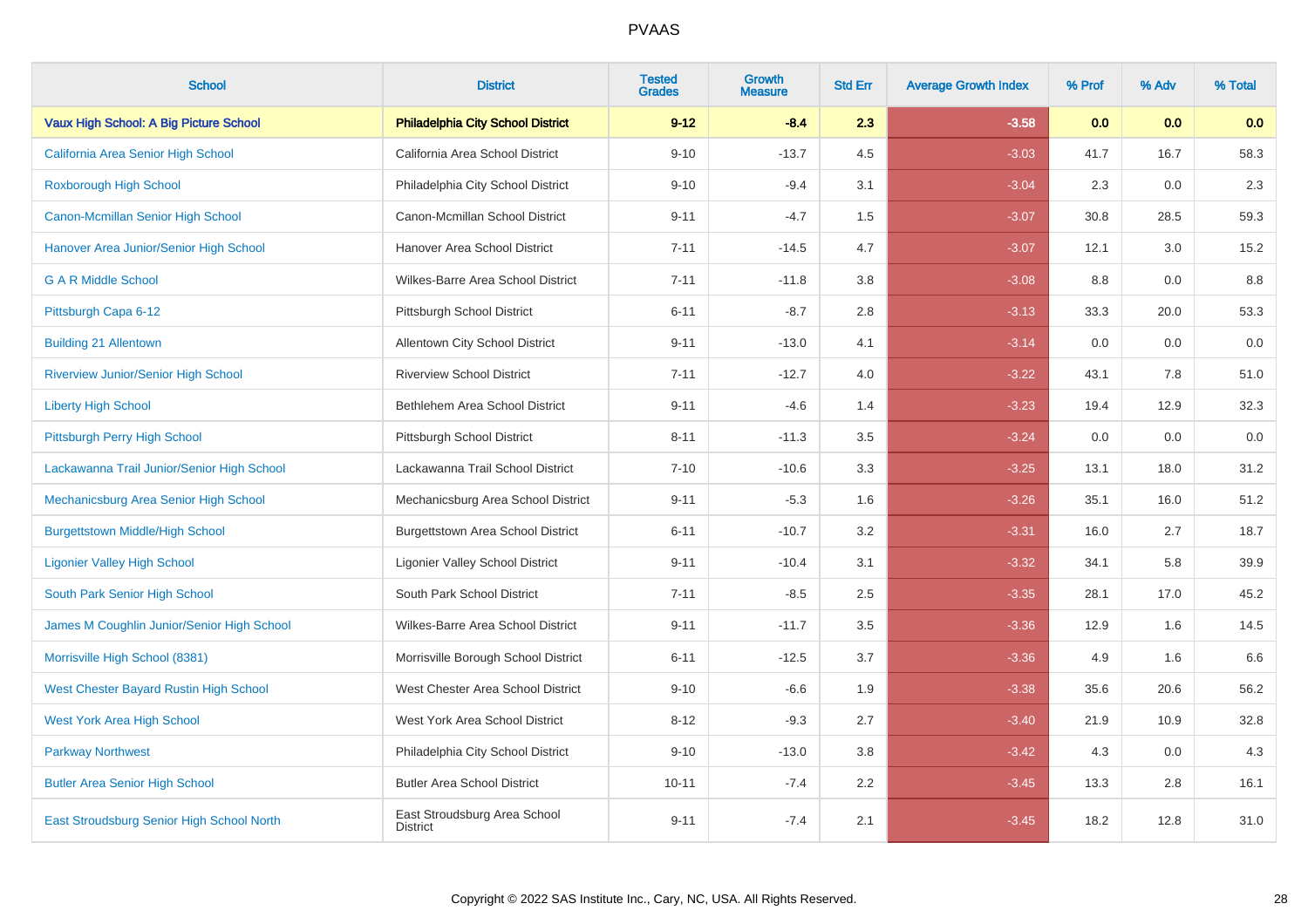| <b>School</b>                             | <b>District</b>                          | <b>Tested</b><br><b>Grades</b> | <b>Growth</b><br><b>Measure</b> | <b>Std Err</b> | <b>Average Growth Index</b> | % Prof | % Adv | % Total |
|-------------------------------------------|------------------------------------------|--------------------------------|---------------------------------|----------------|-----------------------------|--------|-------|---------|
| Vaux High School: A Big Picture School    | <b>Philadelphia City School District</b> | $9 - 12$                       | $-8.4$                          | 2.3            | $-3.58$                     | 0.0    | 0.0   | 0.0     |
| Old Forge Junior/Senior High School       | Old Forge School District                | $7 - 12$                       | $-11.0$                         | 3.1            | $-3.51$                     | 28.6   | 13.2  | 41.8    |
| Pittston Area Senior High School          | Pittston Area School District            | $9 - 11$                       | $-7.7$                          | 2.2            | $-3.54$                     | 26.7   | 14.8  | 41.5    |
| <b>Central Dauphin Senior High School</b> | Central Dauphin School District          | $9 - 11$                       | $-5.3$                          | 1.5            | $-3.55$                     | 35.1   | 11.8  | 46.9    |
| Vaux High School: A Big Picture School    | <b>Philadelphia City School District</b> | $9 - 12$                       | $-8.4$                          | 2.3            | $-3.58$                     | 0.0    | 0.0   | 0.0     |
| <b>Grove City Area High School</b>        | Grove City Area School District          | $8 - 12$                       | $-8.1$                          | 2.3            | $-3.58$                     | 29.9   | 19.5  | 49.4    |
| Shade Junior/Senior High School           | Shade-Central City School District       | $7 - 11$                       | $-14.3$                         | 4.0            | $-3.59$                     | 9.6    | 0.0   | 9.6     |
| <b>Mohawk Senior High School</b>          | Mohawk Area School District              | $9 - 11$                       | $-10.2$                         | 2.8            | $-3.65$                     | 35.1   | 10.6  | 45.7    |
| Chambersburg Area Senior High School      | Chambersburg Area School District        | $9 - 11$                       | $-5.5$                          | 1.5            | $-3.68$                     | 23.0   | 14.5  | 37.5    |
| Jefferson County-Dubois AVTS              | Jefferson County-Dubois AVTS             | $9 - 11$                       | $-11.7$                         | 3.1            | $-3.72$                     | 17.6   | 2.8   | 20.4    |
| <b>Windber Area High School</b>           | Windber Area School District             | $9 - 11$                       | $-11.4$                         | 3.1            | $-3.72$                     | 41.9   | 6.8   | 48.6    |
| <b>Tussey Mountain High School</b>        | <b>Tussey Mountain School District</b>   | $9 - 12$                       | $-12.6$                         | 3.3            | $-3.80$                     | 11.1   | 3.2   | 14.3    |
| Deer Lakes High School                    | Deer Lakes School District               | $9 - 11$                       | $-9.5$                          | 2.5            | $-3.85$                     | 27.7   | 9.9   | 37.6    |
| Pittsburgh Carrick High School            | Pittsburgh School District               | $9 - 10$                       | $-11.4$                         | 3.0            | $-3.85$                     | 7.4    | 2.1   | 9.5     |
| Plum Senior High School                   | Plum Borough School District             | $9 - 11$                       | $-9.1$                          | 2.4            | $-3.86$                     | 32.9   | 27.4  | 60.4    |
| Milton High School                        | <b>Milton Area School District</b>       | $8 - 11$                       | $-9.6$                          | 2.5            | $-3.86$                     | 22.8   | 11.0  | 33.8    |
| <b>Mcguffey High School</b>               | <b>Mcguffey School District</b>          | $9 - 11$                       | $-11.5$                         | 3.0            | $-3.88$                     | 12.8   | 5.9   | 18.6    |
| <b>Constitution High School</b>           | Philadelphia City School District        | $8 - 11$                       | $-10.9$                         | 2.8            | $-3.89$                     | 3.8    | 1.0   | 4.8     |
| Science Leadership Academy                | Philadelphia City School District        | $8 - 11$                       | $-13.6$                         | 3.5            | $-3.90$                     | 30.8   | 12.3  | 43.1    |
| <b>Lincoln Junior/Senior High School</b>  | Ellwood City Area School District        | $7 - 11$                       | $-12.2$                         | 3.1            | $-3.90$                     | 26.7   | 8.7   | 35.4    |
| <b>Tacony Academy Charter School</b>      | Tacony Academy Charter School            | $3 - 11$                       | $-12.9$                         | 3.3            | $-3.90$                     | 8.6    | 1.4   | 10.0    |
| Moniteau Junior/Senior High School        | Moniteau School District                 | $7 - 11$                       | $-11.4$                         | 2.9            | $-3.92$                     | 22.6   | 5.0   | 27.6    |
| <b>Mid Valley Secondary Center</b>        | Mid Valley School District               | $7 - 10$                       | $-10.7$                         | 2.7            | $-3.96$                     | 28.3   | 8.1   | 36.4    |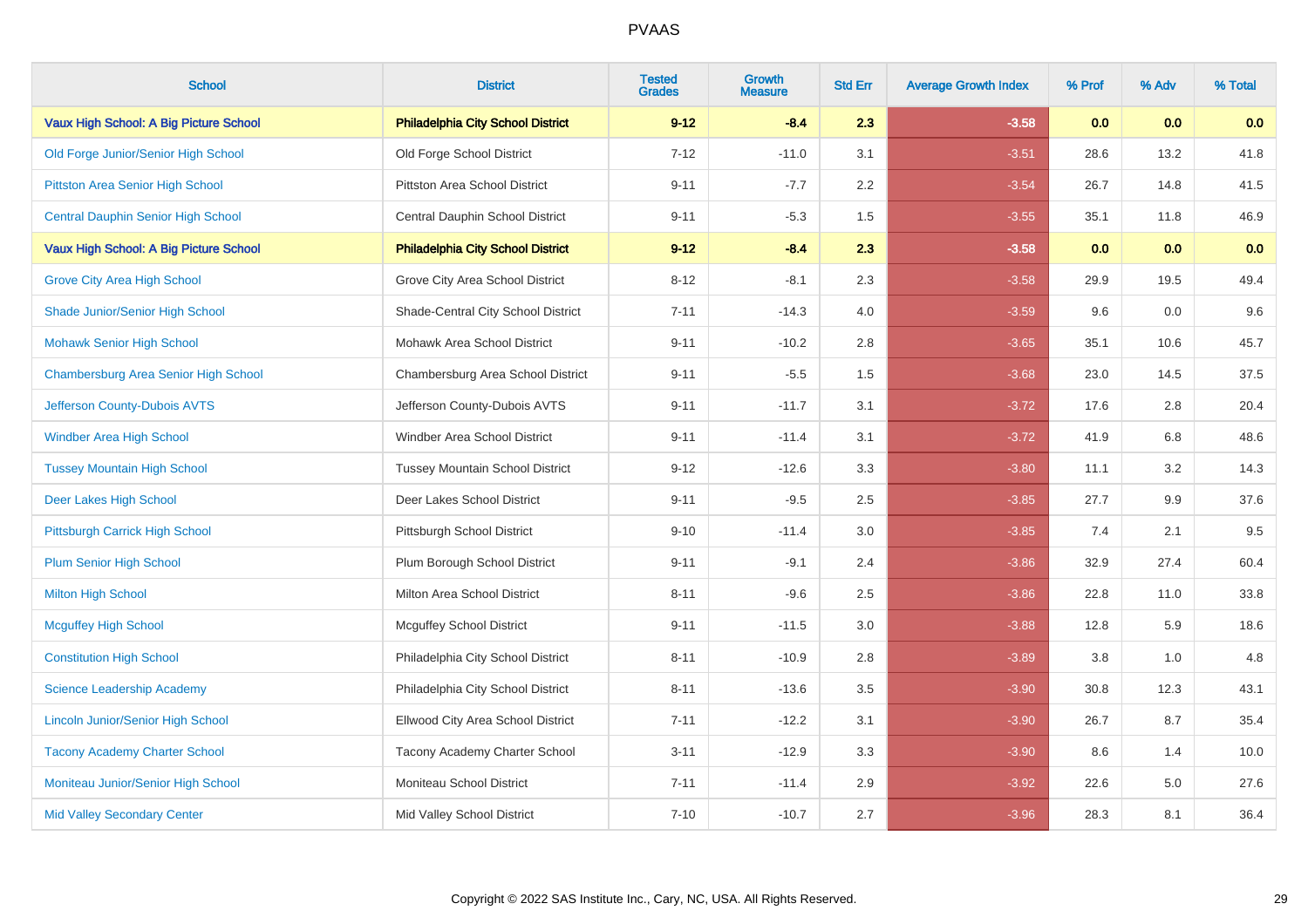| <b>School</b>                                    | <b>District</b>                                  | <b>Tested</b><br><b>Grades</b> | Growth<br><b>Measure</b> | <b>Std Err</b> | <b>Average Growth Index</b> | % Prof | % Adv | % Total |
|--------------------------------------------------|--------------------------------------------------|--------------------------------|--------------------------|----------------|-----------------------------|--------|-------|---------|
| Vaux High School: A Big Picture School           | <b>Philadelphia City School District</b>         | $9 - 12$                       | $-8.4$                   | 2.3            | $-3.58$                     | 0.0    | 0.0   | 0.0     |
| <b>Chartiers Valley High School</b>              | <b>Chartiers Valley School District</b>          | $9 - 11$                       | $-8.5$                   | 2.1            | $-3.99$                     | 20.7   | 17.4  | 38.0    |
| Southmoreland Senior High School                 | Southmoreland School District                    | $9 - 11$                       | $-12.3$                  | 3.1            | $-3.99$                     | 33.3   | 15.5  | 48.8    |
| Panther Valley Junior/Senior High School         | Panther Valley School District                   | $7 - 12$                       | $-12.9$                  | 3.2            | $-3.99$                     | 31.5   | 4.1   | 35.6    |
| <b>Interboro Senior High School</b>              | Interboro School District                        | $7 - 12$                       | $-7.9$                   | 2.0            | $-4.03$                     | 27.6   | 6.4   | 34.1    |
| Williamsburg Community Junior/Senior High School | Williamsburg Community School<br><b>District</b> | $7 - 11$                       | $-16.7$                  | 4.1            | $-4.08$                     | 22.4   | 0.0   | 22.4    |
| <b>Mcconnellsburg High School</b>                | <b>Central Fulton School District</b>            | $9 - 11$                       | $-13.0$                  | 3.2            | $-4.10$                     | 18.1   | 9.7   | 27.8    |
| <b>Big Spring High School</b>                    | <b>Big Spring School District</b>                | $9 - 11$                       | $-9.3$                   | 2.3            | $-4.12$                     | 23.6   | 12.9  | 36.5    |
| <b>West Scranton High School</b>                 | <b>Scranton School District</b>                  | $9 - 12$                       | $-12.7$                  | 3.0            | $-4.21$                     | 16.9   | 3.6   | 20.5    |
| Saul W B Agricultural School                     | Philadelphia City School District                | $9 - 10$                       | $-10.4$                  | 2.5            | $-4.22$                     | 10.3   | 0.8   | 11.1    |
| <b>General Mclane High School</b>                | General Mclane School District                   | $8 - 11$                       | $-10.4$                  | 2.4            | $-4.28$                     | 34.0   | 15.6  | 49.6    |
| Jim Thorpe Area High School                      | Jim Thorpe Area School District                  | $9 - 11$                       | $-10.4$                  | 2.4            | $-4.30$                     | 19.5   | 6.0   | 25.5    |
| <b>Greenville Junior/Senior High School</b>      | Greenville Area School District                  | $7 - 11$                       | $-12.8$                  | 3.0            | $-4.32$                     | 32.1   | 4.6   | 36.7    |
| Dunmore Junior/Senior High School                | Dunmore School District                          | $7 - 11$                       | $-11.7$                  | 2.7            | $-4.34$                     | 15.0   | 5.3   | 20.4    |
| <b>Hanover Senior High School</b>                | Hanover Public School District                   | $9 - 11$                       | $-11.9$                  | 2.7            | $-4.34$                     | 22.7   | 6.2   | 28.9    |
| Derry Area Senior High School                    | Derry Area School District                       | $9 - 11$                       | $-11.4$                  | 2.6            | $-4.37$                     | 34.8   | 6.1   | 40.9    |
| Pittsburgh Obama 6-12                            | Pittsburgh School District                       | $6 - 11$                       | $-11.3$                  | 2.6            | $-4.38$                     | 9.2    | 6.9   | 16.1    |
| Northwestern Senior High School                  | Northwestern School District                     | $9 - 11$                       | $-14.3$                  | 3.2            | $-4.43$                     | 32.5   | 13.7  | 46.2    |
| Youngsville Middle/High School                   | Warren County School District                    | $6 - 11$                       | $-15.6$                  | 3.4            | $-4.56$                     | 29.4   | 4.0   | 33.3    |
| West Mifflin Area High School                    | West Mifflin Area School District                | $8 - 12$                       | $-11.4$                  | 2.5            | $-4.58$                     | 15.9   | 4.0   | 19.9    |
| Neshannock Junior/Senior High School             | Neshannock Township School<br><b>District</b>    | $7 - 10$                       | $-12.3$                  | 2.6            | $-4.63$                     | 29.0   | 13.0  | 42.0    |
| <b>Trinity Senior High School</b>                | <b>Trinity Area School District</b>              | $9 - 11$                       | $-8.2$                   | 1.8            | $-4.63$                     | 20.9   | 9.8   | 30.8    |
| <b>Fannett-Metal Senior High School</b>          | Fannett-Metal School District                    | $9 - 11$                       | $-22.4$                  | 4.8            | $-4.65$                     | 16.4   | 6.6   | 23.0    |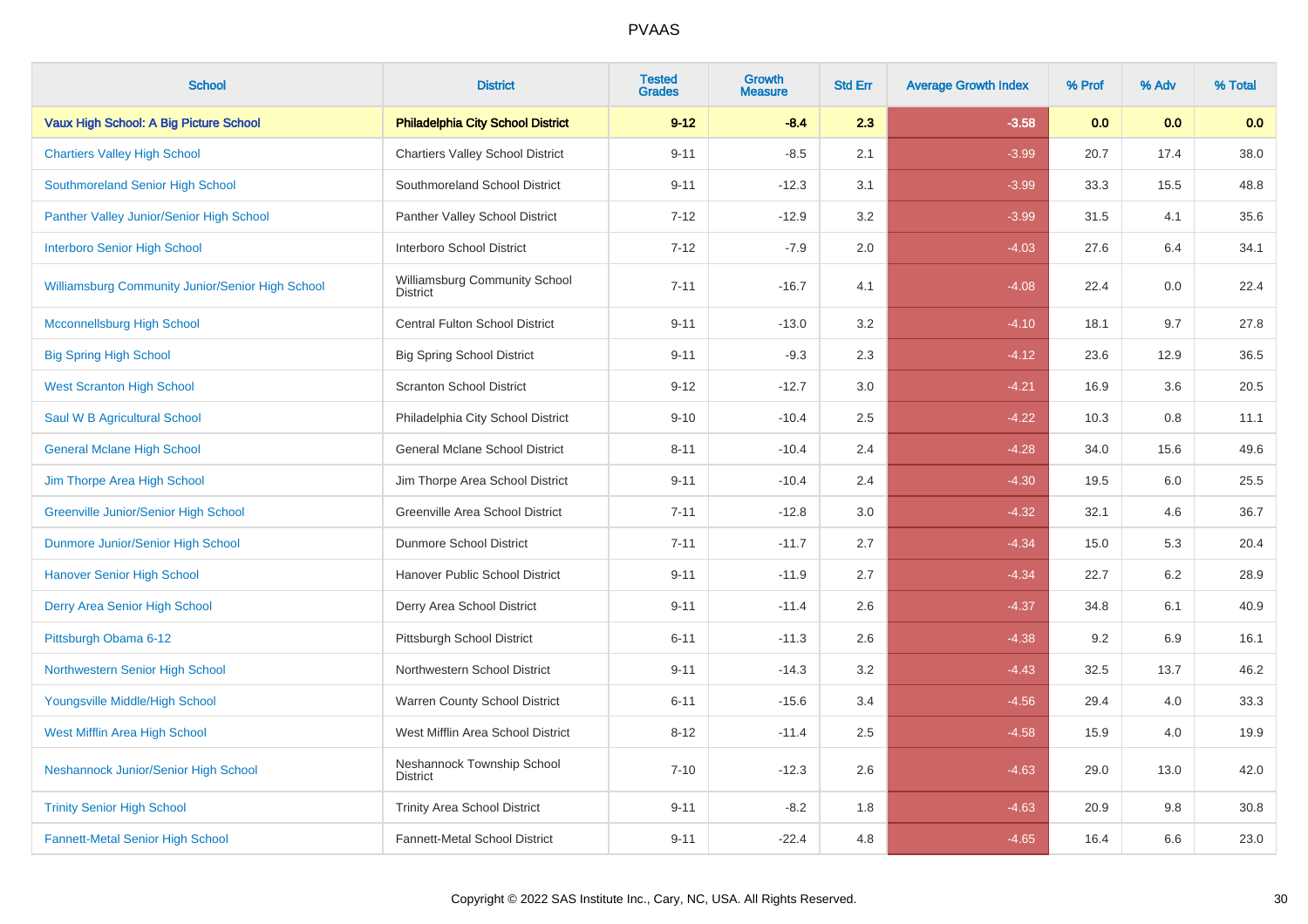| <b>School</b>                                      | <b>District</b>                                             | <b>Tested</b><br><b>Grades</b> | <b>Growth</b><br><b>Measure</b> | <b>Std Err</b> | <b>Average Growth Index</b> | % Prof | % Adv | % Total |
|----------------------------------------------------|-------------------------------------------------------------|--------------------------------|---------------------------------|----------------|-----------------------------|--------|-------|---------|
| Vaux High School: A Big Picture School             | <b>Philadelphia City School District</b>                    | $9 - 12$                       | $-8.4$                          | 2.3            | $-3.58$                     | 0.0    | 0.0   | 0.0     |
| <b>Chartiers-Houston Junior/Senior High School</b> | <b>Chartiers-Houston School District</b>                    | $7 - 10$                       | $-16.2$                         | 3.5            | $-4.68$                     | 26.3   | 6.6   | 32.9    |
| <b>Girard High School</b>                          | <b>Girard School District</b>                               | $9 - 11$                       | $-12.0$                         | 2.6            | $-4.69$                     | 29.7   | 18.9  | 48.6    |
| Lehigh Valley Charter High School For The Arts     | Lehigh Valley Charter High School<br>For The Arts           | $9 - 10$                       | $-11.8$                         | 2.5            | $-4.76$                     | 28.9   | 5.7   | 34.6    |
| <b>School Of The Future</b>                        | Philadelphia City School District                           | $9 - 10$                       | $-11.5$                         | 2.4            | $-4.80$                     | 2.4    | 0.0   | 2.4     |
| <b>Executive Education Academy Charter School</b>  | <b>Executive Education Academy</b><br><b>Charter School</b> | $3 - 10$                       | $-14.6$                         | 3.0            | $-4.81$                     | 8.5    | 1.2   | $9.8\,$ |
| Meyersdale Area High School                        | Meyersdale Area School District                             | $9 - 11$                       | $-15.8$                         | 3.2            | $-4.85$                     | 20.3   | 5.8   | 26.1    |
| Hughesville Junior/Senior High School              | East Lycoming School District                               | $7 - 11$                       | $-10.4$                         | 2.1            | $-4.88$                     | 22.5   | 8.2   | 30.8    |
| <b>Truman Senior High School</b>                   | <b>Bristol Township School District</b>                     | $9 - 11$                       | $-6.8$                          | 1.4            | $-4.88$                     | 13.8   | 4.6   | 18.4    |
| <b>Parkway Center City Middle College</b>          | Philadelphia City School District                           | $9 - 10$                       | $-13.5$                         | 2.7            | $-4.98$                     | 25.2   | 2.6   | 27.8    |
| <b>Girls High School</b>                           | Philadelphia City School District                           | $8 - 11$                       | $-10.1$                         | 2.0            | $-5.15$                     | 17.1   | 2.4   | 19.6    |
| <b>Washington High School</b>                      | Washington School District                                  | $9 - 11$                       | $-15.4$                         | 2.9            | $-5.28$                     | 12.9   | 1.7   | 14.7    |
| <b>Frazier High School</b>                         | <b>Frazier School District</b>                              | $9 - 11$                       | $-18.5$                         | 3.4            | $-5.40$                     | 18.3   | 1.4   | 19.7    |
| Aliquippa Junior/Senior High School                | Aliquippa School District                                   | $7 - 11$                       | $-19.5$                         | 3.6            | $-5.41$                     | 1.7    | 0.0   | 1.7     |
| <b>Central Cambria High School</b>                 | Central Cambria School District                             | $9 - 11$                       | $-12.2$                         | 2.3            | $-5.41$                     | 19.4   | 7.4   | 26.9    |
| Philadelphia Academy Charter School                | Philadelphia Academy Charter<br>School                      | $3 - 11$                       | $-14.7$                         | 2.7            | $-5.42$                     | 21.6   | 3.9   | 25.5    |
| <b>Lincoln Park Performing Arts Charter School</b> | Lincoln Park Performing Arts Charter<br>School              | $7 - 11$                       | $-14.9$                         | 2.7            | $-5.45$                     | 39.3   | 8.9   | 48.2    |
| <b>Coatesville Intermediate High School</b>        | Coatesville Area School District                            | $8-9$                          | $-10.1$                         | 1.8            | $-5.72$                     | 16.9   | 4.5   | 21.3    |
| Pittsburgh Allderdice High School                  | Pittsburgh School District                                  | $9 - 10$                       | $-12.2$                         | 2.1            | $-5.73$                     | 26.4   | 10.6  | 37.0    |
| <b>New Castle Senior High School</b>               | New Castle Area School District                             | $7 - 12$                       | $-13.1$                         | 2.3            | $-5.78$                     | 17.6   | 2.0   | 19.5    |
| <b>Shikellamy High School</b>                      | <b>Shikellamy School District</b>                           | $9 - 10$                       | $-15.2$                         | 2.6            | $-5.89$                     | 23.6   | 4.6   | 28.2    |
| Swenson Arts & Technology High School              | Philadelphia City School District                           | $9 - 10$                       | $-13.5$                         | 2.3            | $-5.99$                     | 9.8    | 1.4   | 11.2    |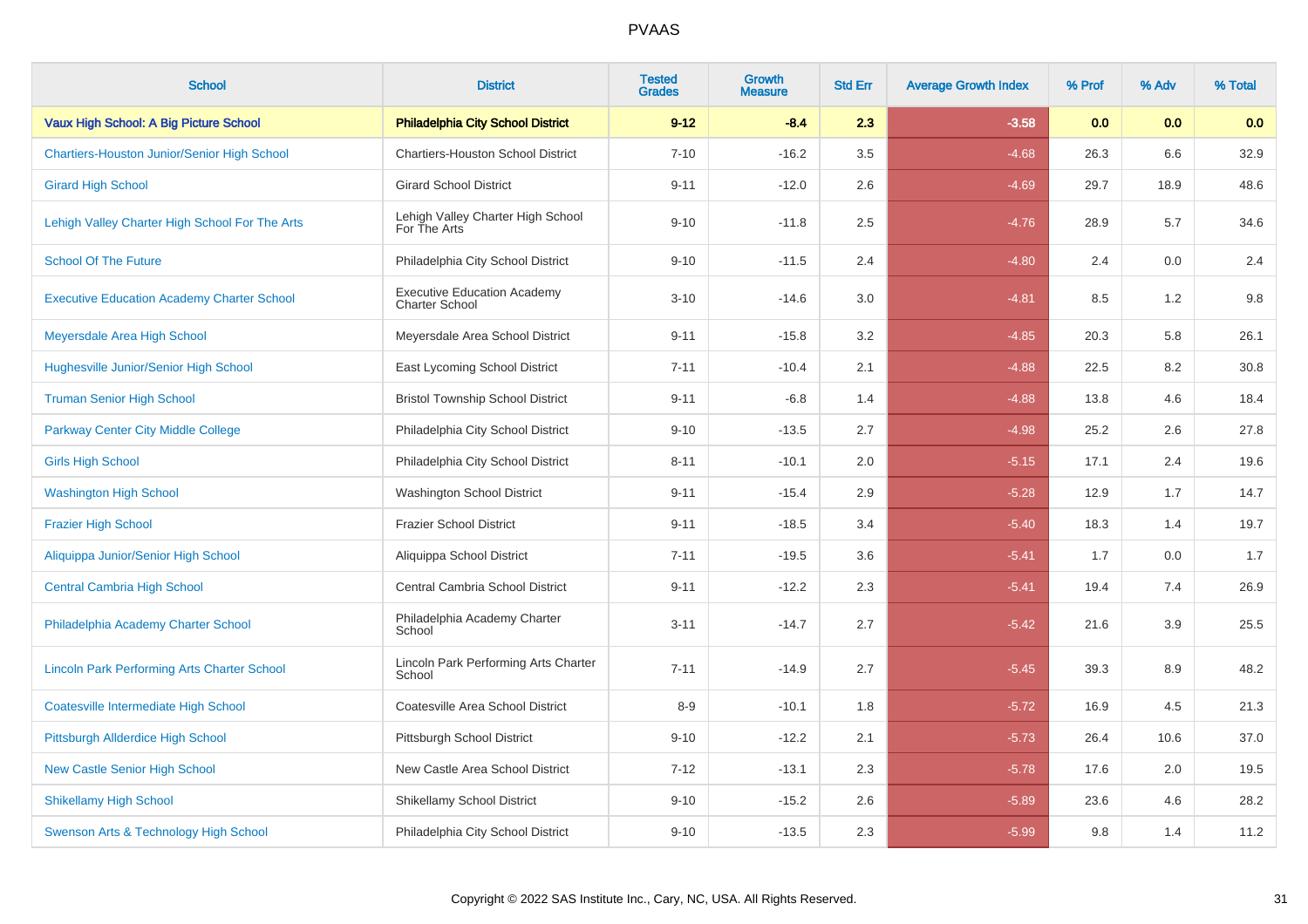| <b>School</b>                               | <b>District</b>                          | <b>Tested</b><br><b>Grades</b> | <b>Growth</b><br><b>Measure</b> | <b>Std Err</b> | <b>Average Growth Index</b> | % Prof | % Adv | % Total |
|---------------------------------------------|------------------------------------------|--------------------------------|---------------------------------|----------------|-----------------------------|--------|-------|---------|
| Vaux High School: A Big Picture School      | <b>Philadelphia City School District</b> | $9 - 12$                       | $-8.4$                          | 2.3            | $-3.58$                     | 0.0    | 0.0   | 0.0     |
| <b>Kennett High School</b>                  | Kennett Consolidated School District     | $9 - 11$                       | $-10.0$                         | 1.7            | $-6.05$                     | 28.7   | 14.0  | 42.7    |
| <b>Beaver Falls Area Senior High School</b> | Big Beaver Falls Area School District    | $9 - 11$                       | $-17.4$                         | 2.8            | $-6.12$                     | 9.4    | 2.8   | 12.2    |
| <b>Hempfield Area Senior High School</b>    | <b>Hempfield Area School District</b>    | $9 - 12$                       | $-9.8$                          | 1.6            | $-6.14$                     | 28.1   | 19.2  | 47.3    |
| <b>Mccaskey Campus</b>                      | Lancaster School District                | $8 - 11$                       | $-9.6$                          | 1.5            | $-6.56$                     | 10.8   | 4.7   | 15.5    |
| <b>York County School Of Technology</b>     | York Co School Of Technology             | $9 - 12$                       | $-10.9$                         | 1.6            | $-6.79$                     | 22.6   | 4.0   | 26.6    |
| <b>Greater Latrobe Senior High School</b>   | <b>Greater Latrobe School District</b>   | $9 - 11$                       | $-13.8$                         | 2.0            | $-7.00$                     | 41.0   | 12.6  | 53.6    |
| <b>Carver High School</b>                   | Philadelphia City School District        | $7 - 11$                       | $-16.8$                         | 2.3            | $-7.26$                     | 38.6   | 6.7   | 45.2    |
| Arts Academy At Benjamin Rush               | Philadelphia City School District        | $9 - 10$                       | $-18.6$                         | 2.5            | $-7.35$                     | 23.6   | 6.1   | 29.7    |
| Ambridge Area High School                   | Ambridge Area School District            | $9 - 12$                       | $-18.9$                         | $2.5\,$        | $-7.48$                     | 23.2   | 5.6   | 28.9    |
| Pittsburgh Brashear High School             | Pittsburgh School District               | $9 - 11$                       | $-20.1$                         | 2.7            | $-7.56$                     | 6.0    | 0.7   | 6.6     |
| <b>Williamsport Area Senior High School</b> | Williamsport Area School District        | $9 - 11$                       | $-11.1$                         | 1.4            | $-7.95$                     | 18.2   | 10.5  | 28.7    |
| <b>William Allen High School</b>            | <b>Allentown City School District</b>    | $8 - 12$                       | $-15.5$                         | 1.9            | $-8.04$                     | 7.8    | 0.8   | 8.6     |
| <b>West Side CTC</b>                        | West Side CTC                            | $9 - 10$                       | $-32.0$                         | 3.9            | $-8.16$                     | 5.9    | 0.0   | 5.9     |
| Louis E Dieruff High School                 | Allentown City School District           | $8 - 12$                       | $-16.3$                         | 1.9            | $-8.44$                     | 5.2    | 0.0   | $5.2\,$ |
| <b>Creative And Performing Arts</b>         | Philadelphia City School District        | $8 - 11$                       | $-17.7$                         | 2.1            | $-8.51$                     | 31.8   | 5.2   | 37.0    |
| <b>Cheltenham High School</b>               | Cheltenham School District               | $9 - 11$                       | $-17.2$                         | 2.0            | $-8.55$                     | 24.4   | 8.3   | 32.6    |
| North Hills Senior High School              | North Hills School District              | $9 - 11$                       | $-15.4$                         | 1.8            | $-8.67$                     | 26.4   | 19.8  | 46.2    |
| <b>Academy At Palumbo</b>                   | Philadelphia City School District        | $8 - 11$                       | $-17.2$                         | 2.0            | $-8.69$                     | 32.6   | 6.9   | 39.6    |
| <b>Bodine William W High School</b>         | Philadelphia City School District        | $8 - 11$                       | $-21.5$                         | 2.4            | $-8.86$                     | 11.2   | 0.0   | 11.2    |
| <b>Muhlenberg Middle School</b>             | <b>Muhlenberg School District</b>        | $7 - 9$                        | $-17.2$                         | 1.9            | $-9.06$                     | 12.4   | 4.6   | 17.0    |
| <b>Butler Area Ihs</b>                      | <b>Butler Area School District</b>       | $7 - 9$                        | $-17.9$                         | 1.9            | $-9.48$                     | 35.4   | 16.7  | 52.1    |
| William Penn Senior High School             | <b>York City School District</b>         | $9 - 12$                       | $-17.0$                         | 1.8            | $-9.69$                     | 3.2    | 0.7   | $3.9\,$ |